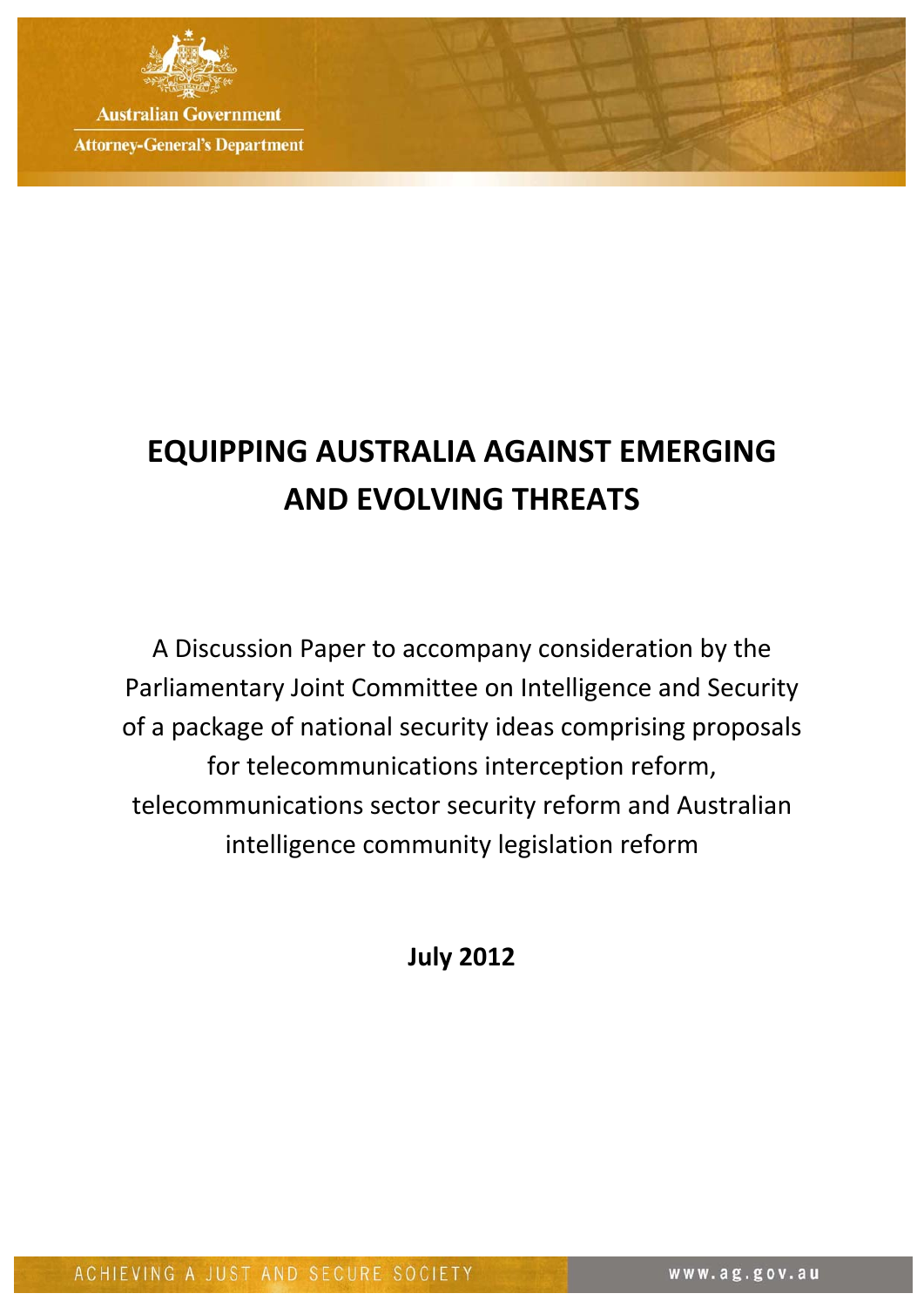## **Table of Contents**

| TERMS OF REFERENCE - INQUIRY INTO POTENTIAL REFORMS OF NATIONAL SECURITY LEGISLATION. 6 |
|-----------------------------------------------------------------------------------------|
|                                                                                         |
|                                                                                         |
|                                                                                         |
|                                                                                         |
| 1.3 Serious offences and serious contraventions - Commonwealth and State  15            |
|                                                                                         |
|                                                                                         |
|                                                                                         |
|                                                                                         |
|                                                                                         |
|                                                                                         |
|                                                                                         |
|                                                                                         |
|                                                                                         |
|                                                                                         |
|                                                                                         |
|                                                                                         |
|                                                                                         |
|                                                                                         |
|                                                                                         |
|                                                                                         |
|                                                                                         |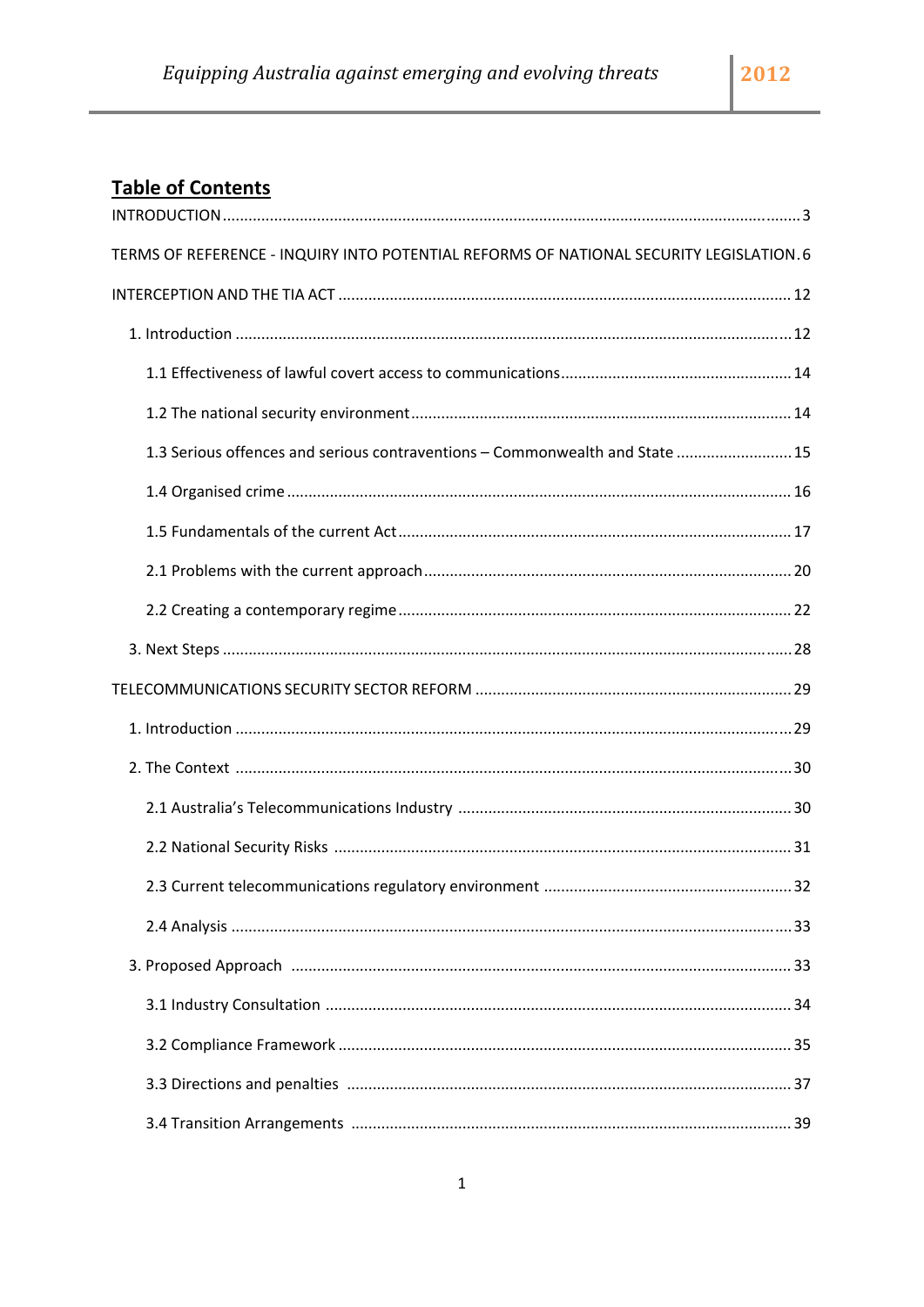| 2.3 Clarify the authority of the Defence Imagery and Geospatial Organisation  44         |
|------------------------------------------------------------------------------------------|
|                                                                                          |
| 3.1 Amend the ASIO Act to create an authorised intelligence operations scheme  46        |
|                                                                                          |
|                                                                                          |
| 3.4 Amend the ASIO Act to enable ASIO to refer breaches of section 92 of the ASIO Act 49 |
| 4. Matters on which the Government expressly seeks the views of the PJCIS 50             |
|                                                                                          |
|                                                                                          |
|                                                                                          |
|                                                                                          |
|                                                                                          |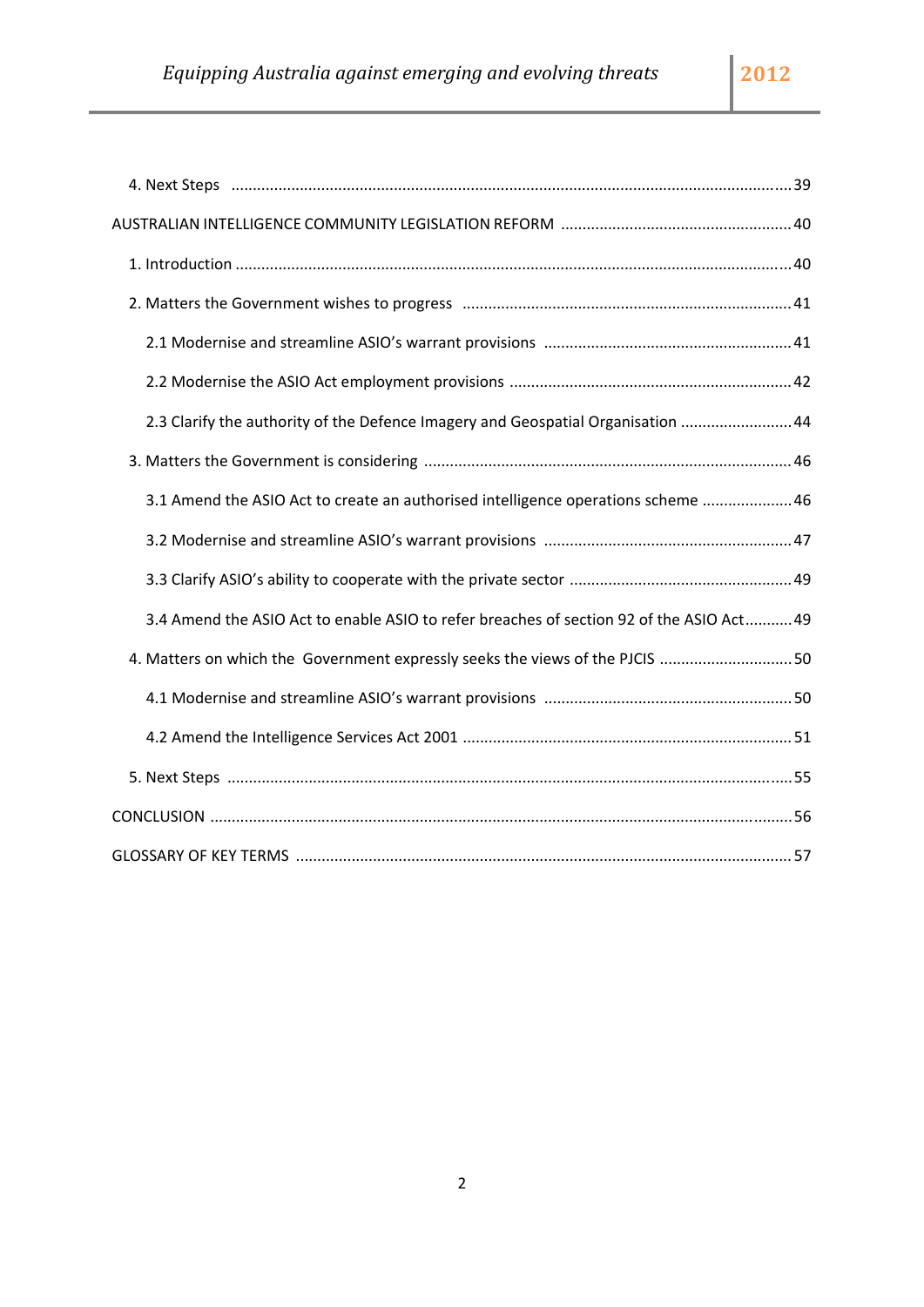## <span id="page-3-0"></span>**INTRODUCTION**

At the forefront of the Government's commitment to Australia is protecting our national security. In recent years terrorism has been an enduring national security threat. The world and our region have suffered numerous major attacks. And significant terrorist plots have been foiled on our soil. We have developed significant national security capability in the fight against terrorism and other enduring threats such as espionage, serious and organised crime, and cyber crime. Our challenge is to ensure that, as Australia evolves as a  $21<sup>st</sup>$  century society and economy, our national security capability similarly evolves with high levels of agility and adaptability and continues to meet emerging threats.

As Australia advances, so too do threats to our wellbeing. Meeting the challenges of new technologies and methodologies is a key priority for the Australian Government in the national security sphere. Our law enforcement and security capabilities must keep ahead of terrorists, agents of espionage and organised criminals who threaten our national security and the safety of our citizens. So our law enforcement and intelligence agencies must be equipped with contemporary skills and technologies, and backed by necessary powers – coupled with the appropriate checks and balances and oversight mechanisms society rightly demands.

This package of reform proposals, which comprises telecommunications interception reform, telecommunications sector security reform and Australian intelligence community reform, seeks to do just that. The common thread of national security runs through the proposals, which seek to respond to threats from international state and non‐state based actors, terrorism, serious and organised crime and cyber crime.

Just as technology and methodology employed by terrorists, agents of espionage and organised criminals adapts and advances so too must the capabilities and powers of our law enforcement and security agencies. In the absence of action, significant intelligence and evidence collection capabilities will be lost providing criminal elements with a technological upper hand.

Telecommunications interception reform recognises that there are significant challenges facing intelligence and law enforcement agencies in accessing communications, particularly in keeping pace with rapid changes in the telecommunications environment. New, emerging and future technologies impact on the ability of these agencies to access communications to collect intelligence and effectively detect and prosecute crimes. The Australian Crime Commission's *Future of Organised Criminality in Australia 2020* assessment reveals that access to highly effective software, ciphers and other methodologies are increasingly being utilised by organised crime to impede detection by law enforcement. Lawful interception, therefore, is the most important tool in the investigation and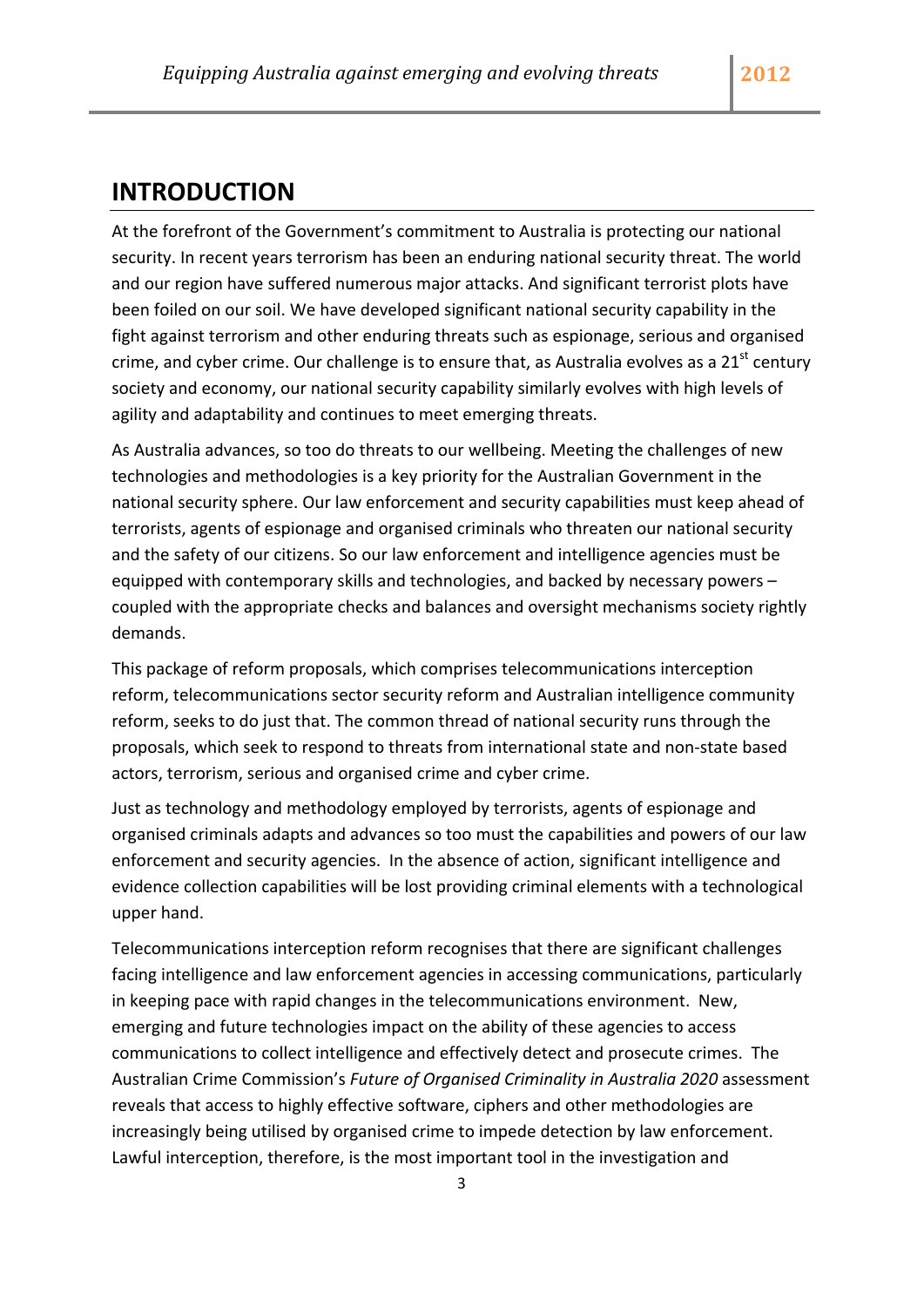prosecution of serious and organised and other technology‐enabled crime, and is vital to effectively collect security intelligence. Proposed reforms seek to allow those agencies to utilise modern technologies to maintain effective investigative techniques.

Telecommunications sector security reform seeks to address the national security risks posed to Australia's telecommunications infrastructure. The security and resilience of such infrastructure significantly affects the social and economic well‐being of the nation. While advances in technology and communications have resulted in unquestionable benefits to society and the economy, they have also introduced significant vulnerabilities, including the ability to disrupt, destroy or alter critical infrastructure and the information held on it. As Australia's telecommunications landscape continues to evolve, it is appropriate and timely to consider how best to manage risks to the data carried and stored on our telecommunications infrastructure to secure its availability and integrity in the long term. The ideas included in this discussion paper build on consultation with industry earlier in 2012 about the most effective way to manage national security risks to telecommunications infrastructure.

Australian intelligence agencies have made a significant contribution to our safety by constant and careful assessment of possible threats. At least four planned terrorist attacks designed to achieve mass casualties on Australian soil have been thwarted by agencies since 11 September 2001. To continue this crucial role, it is imperative that Australia's intelligence agencies remain robust and can effectively deal with the challenges presented by today's and tomorrow's international security environment. Following the 2008 Report of the Review of Homeland and Border Security conducted by Mr Ric Smith AO PSM, the Attorney‐General's Department has worked with relevant agencies to determine the powers required to deal with current and future national security challenges. Australian intelligence community reform is about appropriately equipping and enhancing the operational capabilities of these agencies.

This Discussion Paper contains the terms of reference for the PJCIS inquiry at Chapter One, followed by chapters on each of the proposals which comprise the package of proposals. Chapter Two, 'Interception and the TIA Act', deals with telecommunications interception reform and outlines the problems facing law enforcement and intelligence agencies that have arisen from the operation of the *Telecommunications (Interception and Access) Act 1979.* Chapter Three, 'Telecommunications Sector Security Reform' considers possible amendments to the *Telecommunications Act 1997* to establish a risk based regulatory framework to better manage national security challenges to Australia's telecommunications infrastructure. Chapter Four considers ideas for reform of the *Australian Security Intelligence Organisation Act 1979* and the *Intelligence Services Act 2001.*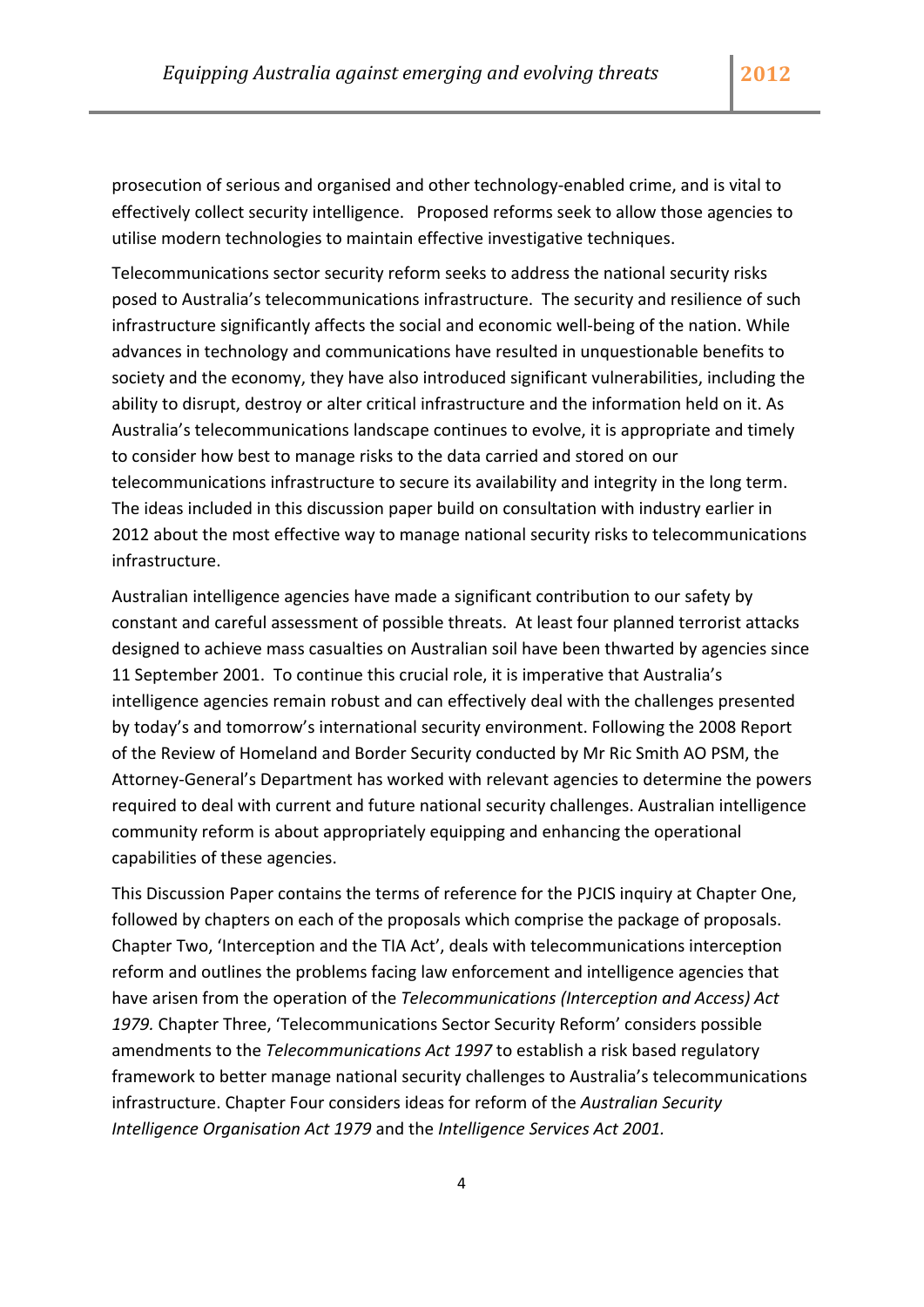Although the package is referred to the PJCIS in its totality, in considering the ideas the Attorney‐General has organised the proposals in three separate groupings: those the Government wishes to progress, those the Government is considering, and those on which the Government expressly seeks the PJCIS' views. Chapter One elaborates on the content of each group. Chapters Two, Three and Four refer to the groups within which the ideas sit, as determined by the Terms of Reference.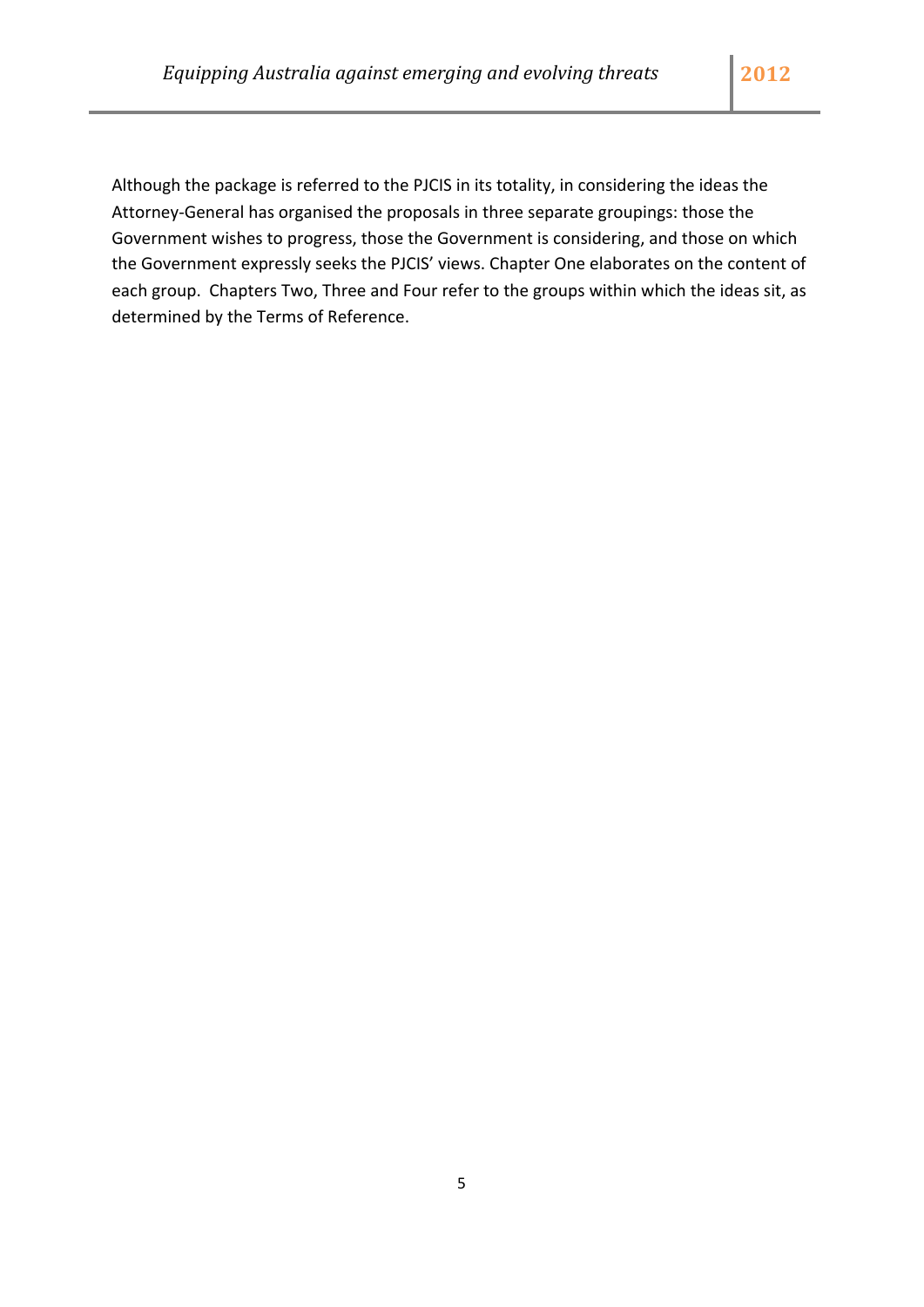## <span id="page-6-0"></span>**CHAPTER ONE**

## **TERMS OF REFERENCE ‐ INQUIRY INTO POTENTIAL REFORMS OF NATIONAL SECURITY LEGISLATION**

Having regard to:

- the desirability of comprehensive, consistent and workable laws and practices to protect the security and safety of Australia, its citizens and businesses,
- the need to ensure that intelligence, security and law enforcement agencies are equipped to effectively perform their functions and cooperate effectively in today's and tomorrow's technologically advanced and globalised environment, and
- the fact that national security brings shared responsibilities to the government and the private sector:
- 1) The Parliamentary Joint Committee on Intelligence and Security is to inquire into potential reforms of National Security Legislation, as set out in the attachment and which include proposals relating to the:
	- *a) Telecommunications (Interception and Access) Act 1979*
	- *b) Telecommunications Act 1997*
	- *c) Australian Security Intelligence Organisation Act 1979*
	- *d) Intelligence Services Act 2001*
- 2) The inquiry should consider the effectiveness and implications of the proposals to ensure law enforcement, intelligence and security agencies can meet:
	- a) the challenges of new and emerging technologies upon agencies' capabilities
	- b) the requirements of a modern intelligence and security agency legislative framework, and to enhance cooperation between agencies, and
	- c) the need for enhancements to the security of the telecommunications sector.
- 3) The Committee should have regard to whether the proposed responses:
	- a) contain appropriate safeguards for protecting the human rights and privacy of individuals and are proportionate to any threat to national security and the security of the Australian private sector
	- b) apply reasonable obligations upon the telecommunications industry whilst at the same time minimising cost and impact on business operations in the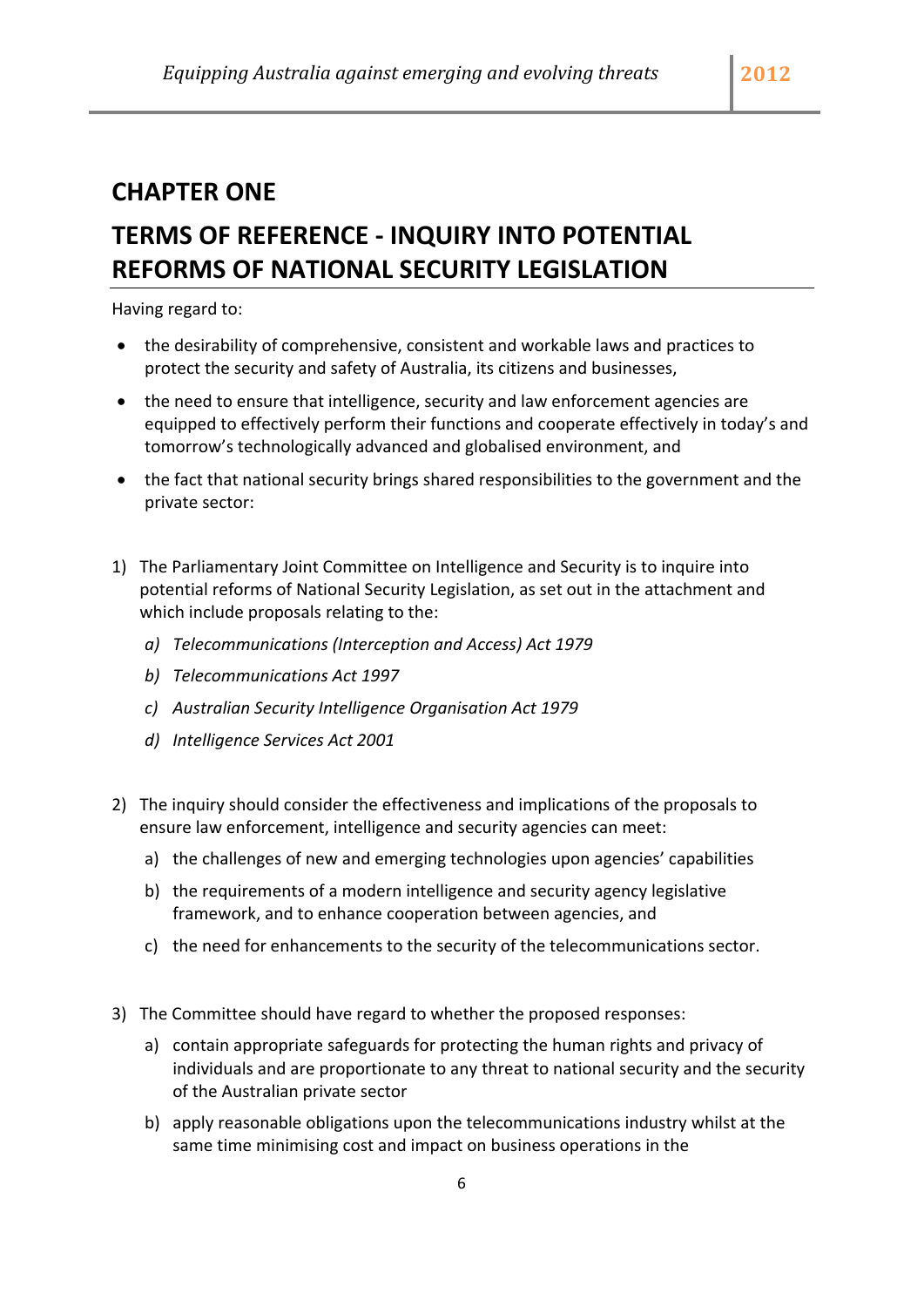telecommunications sector and the potential for follow on effects to consumers, the economy and international competition, and

- c) will address law enforcement reduction of capabilities from new technologies and business environment, which has a flow‐on effect to security agencies.
- 4) The Committee should take account of the interests of the broad range of stakeholders including through a range of public, *in camera* and classified hearings.
- 5) The Committee should provide a written report on each of the three elements of the National Security Legislation referral to the Attorney‐General.

The National Security Legislation the subject of the inquiry has three different elements and Objectives. They relate to:

- modernising lawful access to communications and associated communications data
- mitigating the risks posed to Australia's communications networks by certain foreign technology and service suppliers, and
- enhancing the operational capacity of Australian intelligence community agencies.

The proposals across the three different packages are separated into three different groupings:

- A. those the Government wishes to progress
- B. those the Government is considering progressing, and
- C. those on which the Government is expressly seeking the views of the PJCIS.

#### **A ‐ Government wishes to progress the following proposals:**

#### *Telecommunications (Interception and Access) Act 1979*

- 1. Strengthening the safeguards and privacy protections under the lawful access to communications regime in the *Telecommunications (Interception and Access) Act 1979* (the TIA Act). This would include the examination of:
	- a. the legislation's privacy protection objective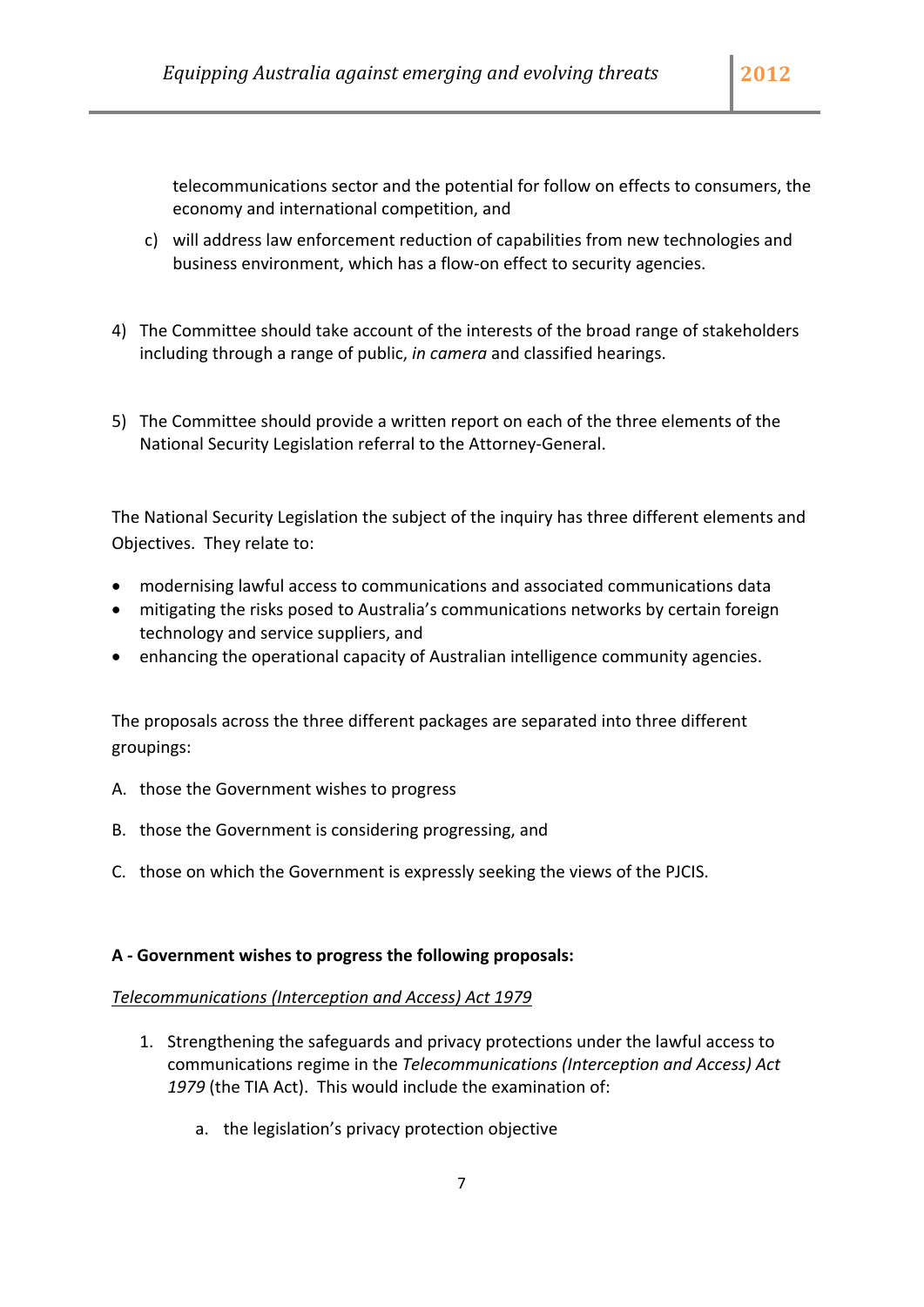- b. the proportionality tests for issuing of warrants
- c. mandatory record‐keeping standards
- d. oversight arrangements by the Commonwealth and State Ombudsmen
- 2. Reforming the lawful access to communications regime. This would include:
	- a. reducing the number of agencies eligible to access communications information
	- b. the standardisation of warrant tests and thresholds
- 3. Streamlining and reducing complexity in the lawful access to communications regime. This would include:
	- a. simplifying the information sharing provisions that allow agencies to cooperate
	- b. removing legislative duplication
- 4. Modernising the TIA Act's cost sharing framework to:
	- a. align industry interception assistance with industry regulatory policy
	- b. clarify ACMA's regulatory and enforcement role

#### *Australian Security Intelligence Organisation Act 1979*

- 5. Amending the ASIO Act to modernise and streamline ASIO's warrant provisions
	- a. to update the definition of 'computer' in section 25A
	- b. Enabling warrants to be varied by the AG, simplifying the renewal of the warrants process and extending duration of search warrants from 90 days to 6 months.
- 6. Modernising ASIO Act employment provisions by:
	- a. providing for officers to be employed under a concept of a 'level,' rather than holding an 'office.'
	- b. Making the differing descriptions ('officer,' 'employee' and 'staff') denoting persons as an 'employee' consistent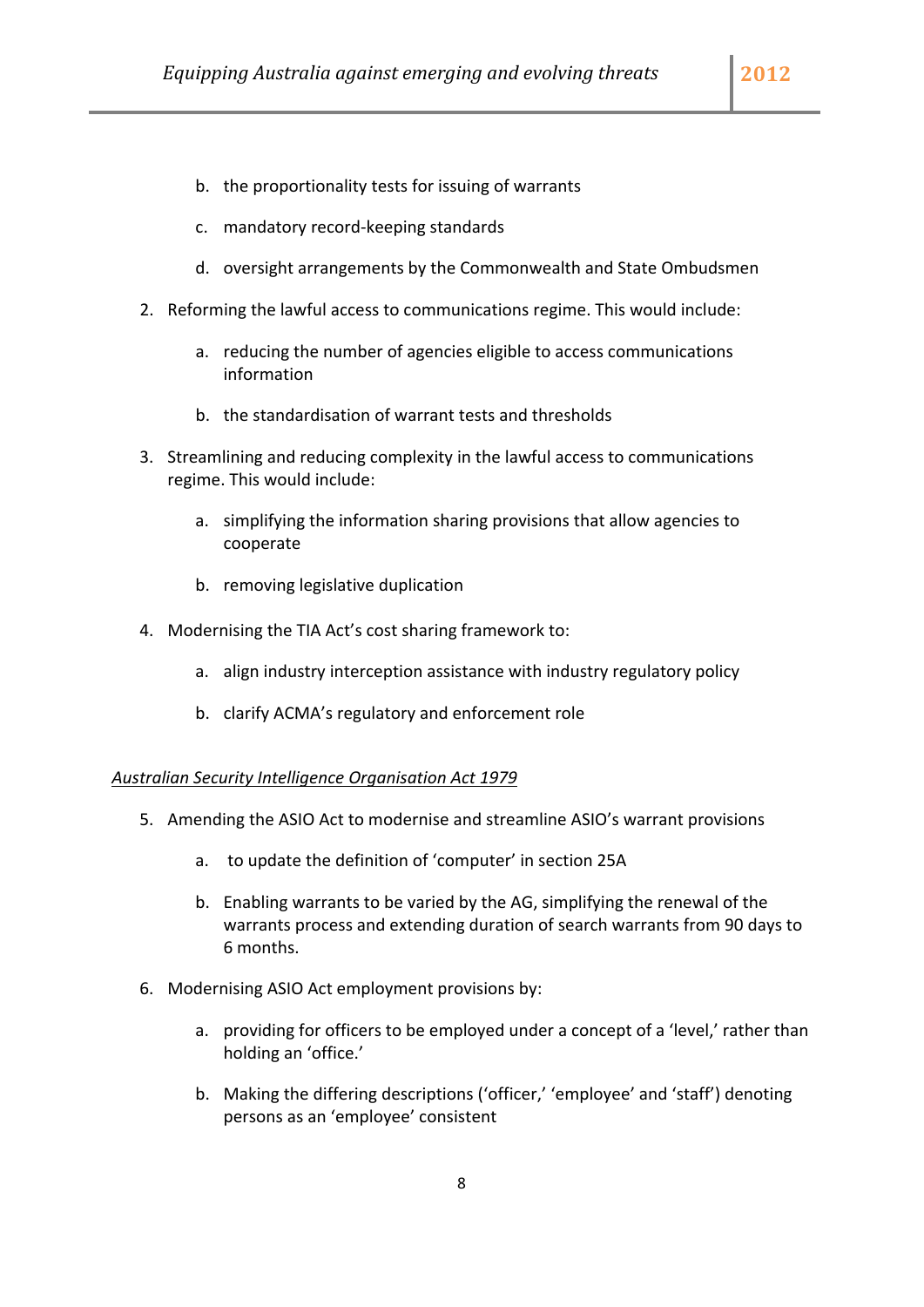- c. Modernising the Director‐General's powers in relation to employment terms and conditions
- d. Removing an outdated employment provision (section 87 of the ASIO Act)
- e. Providing additional scope for further secondment arrangements

#### *Intelligence Services Act 2001*

7. Amending the Intelligence Services Act 2001 to clarify the Defence Imagery and Geospatial Organisation's authority to provide assistance to approved bodies.

#### **B. Government is considering the following proposals:**

#### *Telecommunications (Interception and Access) Act 1979*

- 8. Streamlining and reducing complexity in the lawful access to communications regime – this would include:
	- a. Creating a single warrant with multiple TI powers
- 9. Modernising the Industry assistance framework
	- a. Implement detailed requirements for industry interception obligations
	- b. extend the regulatory regime to ancillary service providers not currently covered by the legislation
	- c. implement a three‐tiered industry participation model

#### *Australian Security Intelligence Organisation Act 1979*

- 10. Amending the ASIO Act to create an authorised intelligence operations scheme. This will provide ASIO officers and human sources with protection from criminal and civil liability for certain conduct in the course of authorised intelligence operations.
- 11. Amending the ASIO Act to modernise and streamline ASIO's warrant provisions to:
	- a. Establish a named person warrant enabling ASIO to request a single warrant specifying multiple (existing) powers against a single target instead of requesting multiple warrants against a single target.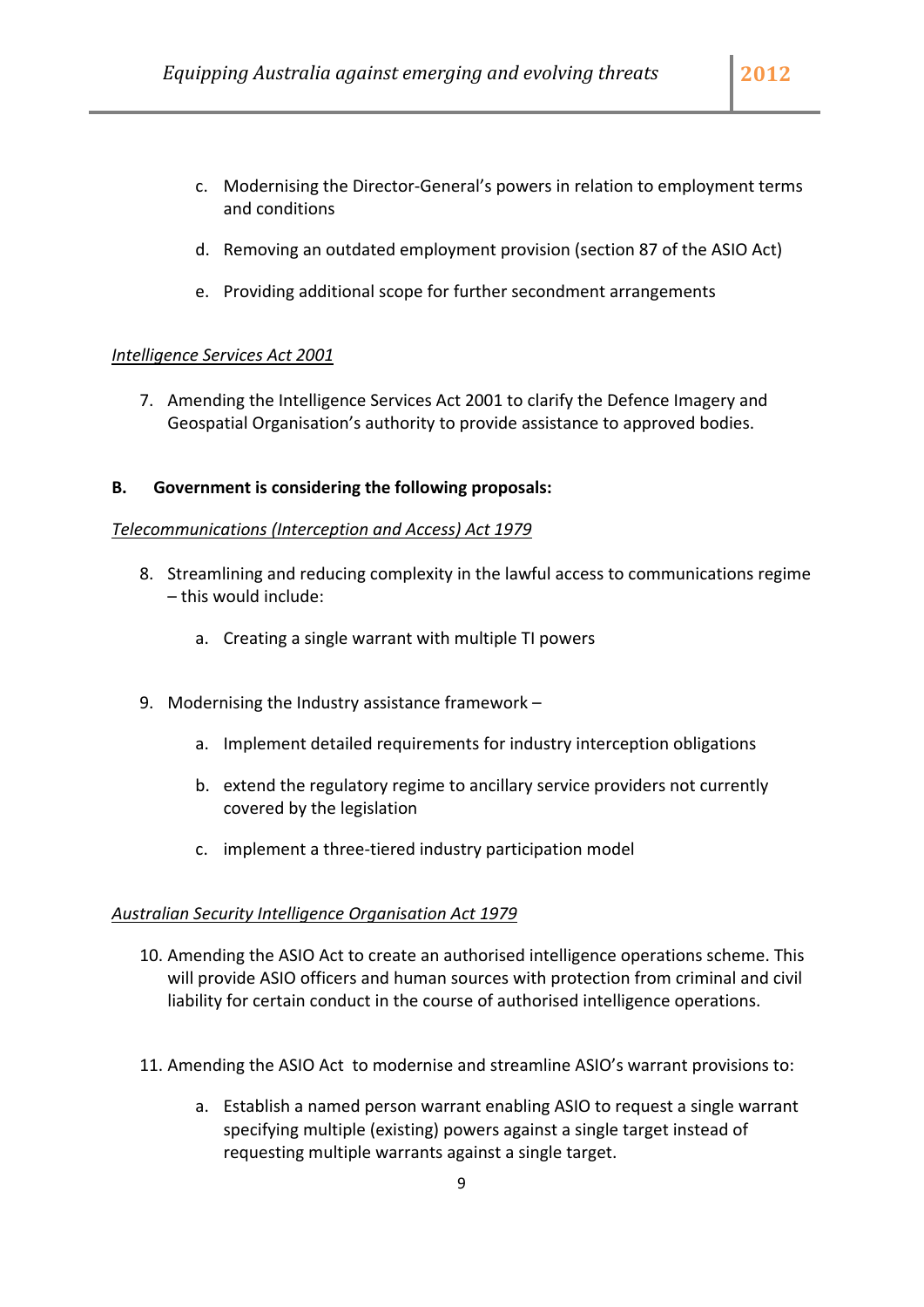- b. Align surveillance device provisions with the Surveillance Devices Act 2007
- c. Enable the disruption of a target computer for the purposes of a computer access warrant
- d. Enable person searches to be undertaken independently of a premises search
- e. Establish classes of persons able to execute warrants
- 12. Clarifying ASIO's ability to cooperate with the private sector.
- 13. Amending the ASIO Act to enable ASIO to refer breaches of section 92 of the ASIO Act (publishing the identity of an ASIO officer) to authorities for investigation.

## **C. Government is expressly seeking the views of the Committee on the following matters:**

#### *Telecommunications (Interception and Access) Act 1979*

- 14. Reforming the Lawful Access Regime
	- a. expanding the basis of interception activities
- 15. Modernising the Industry assistance framework
	- a. establish an offence for failure to assist in the decryption of communications
	- b. institute industry response timelines
	- c. tailored data retention periods for up to 2 years for parts of a data set, with specific timeframes taking into account agency priorities, and privacy and cost impacts

#### *Telecommunications Act 1997*

- 16. Amending the Telecommunications Act to address security and resilience risks posed to the telecommunications sector. This would be achieved by:
	- a. by instituting obligations on the Australian telecommunications industry to protect their networks from unauthorised interference
	- b. by instituting obligations to provide Government with information on significant business and procurement decisions and network designs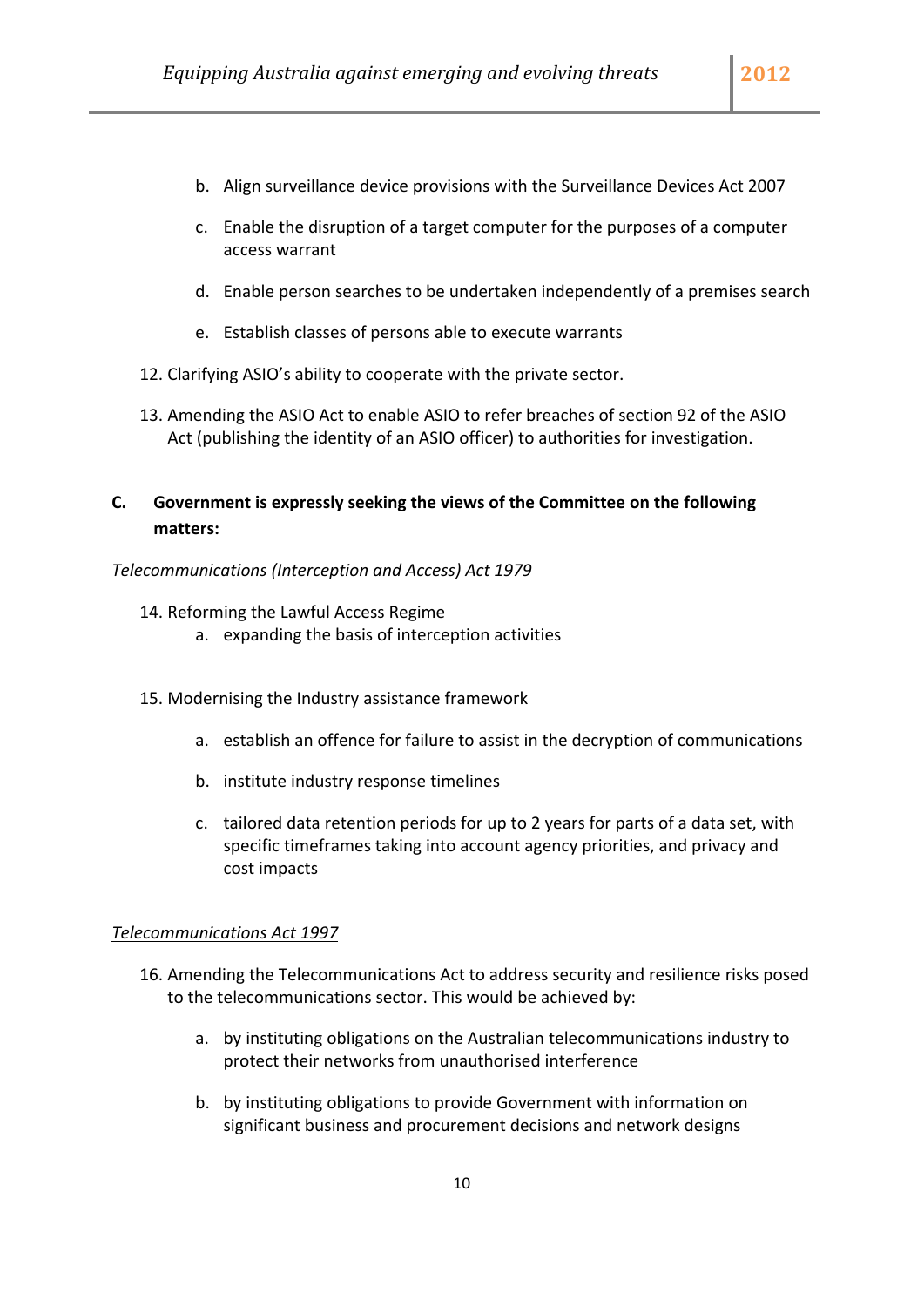- c. Creating targeted powers for Government to mitigate and remediate security risks with the costs to be borne by providers
- d. Creating appropriate enforcement powers and pecuniary penalties

#### *Australian Security Intelligence Organisation Act 1979*

17. Amending the ASIO Act to modernise and streamline ASIO's warrant provisions by:

- a. Using third party computers and communications in transit to access a target computer under a computer access warrant.
- b. Clarifying that the incidental power in the search warrant provision authorises access to third party premises to execute a warrant
- c. Clarifying that reasonable force may be used at any time during the execution of a warrant, not just on entry.
- d. Introducing an evidentiary certificate regime.

#### *Intelligence Services Act 2001*

- 18. Amending the Intelligence Services Act to:
	- a. Add a new ministerial authorisation ground where the Minister is satisfied that a person is, or is likely to be, involved in intelligence or counter‐ intelligence activities.
	- b. Enable the Minister of an Agency under the IS Act to authorise specified activities which may involve producing intelligence on an Australian person or persons where the Agency is cooperating with ASIO in the performance of an ASIO function pursuant to a section 13A arrangement. A Ministerial Authorisation will not replace the need to obtain a warrant where one is currently required.
	- c. Enable ASIS to provide training in self‐defence and the use of weapons to a person cooperating with ASIS.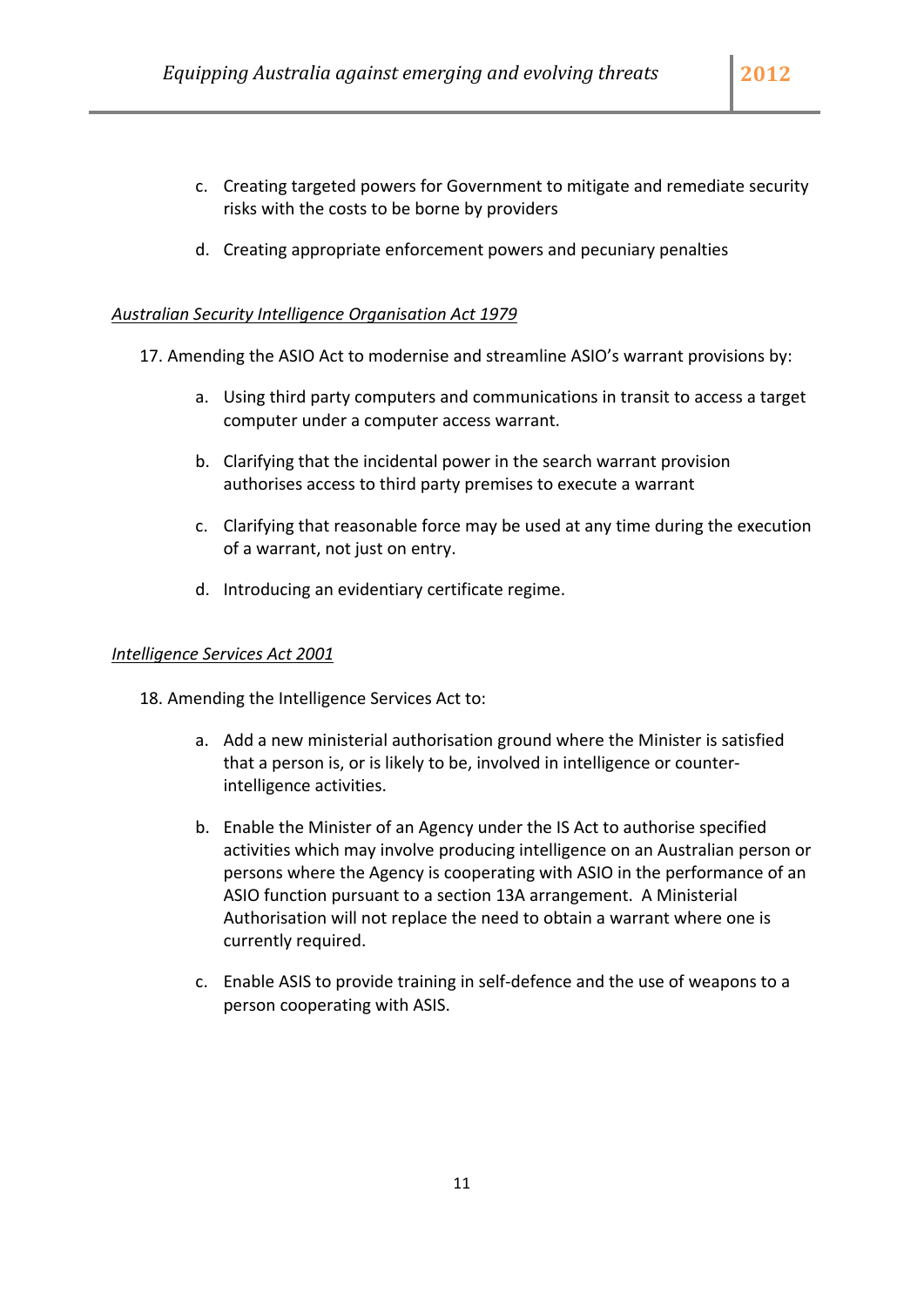## <span id="page-12-0"></span>**CHAPTER TWO**

## **INTERCEPTION AND THE TIA ACT**

## **1. Introduction**

The primary objective of the current legislation governing access to communications is to protect the privacy of users of telecommunications services in Australia by prohibiting covert access to communications except as authorised in the circumstances set out in the TIA Act.

The exceptions to the general prohibition against interception recognise the need for national security and law enforcement agencies to access the information necessary to protect community safety and security. The limited focus of the exceptions reflects Parliament's concern to balance the competing right of individuals to freely express their thoughts with the right of individuals to live in a society free from threat to personal safety.

Interception of telecommunications content and data is a powerful and cost effective tool for law enforcement and security agencies to reduce threats to national security and to assist in the investigation and prosecution of criminal offences.<sup>[1](#page-12-1)</sup> Access to interception is tightly regulated and, in relation to content, is limited to the investigation of serious offences under the authority of an independently issued warrant and subject to a range of oversight and accountability measures.

However, the interception regime provided by the current Act reflects the use of telecommunications and the structure of the telecommunications industry that existed in 1979 when the Act was made. Many of these assumptions no longer apply, creating significant challenges for agencies in using and maintaining their investigative capabilities under the Act.

In the absence of urgent reform, agencies will lose the ability to effectively access telecommunications, thereby significantly diminishing the collective ability to detect, investigate and prosecute threats to security and criminal activity.

The Government is therefore considering the need for a new interception regime that better reflects the contemporary communications environment and is seeking the views of the Committee on the content of that regime. Priority issues for consideration by the Committee are set out in the Terms of Reference, grouped into:

<span id="page-12-1"></span><sup>1</sup> See *Report of the Review of the regulation of access to communications* (2005) (the Blunn Report) at [http://www.ag.gov.au/Publications/Pages/Blunnreportofthereviewoftheregulationofaccesstocommunications](http://www.ag.gov.au/Publications/Pages/BlunnreportofthereviewoftheregulationofaccesstocommunicationsAugust2005.aspx) [August2005.aspx](http://www.ag.gov.au/Publications/Pages/BlunnreportofthereviewoftheregulationofaccesstocommunicationsAugust2005.aspx)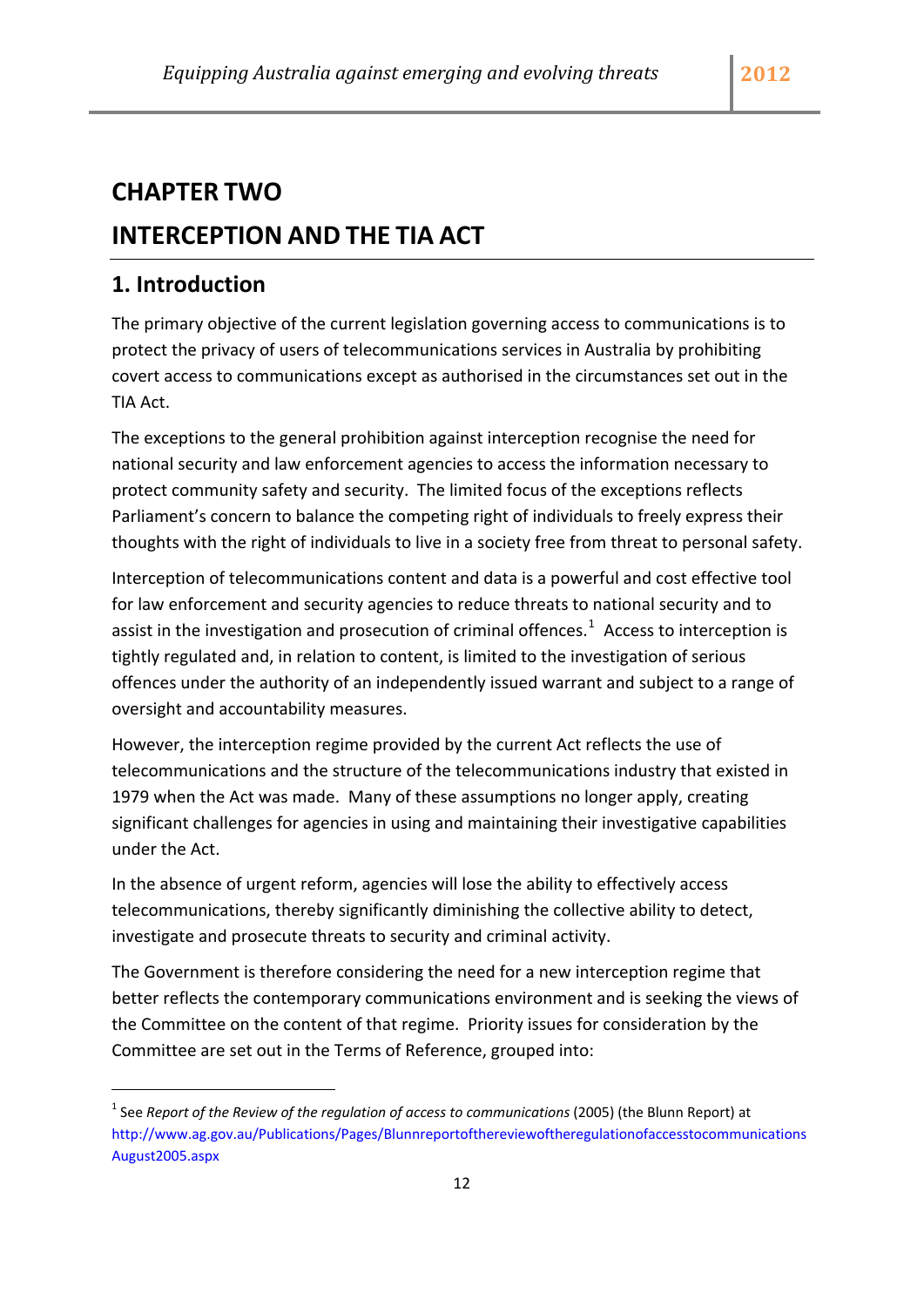- Matters the Government wishes to progress;
	- o Examining the legislation's privacy protection objective, the proportionality test for issuing warrants, mandatory record‐keeping standards, and oversight arrangements by the Commonwealth and State Ombudsmen
	- o Reducing the number of agencies eligible to access communications information
	- o Standardising warrant tests and thresholds
	- o Simplifying the information sharing provisions that allow agencies to cooperate
	- o Removing legislative duplication
	- o Aligning industry interception assistance with industry regulatory policy
	- o Clarifying the AMCA's regulatory and enforcement role
- Matters the Government is considering
	- o Creating a single warrant with multiple TI powers
	- o Implementing detailed requirements for industry interception obligations
	- o Extending the regulatory regime to ancillary service providers not currently covered by the legislation
	- o Implementing a three‐tiered industry participation model; and
- Matters on which the Government expressly seeks the views of the Committee.
	- o Expanding the basis of interception activities
	- o Establishing an offence for failure to assist in the decryption of communications
	- o Instituting industry response timelines
	- o Applying tailored data retention periods for up to 2 years for parts of a data set, with specific timeframes taking into account agency priorities and privacy and cost impacts

This chapter of the discussion paper describes the role played by access to communications content and data in protecting the community from threats to security and serious crime, summarises the key features of the current legislative regime and the challenges it is facing. The chapter concludes by suggesting that, to achieve a legislative regime that is effective in the contemporary communications environment, reforms may be developed to: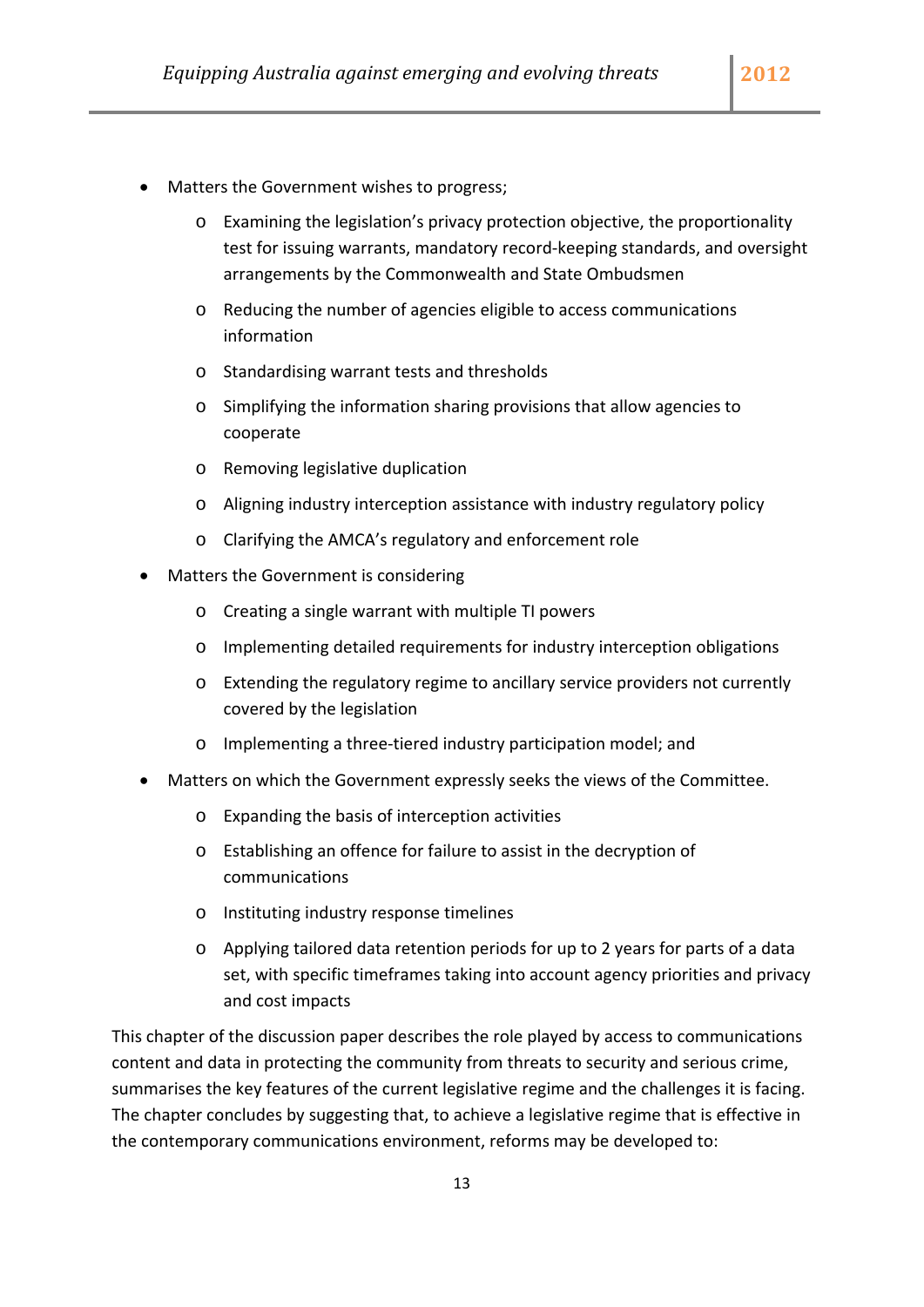- <span id="page-14-0"></span>• Strengthen the safeguards and privacy protections of the interception regime in line with contemporary community expectations;
- Reform the lawful access regime for agencies;
- Streamline and reduce complexity in the lawful access regime; and
- Modernise the cost sharing framework.

#### **1.1 Effectiveness of lawful covert access to communications**

Lawful interception and access to telecommunications data are cost-effective investigative tools that support and complement information derived from other methods.

In 2010‐2011 there were 2441 arrests, 3168 prosecutions (2848 for serious offences) and [2](#page-14-1)034 convictions (1854 for serious offences) based on lawfully intercepted material.<sup>2</sup> Law enforcement agencies made 91 arrests, 33 prosecutions and obtained 33 convictions based on evidence obtained under stored communications warrants. $3$ 

These figures may underestimate the effectiveness of interception because a conviction can be recorded without entering the intercepted material into evidence.<sup>[4](#page-14-3)</sup> Interception also allows agencies to identify criminal connections, co‐conspirators and organised crime associates and assists in establishing the methodology of criminal enterprises. It also plays an important role in identifying child exploitation material, sexual slavery and terrorist organisations. The figures are specific to law enforcement agencies and do not take into account the use of intercepted information by ASIO in carrying out its functions (which is reflected in ASIO's classified annual report).

Telecommunications data is commonly the first source of important lead information for further investigations and often provides a unique and comprehensive insight into the behaviour of persons of interest.

### **1.2 The national security environment**

Under the TIA Act, the Australian Security Intelligence Organisation (ASIO) can ask the Attorney‐General to issue an interception warrant in order to investigate activities prejudicial to security or to collect foreign intelligence.

Australia is, and will remain, a terrorist target for the foreseeable future with jihadist terrorism being the most immediate threat.<sup>[5](#page-14-4)</sup> The threat of a terrorist attack in Australia or

<span id="page-14-1"></span><sup>2</sup> AGD, *TIA Act Report for the year ending 30 June 2011*, p. 46.

<span id="page-14-2"></span><sup>3</sup> AGD, *TIA Act Report for the year ending 30 June 2011*, p. 60.

<span id="page-14-3"></span><sup>4</sup> AGD, *TIA Act Report for the year ending 30 June 2011*, p. 47.

<span id="page-14-4"></span><sup>5</sup> ASIO, *ASIO Report to Parliament 2010‐11*, p. xviii.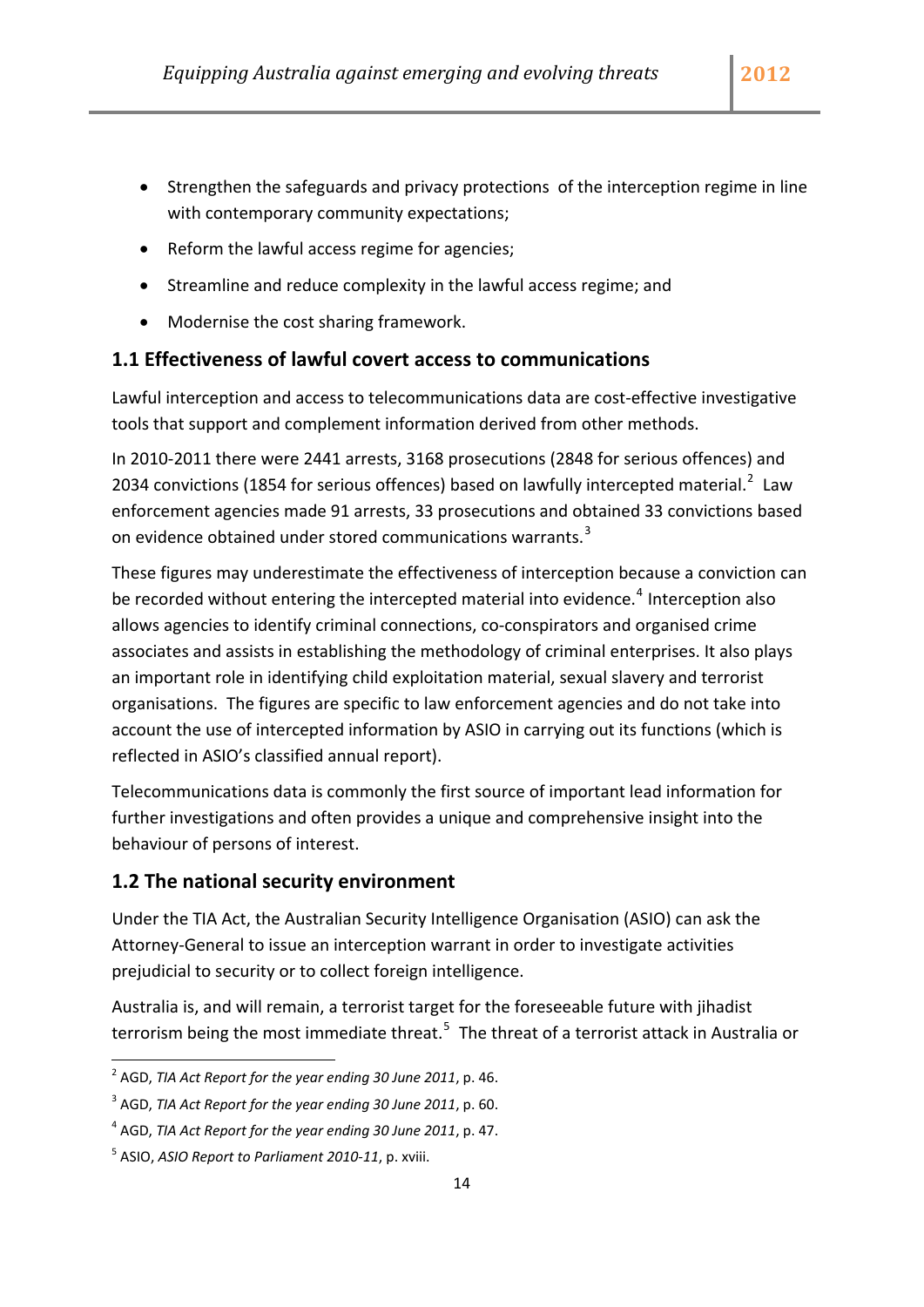<span id="page-15-0"></span>against Australian interests overseas remains real.<sup>[6](#page-15-1)</sup> Since 2001, four mass casualty attacks within Australia have been disrupted because of the joint work of intelligence and law enforcement agencies.<sup>[7](#page-15-2)</sup>

Since 2001, 38 people have been prosecuted in Australia as a result of counter‐terrorism operations and 22people have been convicted of terrorism offences under the *Criminal Code Act 1995* (the Criminal Code).[8](#page-15-3)

Intercepted information has played an important role in recent counter‐terrorism prosecutions and in preventing planned terrorist attacks. In 2008, several men who faced trial in Melbourne were convicted of being a member of a terrorist organisation. The evidence that the group was engaged in preparing or fostering a terrorist act was largely contained in 482 intercepted conversations that were put before the jury. Some of these communications were covertly recorded in the home of the organisation's leader.

While terrorism is a key issue, the *ASIO Report to Parliament 2010‐11* notes that espionage is an enduring security threat to Australia, both through the traditional form of suborning persons to assist foreign intelligence agencies and new forms such as cyber espionage. Nation states, as well as disaffected individuals and groups, are able to use computer networks to view or siphon sensitive, private or classified information for the purpose of espionage, political, diplomatic or commercial advantage. As the actors involved undertake this activity within 'cyberspace', the lawful interception of their communications is often a crucial aspect of any investigation aiming to resolve the nature of the activity and the identity of the perpetrators.

## **1.3 Serious offences and serious contraventions – Commonwealth and State**

The precursor to the TIA Act focused on national security but with the emerging national drug crisis in the 1970s the current Act was passed to ensure that interception powers were also available to the Australian Federal Police to investigate narcotic offences. Since its enactment the TIA Act has been amended to allow a broader range of law enforcement agencies to intercept communications to investigate other serious offences.

Under the TIA Act, serious offences generally include Commonwealth, State and Territory offences punishable by imprisonment for seven years or more. Particular examples of serious offences for which interception can be obtained are murder, kidnapping and offences involving serious personal injury. There are also a range of other offences defined

<span id="page-15-1"></span><sup>6</sup> ASIO, *ASIO Report to Parliament 2010‐11*, p. ix.

<span id="page-15-2"></span><sup>7</sup> ASIO, *ASIO Report to Parliament 2010‐11*, pp. xviii, 5.

<span id="page-15-3"></span><sup>8</sup> PM&C, *Counter‐Terrorism White Paper*, 2010, p. 7.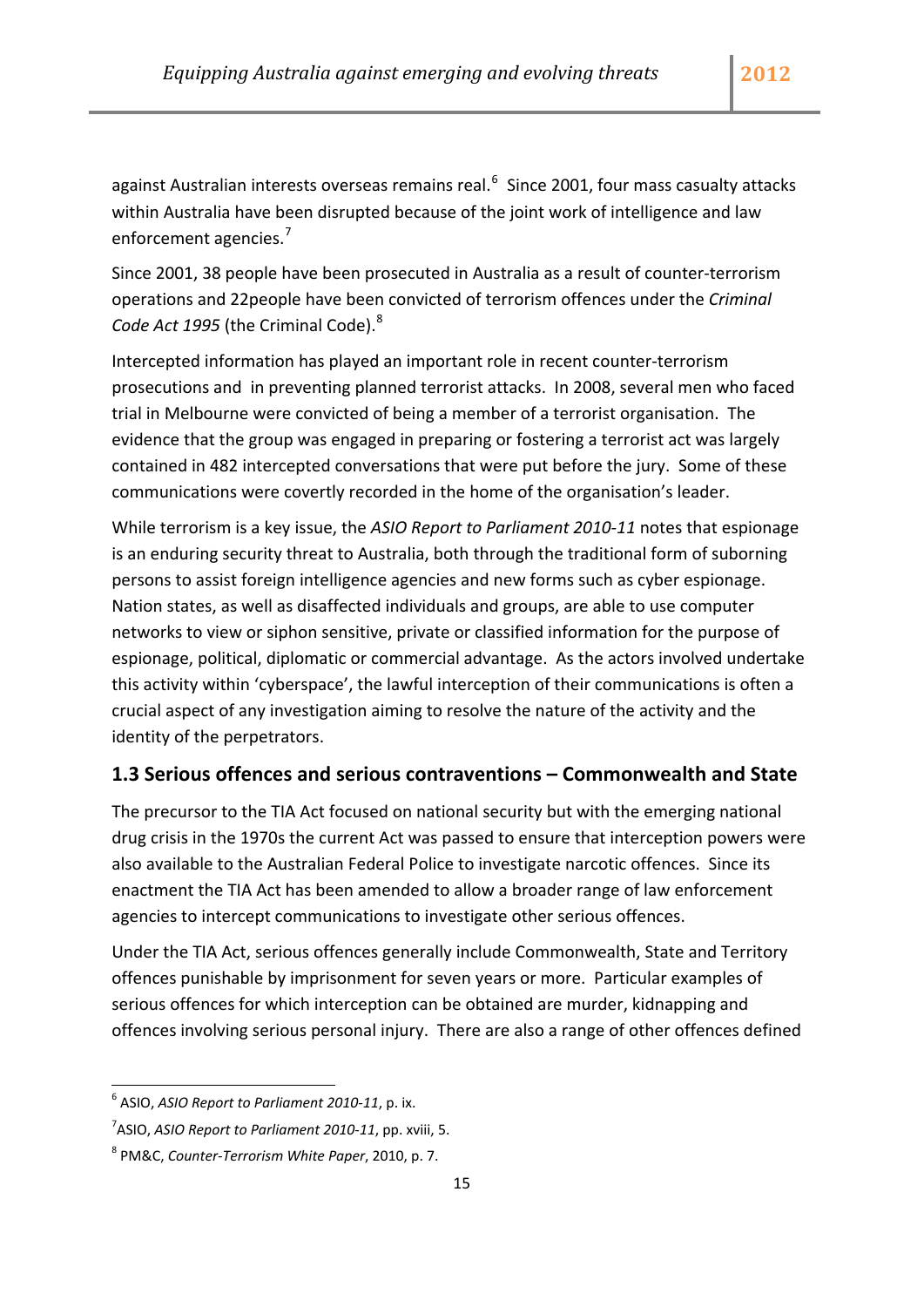<span id="page-16-0"></span>as serious offences in the TIA Act where the use of the Australian telecommunications system is integral to the investigation of the offence.<sup>[9](#page-16-1)</sup>

According to the Australian Institute of Criminology (the AIC), in 2010 there were 260 victims of homicide in Australia. There were also:

- 171,083 victims of assaults.
- 17,757 victims of sexual assaults; and
- 14,582 victims of robberies $^{10}$  $^{10}$  $^{10}$

### **1.4 Organised crime**

An interception warrant can also be sought to detect, investigate, prevent and prosecute persons involved in organised crime. Serious and organised crime refers to offences that involve two or more offenders, require substantial planning and organisation and the use of sophisticated methods and techniques and are committed in conjunction with other serious offences.

The Australian Crime Commission (ACC) in its 2010 report *Organised Crime in Australia,* assessed the overall threat to Australia from organised crime as "High",  $^{11}$  $^{11}$  $^{11}$  estimating the cost of such crime at \$10 to \$15 billion per year.<sup>[12](#page-16-4)</sup>

The rapid adoption of telecommunications technology and high speed broadband internet has the potential to increase high‐tech crime in Australia, including both the use of technology to facilitate traditional crime and specific crimes directed at information and communication technologies.<sup>[13](#page-16-5)</sup> High tech crime covers a range of offences such as identity crime, sales of illicit products, credit card fraud, money laundering and child exploitation material.

The individuals involved in many of these activities are highly sophisticated in their operations using multiple technologies and frequently changing their methodology to avoid detection. Their adaptiveness means that the tools available under the interception regime provide the only investigative technique capable of identifying and disrupting their activities, many of which are conducted at the global level.

<span id="page-16-1"></span> $9^9$  See s 5D of the TIA Act.

<span id="page-16-2"></span><sup>10</sup> AIC *2011Australian crime:Facts & figures* [http://www.aic.gov.au/documents/0/B/6/%7B0B619F44](http://www.aic.gov.au/documents/0/B/6/%7B0B619F44-B18B-47B4-9B59-F87BA643CBAA%7Dfacts11.pdf)‐B18B‐ 47B4‐9B59‐[F87BA643CBAA%7Dfacts11.pdf,](http://www.aic.gov.au/documents/0/B/6/%7B0B619F44-B18B-47B4-9B59-F87BA643CBAA%7Dfacts11.pdf) p2.

<span id="page-16-3"></span><sup>11</sup> ACC, *Organised Crime in Australia 2011*,

[http://www.crimecommission.gov.au/sites/default/files/files/OCA/2011/oca2011.pdf,](http://www.crimecommission.gov.au/sites/default/files/files/OCA/2011/oca2011.pdf) p. 7.

<span id="page-16-4"></span><sup>12</sup> ACC, *Organised Crime in Australia 2011*, p. 3.

<span id="page-16-5"></span><sup>13</sup> ACC, *Organised Crime in Australia 2011*, p. 25.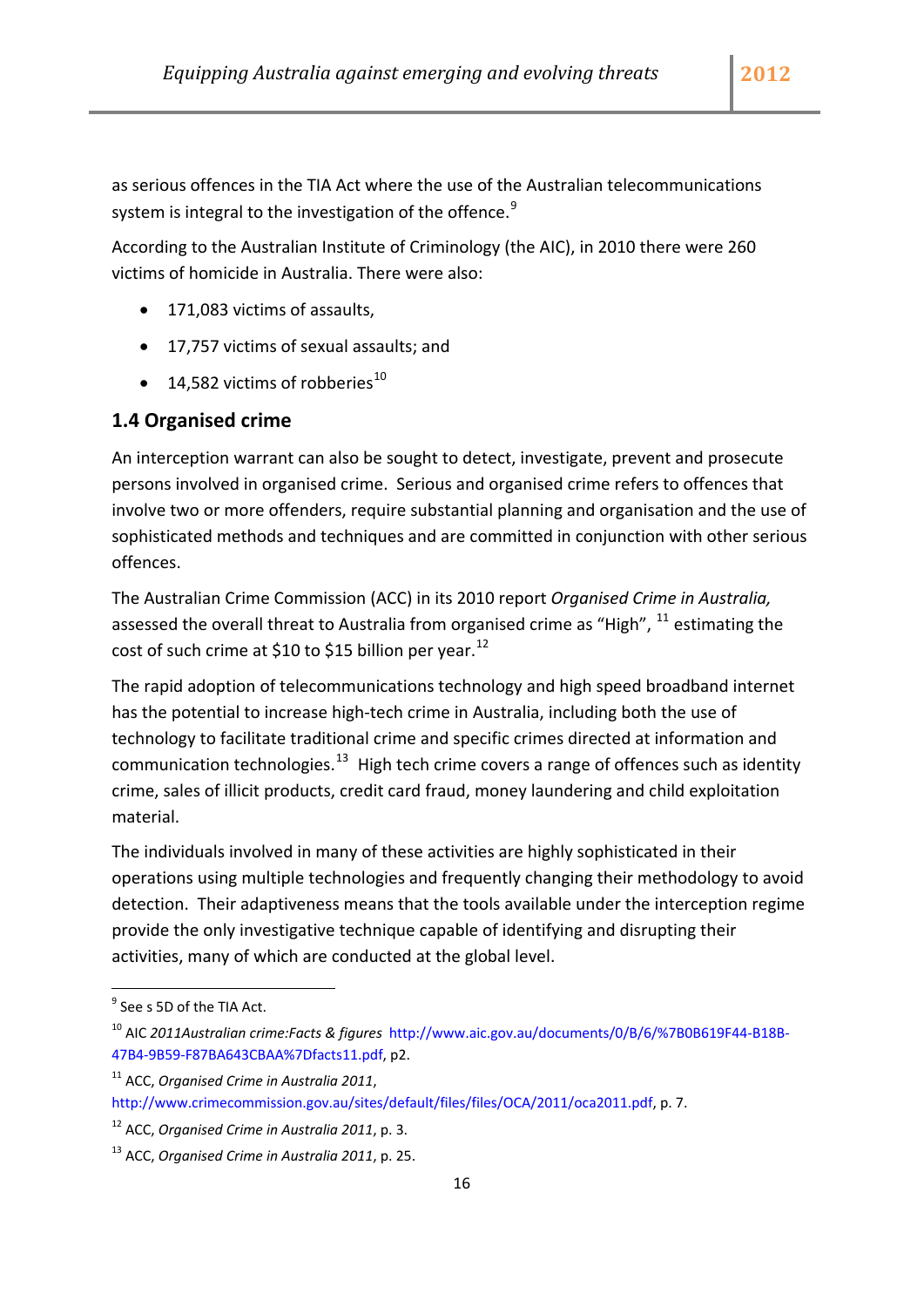<span id="page-17-0"></span>Over the past 18 months, information obtained through interception activities in relation to a single money laundering investigation has helped the AFP to arrest 35 offenders and to seize 421 kilograms of drugs and over \$8,000,000 in cash.

Many transnational crimes, such as money laundering, also pose a threat to Australia's national security interests with clear links between the proceeds of such crimes and the funding of terrorist activities overseas.

## **1.5 Fundamentals of the current Act**

Research suggests that access to and the use of intercepted information will continue to play an important role in supporting the functions of national security and law enforcement agencies. The conduct of national security and law enforcement investigations demonstrates that lawful interception is a critical capability that cannot be replaced by other investigative methods.

In the thirty years since its inception, the TIA Act has been able to accommodate emerging threats and changes in criminal behaviour because the legislation does not limit the concept of interception to a particular technology (such as a telephone). By couching the Act this way the currency of the legislation has been maintained through amendments that have clarified the application of the Act as the telecommunications environment and what is necessary for agencies to properly protect the community have changed.

#### *Towards a new approach*

The pace of change in the last decade has meant the Act has required frequent amendment resulting in duplication and complexity that makes the Act difficult to navigate and which creates the risk that the law will not be applied as Parliament intended.

Much of the need to amend the TIA Act stems from the contextual foundations of the Act.

Many of those foundations no longer apply, creating significant challenges for agencies to maintain current investigative capabilities. Agencies continue to adapt their capabilities within the constraints of the current legal framework but this has not ameliorated the impact of the rapid changes in the telecommunications environment and the ability of agencies to access communications.

In recent years there have been significant advancements in technology and changes to industry structure, practices and consumer behaviour. The communications landscape of the 1970s which was dominated by a single provider and focused on communications made by telephone no longer exists.

The magnitude of change to the telecommunications environment suggests that further piecemeal amendments to the existing Act will not be sufficient. Rather, holistic reform that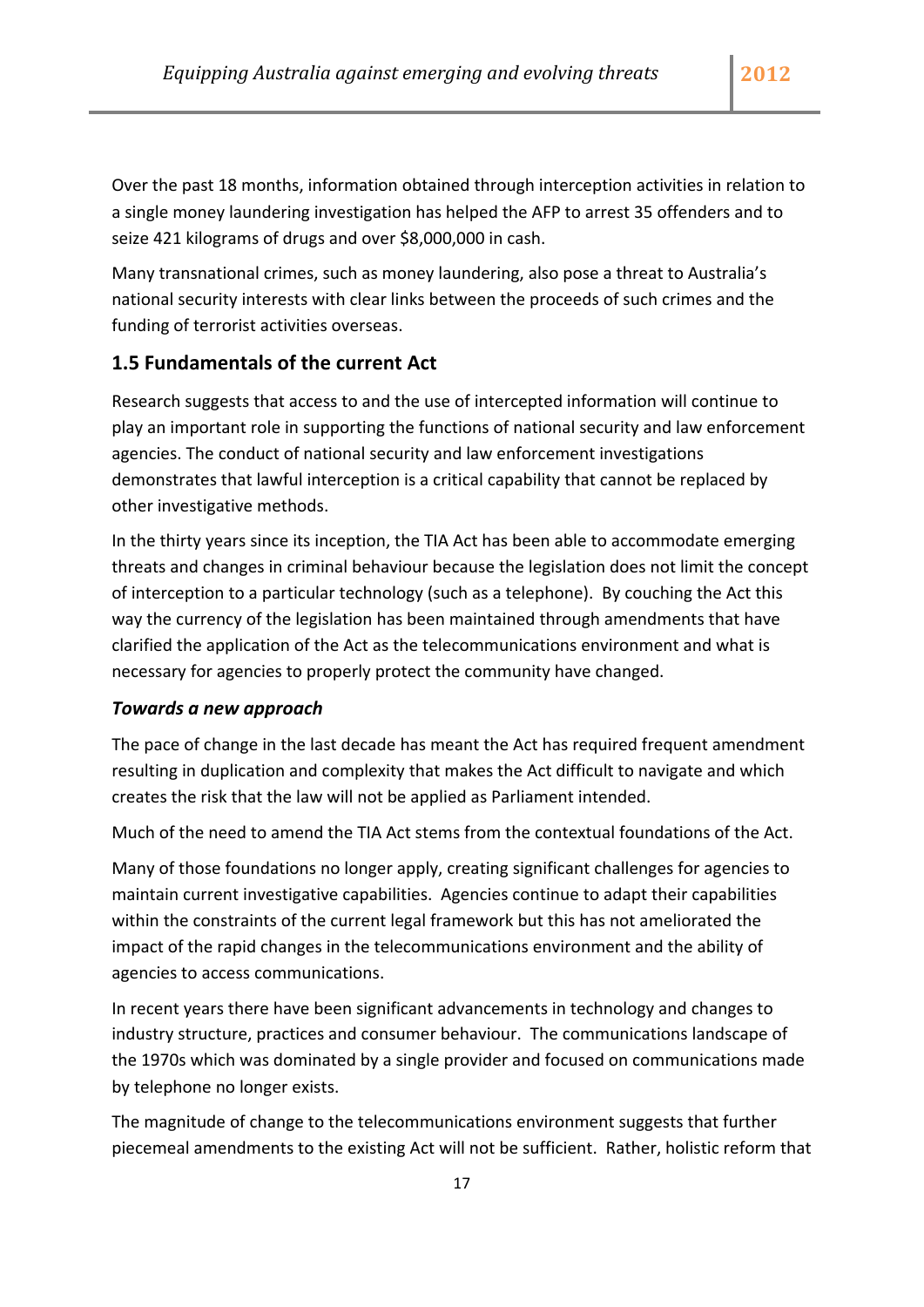reassesses the current assumptions is needed in order to establish a new foundation for the interception regime that reflects contemporary practice.

#### *Telecommunications in 2012*

When the TIA Act was enacted, an agency could expect that it would be able to lawfully intercept most, if not all, of a person's communications. Today, changes in the way communications technology is delivered and used mean that the expectation is much lower.

At the end of June 2011, there were 287 fixed‐line telephone service providers, three mobile network operators, 176 Voice over Internet Protocol (VoIP) service providers, 33 satellite providers and 97 Internet Service Providers (only including ISPs with at least 1000 subscribers). $14$ 

Together they provided 29.28 million mobile services and 10.54 million fixed‐line telephone services and supported some 10.9 million internet subscribers.<sup>[15](#page-18-1)</sup> Around 12.7 million Australians (69% of the population) had access to a broadband internet connection at home, while around 3.9 million Australians (21% of the population) accessed the internet from their mobile phone. $^{16}$  $^{16}$  $^{16}$ 

Australian consumers are increasingly accessing multiple technologies and services to communicate. As at June 2011, 57% of Australians were using at least three communications technologies (fixed‐line telephone, mobile phone and internet) and 26% of adults were using at least four communications technologies (fixed line telephone, mobile phone, VOIP and the internet). $^{17}$  $^{17}$  $^{17}$ 

There has also been a trend towards high speed internet services, with the proportion of internet subscribers on services of eight megabits per second or more increasing from 26% to 33% in 2009-10.<sup>[18](#page-18-4)</sup> The increase in internet speed has resulted in a rise in data downloads. The average user downloaded 25.1 gigabytes of data in the June quarter of 2011, 56% more than in the June quarter of 2010.<sup>[19](#page-18-5)</sup>

In the June 2011 quarter, Australians downloaded 274,202 terabytes of data from fixed‐line wireless internet services, an increase of 76% from the June 2010 quarter. Fixed‐line broadband accounted for 254,947 terabytes (around 93%), while wireless broadband

<sup>14</sup> ACMA, *Communications report 2010‐11*, p. 24.

<span id="page-18-1"></span><span id="page-18-0"></span><sup>15</sup> ACMA, *Communications report 2010‐11*, p. 25.

<span id="page-18-2"></span><sup>16</sup> ACMA, *Communications Report 2010‐11*, p. 18.

<span id="page-18-3"></span><sup>17</sup> ACMA, *Communications report 2010‐11*, p. 153.

<span id="page-18-4"></span><sup>18</sup> ACMA, *Communications Report 2009‐10*, p. 15.

<span id="page-18-5"></span><sup>19</sup> ACMA, *Communications Report 2010‐11*, p. 17.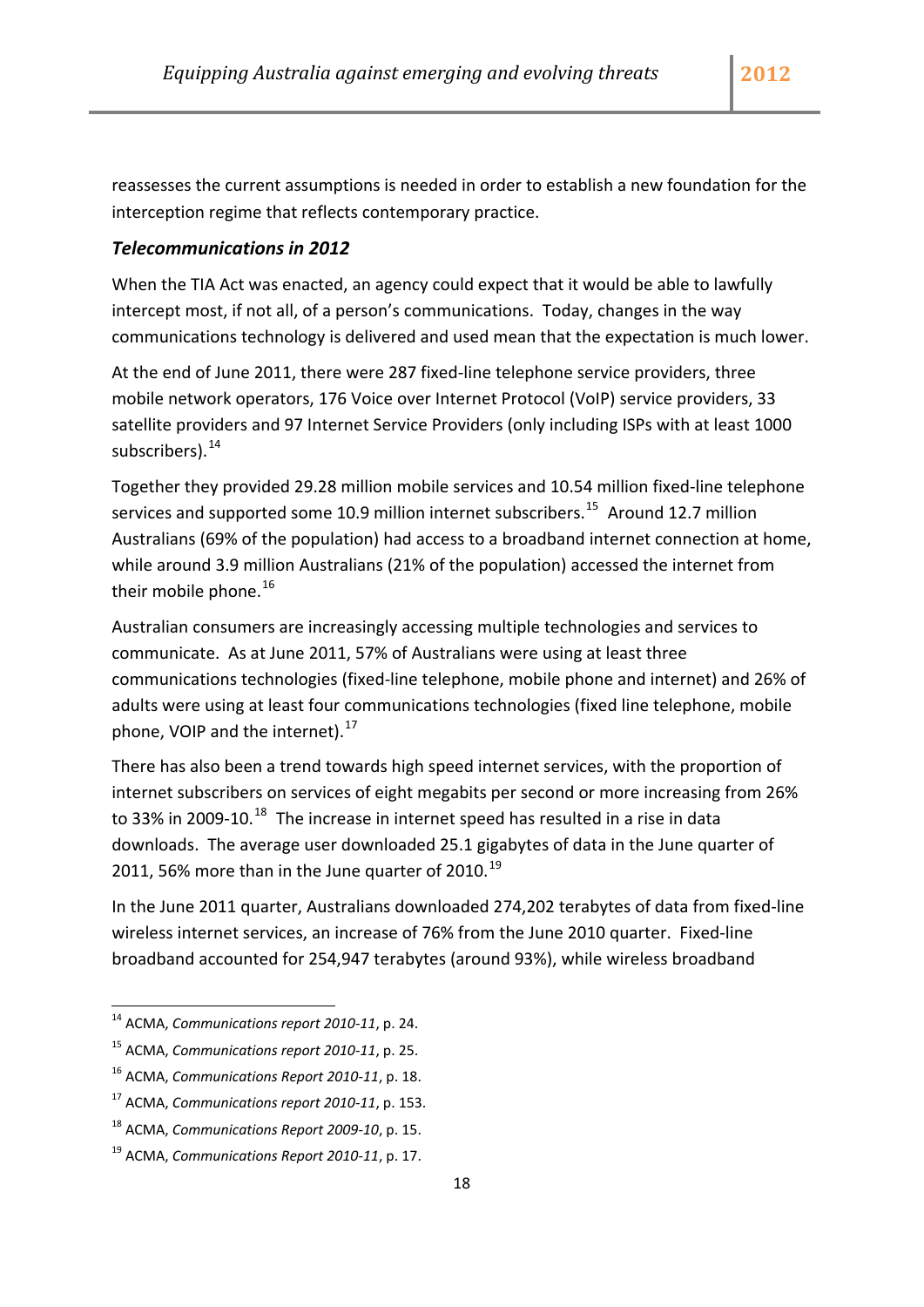accounted for 19,194 terabytes (around 7%). There was an additional 3,695 terabytes of data downloaded on mobile handsets in the June 2011, an increase of 415% on the June [20](#page-19-0)10 quarter. $20$ 

Along with the increased use of multiple technologies, mobile phones are becoming a 'truly converged consumer device'.<sup>[21](#page-19-1)</sup> The availability of iPhone and Smartphone technology has allowed handset models to offer a number of services including voice, SMS, internet access, email, e‐payment, video, music, photography, GPS, VOIP and access to social networking sites. In 2010, smartphones represented 43% of all mobile phones sold in Australia.<sup>[22](#page-19-2)</sup>

Increased network coverage, speed and availability have allowed consumers to access VOIP services more effectively. This technology involves communicating and transporting voice messages over the internet, rather than via the public switched telephone network. VOIP is available on many smartphones and internet devices, so mobile phone users can make calls or send text messages over the internet. VOIP usage in Australia has increased from 2.9 million users in June 2010 to 3.8 million users in June 2011.<sup>[23](#page-19-3)</sup> In the year leading up to June 2011, mobile VOIP usage increased by 226%, with 274,000 users in June 2011.<sup>[24](#page-19-4)</sup>

Social media use has also increased, resulting in more user generated content and providing alternative communication channels to traditional voice services. During June 2011, 8.6 million Australians accessed online social network sites from home, compared to 8.0 million during July 2010.<sup>[25](#page-19-5)</sup>

These trends are expected to continue. In addition, the implementation of the NBN is likely to increase the amount of material that can be accessed through telecommunications devices, encourage competition and technological and service innovation, and drive further industry restructuring. Work on the NBN rollout is planned to commence in over 1500 communities and pass 3.5 million premises throughout Australia by 30 June 2015 and is scheduled to be completed by 2021.<sup>[26](#page-19-6)</sup>

<sup>20</sup> ACMA, *Communications Report 2010‐11*, p. 26.

<span id="page-19-1"></span><span id="page-19-0"></span><sup>21</sup> ACMA, *Communications report 2009‐10*, p. 147.

<span id="page-19-2"></span> $22$  The Australian, 'Apple's iPhone leads Australia's huge smartphone growth', 15 March 2011, [http://www.theaustralian.com.au/australian](http://www.theaustralian.com.au/australian-it/apples-iphone-leads-australias-huge-smartphone-growth/story-e6frgakx-1226021287594)‐it/apples‐iphone‐leads‐australias‐huge‐smartphone‐ growth/story‐e6frgakx‐[1226021287594](http://www.theaustralian.com.au/australian-it/apples-iphone-leads-australias-huge-smartphone-growth/story-e6frgakx-1226021287594)

<span id="page-19-3"></span><sup>23</sup> ACMA, *Communications report 2010‐11*, p. 25.

<span id="page-19-4"></span><sup>24</sup> ACMA, *Communications report 2010‐11*, p. 16.

<span id="page-19-5"></span><sup>25</sup> ACMA, *Communications report 2010‐11, p. 26*.

<span id="page-19-6"></span><sup>&</sup>lt;sup>26</sup> NBN Co. Media Release, 29 March 2012 at http://www.nbnco.com.au/news-and-events/news/nbn-coannounces‐three‐year‐rollout‐plan.html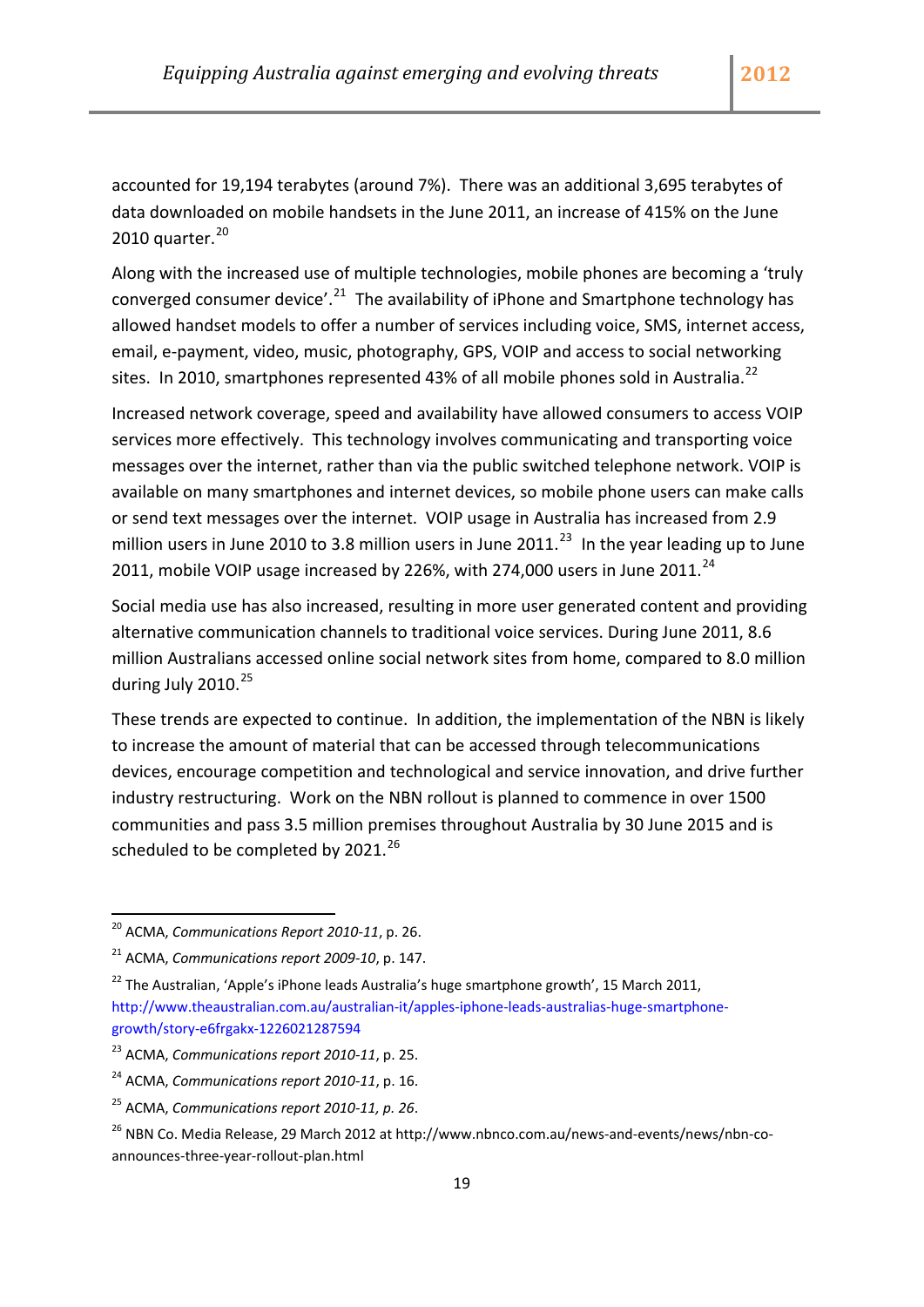#### <span id="page-20-0"></span>*Legacy assumptions*

The complexity of the contemporary communications environment is not reflected in the current interception regime which instead assumes that:

- 1. Communications to be intercepted are easily identified;
- 2. A stream of traffic to be intercepted can be isolated from the rest of the communications passing over the network;
- 3. Carriers and carriage service providers (telecommunications companies and internet service providers) control the traffic passing over their networks;
- 4. Carriers and carriage service providers are the only entities which control public telecommunications networks;
- 5. Intercepted communications are easily interpreted or understood;
- 6. There are reliable sources of associated communications data that link people with identifiers and identifiers to communications; and
- 7. A 'one size' approach to industry obligations is appropriate.

These assumptions mean the TIA Act takes a technical approach to defining when an interception takes place which was appropriate to the prevailing technologies of the 1960s and 1970s but, with the rise of internet protocol communications, now causes uncertainty about the scope of the general prohibition against interception and fails to recognise the particular demands created by a diverse telecommunications sector.

### **2.1 Problems with the current approach**

The limitations created by the assumptions inherent in the TIA Act impact on the capacity of agencies to:

- 1. Reliably identify communications of interest and to associate them with telecommunications services;
- 2. Reliably and securely access communications and associated data of interest within networks; and
- 3. Effectively interpret the communications to extract the intelligence or evidence

#### *Identifying communications*

The TIA Act is based on an assumption that there is a unique, non-ambiguous identifier, such as a phone number, linking the target of an interception warrant to the service (or device) to be intercepted and in turn to the carrier required to give effect to the warrant.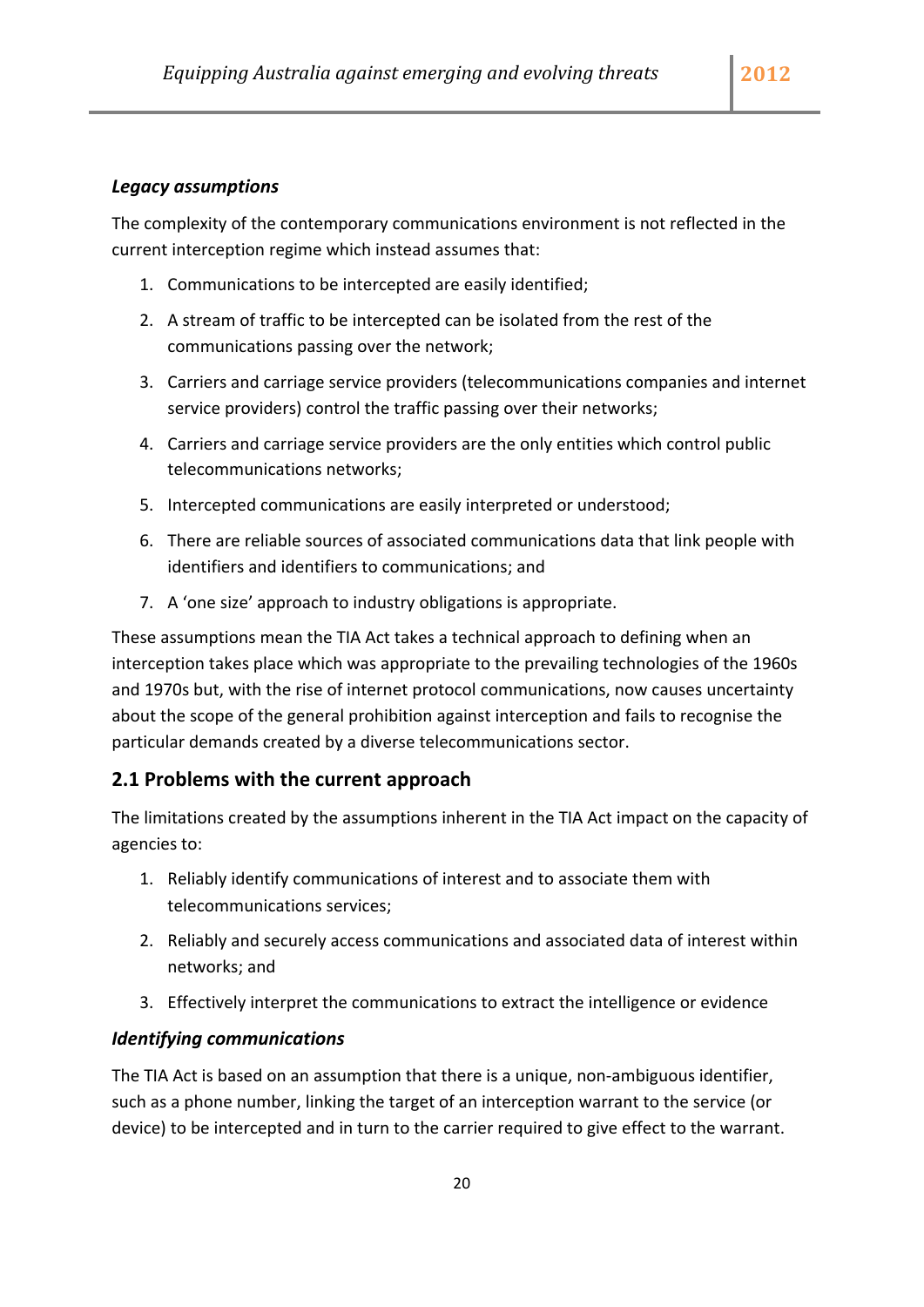However, typically there are no longer clear, one-to-one relationships between the target of an interception warrant, telecommunications services used by the person, and telecommunications service providers because users of telecommunications services may have multiple 'identities', each of which may only be meaningful to a particular service provider.

Persons seeking to avoid surveillance commonly exploit this situation.

#### *Access to communications content and communications data*

The TIA Act is also based on the assumption it is possible to reliably access communications which are the subject of an interception warrant at a convenient point on a carrier's network through which the data must flow. This is problematic as most networks are now based on Internet protocol (IP). With this technology users can access communications via multiple access technologies (fixed networks, wireless, satellite, etc.), multiple physical locations and multiple access service providers, some part of which need not be owned, operated or accessible to regulated participants in the telecommunications industry, such as carriers and carriage service providers (or C/CSPs). As a result, communications cannot be guaranteed to pass over any particular path and therefore it may be necessary to attempt to direct the communications over a particular path to facilitate interception.

In addition, whereas telecommunications services were once provided by a single carrier, in many cases now each communication event typically involves a number of service providers. In a single communications session, a person may access many application services such as a Google search engine portal, a webmail account, a Facebook account, and an online storage repository. Each of these services is provided by a different service provider under separate subscriber accounts and with different unique subscriber 'identities'. In general, the ISP and the access service providers have no knowledge of the application services passing over their infrastructure. Further, many application service providers operate from offshore making the provision of assistance to Australian agencies challenging.

Currently, authorised access to telecommunications data, such as subscriber details, generated by carriers for their own business purposes is an important source of information for agencies. As carriers' business models move to customer billing based on data volumes rather than communications events (for example number of phone calls made), the need to retain transactional data is diminishing. Some carriers have already ceased retaining such data for their business purposes and it is no longer available to agencies for their investigations.

At least part of the complexity can be ascribed to changes in the telecommunications industry. It is no longer possible to always be able to clearly identify the industry participant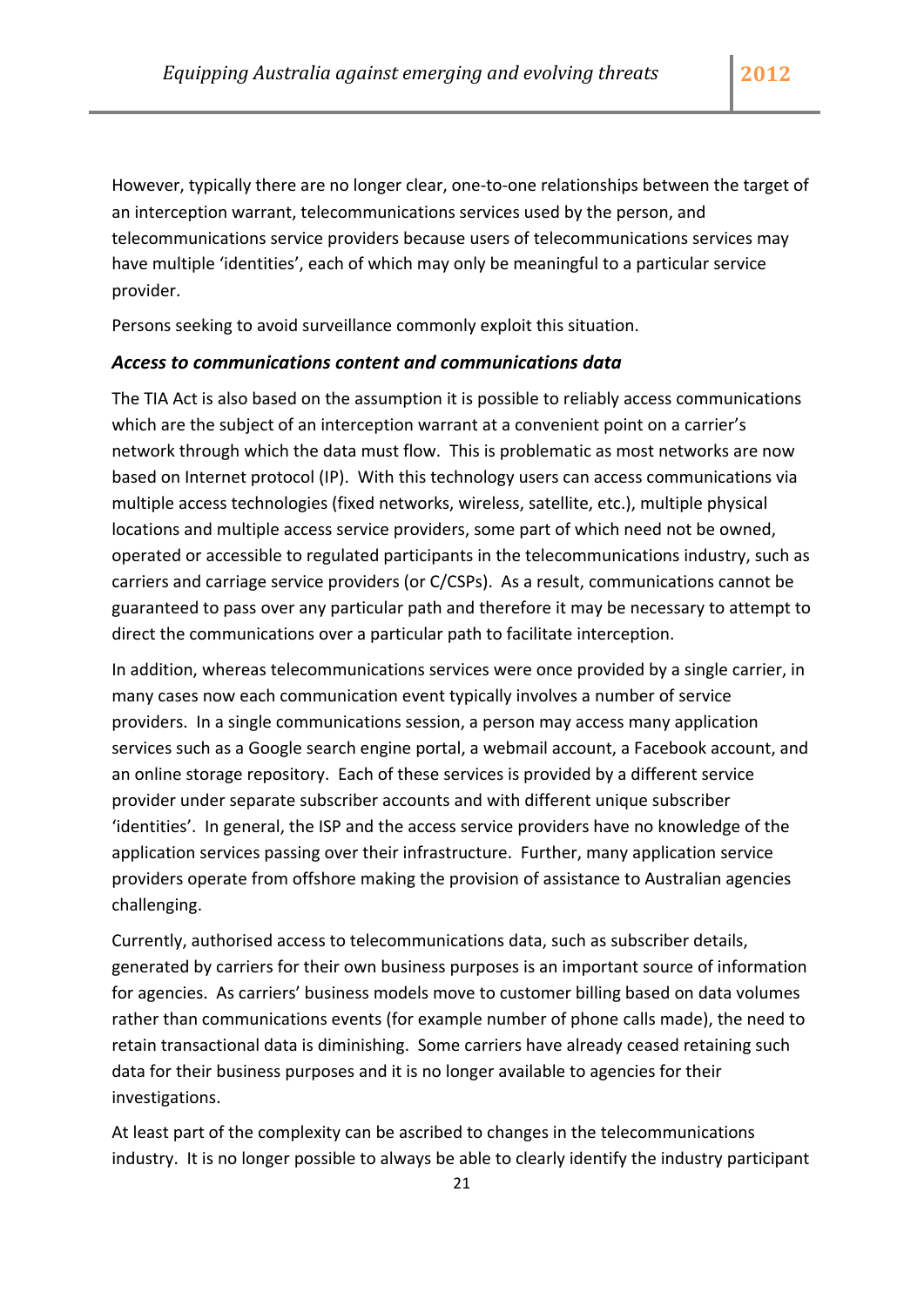<span id="page-22-0"></span>with a single target 'identity'. The ready availability of anonymous pre-paid services, intercarrier roaming agreements, resold services, calling cards and on‐line facilities to subscribe to new services all make it necessary for agencies to seek data from multiple providers to ascertain whether any data exists.

### *Interpreting communications and communications data*

All of these variables, particularly when combined with increased data flows and volumes, mean it is now extremely complex and costly to reliably identify and access communications.

Furthermore, once a communication has been accessed, its content is not necessarily clear. In IP-based communications, the content of communications is embedded in data packets in a form which is not readily able to be reconstructed and interpreted outside of the transmitting and receiving terminal devices and the applications running on them. Data used to route, prioritise and facilitate the communications is also embedded along with the content, in the communications packets. This means that agencies must further process communications accessed under an interception warrant to extract and reconstruct the content.

The use of encryption and propriety data formats and typically large data volumes, makes reconstructing communications into an intelligible form difficult for agencies.

### **2.2 Creating a contemporary regime**

In order to preserve the effectiveness of lawful covert access to electronic communications as an investigative tool in the face of rapid developments in technology and the globalisation of the telecommunications industry, the assumptions underpinning the current legislative framework need to be reassessed to ensure they reflect the contemporary communications environment. Realigning the foundations of the regime will address key operational challenges.

Four main areas have been identified as requiring review:

- 1. Strengthening the safeguards and privacy protections in line with contemporary community expectations;
- 2. Reforming the lawful access regime for agencies;
- 3. Streamlining and reducing complexity; and
- 4. Modernising the cost sharing framework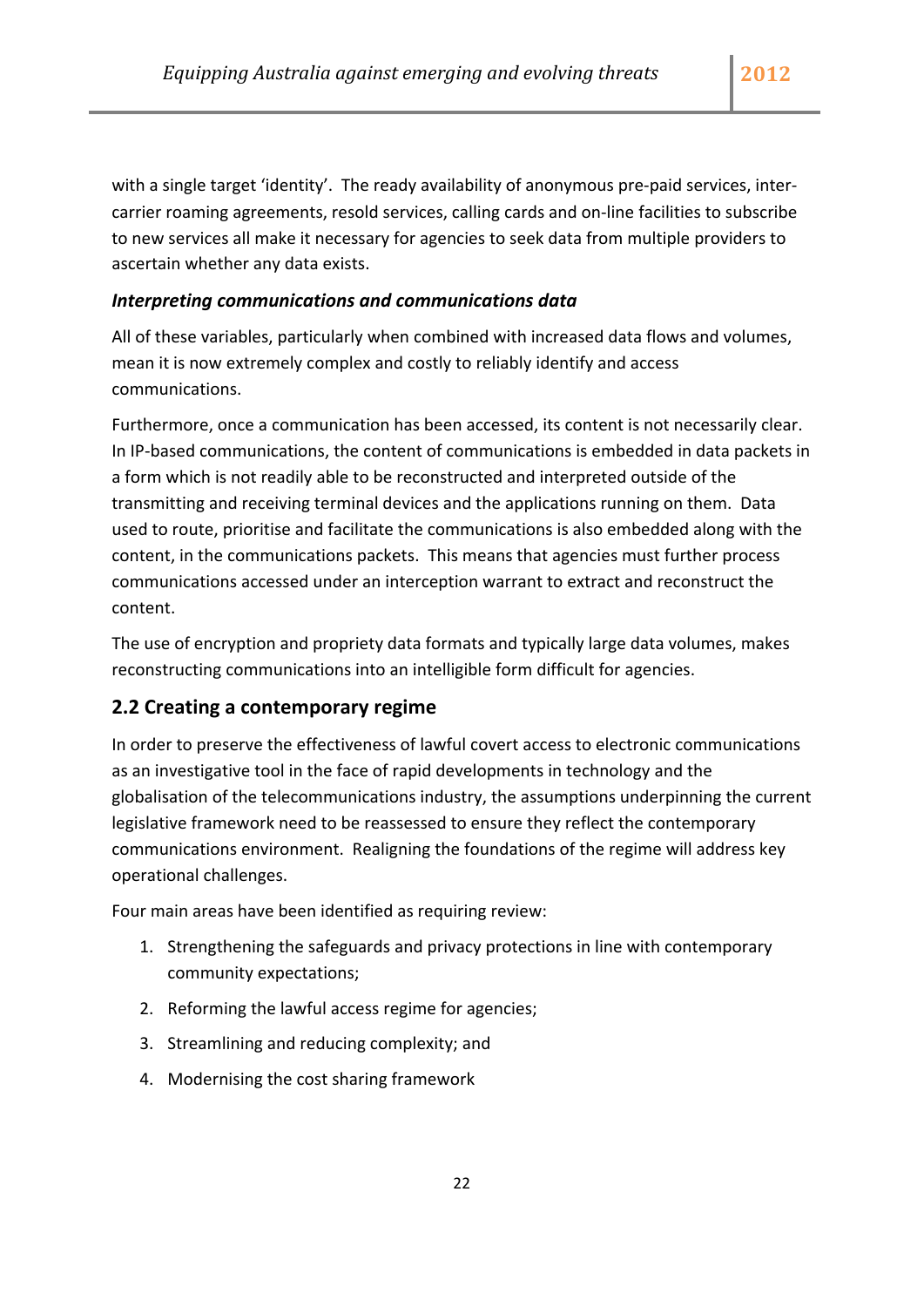## *Strengthening the safeguards and privacy protections in line with contemporary community expectations*

Historically, the TIA Act has protected the privacy of communications by prohibiting interception except as allowed under the Act.

Over time the position of privacy in the interception regime has been affected by the balancing inherent in the Act between protecting privacy and enabling agencies to access the information necessary to protect the community. Where the balance between these objectives should lie is left to Parliament to decide.

The need to amend the Act to adapt to changes in the telecommunications environment has seen the range of exceptions to the general prohibition grow. Accordingly, it may be timely to revisit whether the privacy framework within the Act remains appropriate.

As people's use and expectations of technology have changed since the TIA Act was enacted in 1979, so community views about the types of communications that can be accessed and the purposes for which they can be accessed may also have changed.

Reviewing the current checks, balances and limitations on the operations of interception powers will ensure that the privacy needs of contemporary communications users are appropriately reflected in the interception regime.

Consideration is also being given to introducing a privacy focused objects clause that clearly underpins this important objective of the legislation and which guides interpretation of obligations under the Act. By taking these steps, the legislation will be positioned to meet the objective of protecting the privacy of Australian communications from unlawful access.

## *Reforming the lawful access regime*

Telecommunications interception and access to communications data are unique and fundamental tools that cannot be replaced by other investigative techniques. They are cost effective, timely, low risk and extremely successful tools in obtaining intelligence and evidence. Substantial and rapid changes in communications technology and the business environment are rapidly eroding agencies' ability to intercept. Adapting the regime governing the lawful access to communications is a fundamental first step in arresting the serious decline in agencies' capabilities.

The TIA Act provides for four warrants for law enforcement agencies to access content. Three warrants relate to accessing real-time content and one warrant relates to accessing 'stored communications' (which includes emails and text messages accessed from the carrier after they have been sent).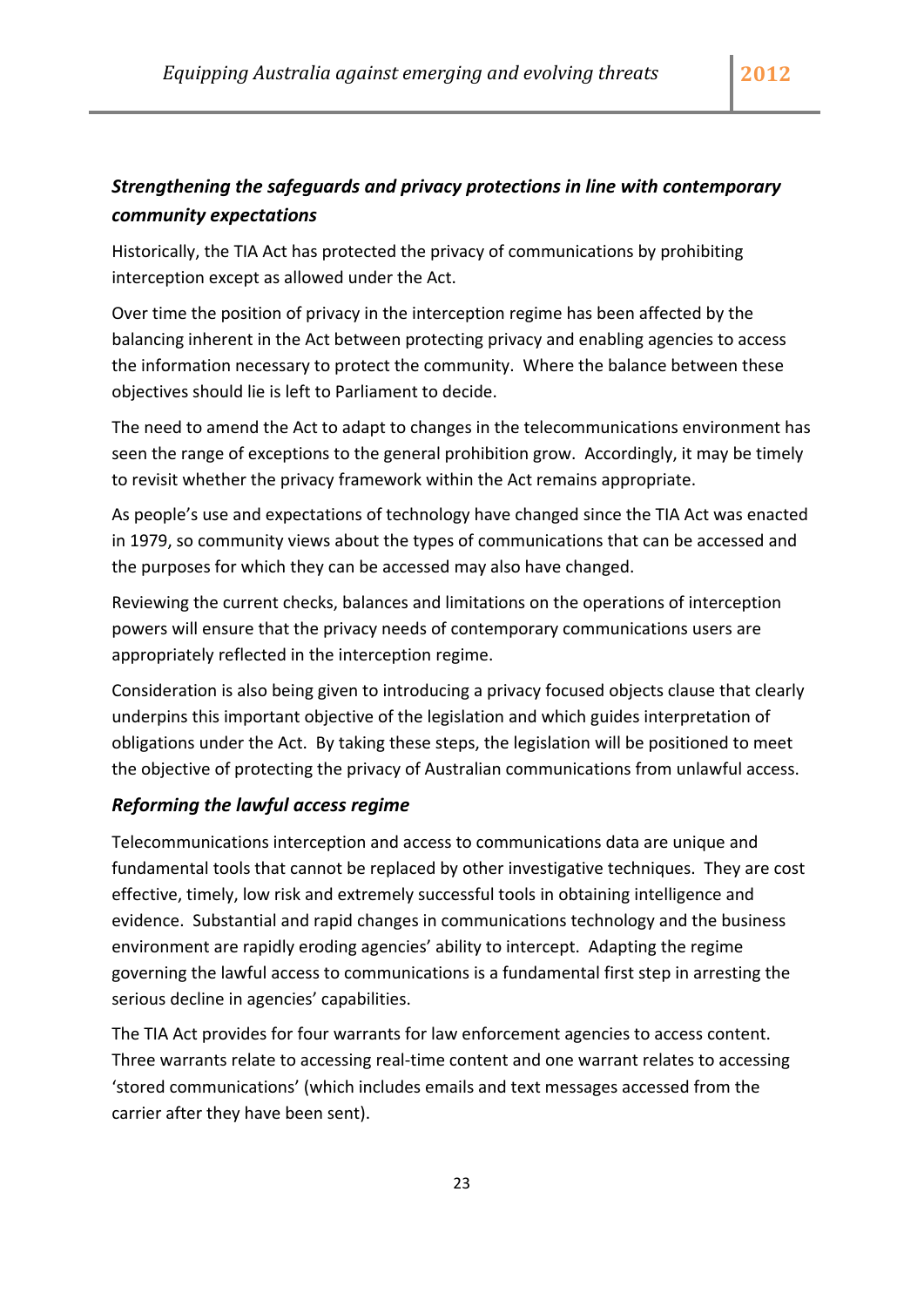Real‐time content based warrants are available to 17 Commonwealth and State and Territory agencies. ASIO's ability to intercept communications supports its functions relating to security. The AFP and State and Territory police forces have access to interception powers as part of a nationally consistent approach to combating serious crime. The remaining agencies are a mix of agencies whose functions relate to investigating police integrity, anti‐corruption and serious and organised crime.

While traditionally limited to an offence that carries a penalty of at least 7 years' imprisonment (a 'serious offence'), over time numerous legislative amendments have confused the policy in relation to the circumstances in which interception is available. There are occasions where the general penalty threshold is too high to cover a range of offences for which it is already recognised that general community standards would expect interception to be available. For example, child exploitation offences and offences that can only be effectively investigated by accessing the relevant networks (including offences committed using a computer or involving telecommunications networks) do not meet the general 7 year imprisonment policy threshold.

The stored communications regime allows 'enforcement agencies' (criminal law enforcement agencies, civil penalty enforcement agencies and public revenue agencies) to access the content and associated data of a communication held by a carrier. In addition to interception agencies, enforcement bodies include a range of regulatory bodies such as the Australian Customs and Border Protection Service, the Australian Securities and Investments Commission, the Australian Competition and Consumer Commission, the Australian Taxation Office, Centrelink and a range of State and Territory government organisations.

A stored communications warrant can only be issued for the investigation of an offence carrying a penalty of at least three year's imprisonment or a fine of 180 penalty units. The threshold for access is lower than for interception because it was considered at the time the provisions were introduced that communicants often have the opportunity to review or to delete these communications before sending them, meaning covert access can be less privacy intrusive than real-time listening. However, this logic, while valid several years ago, has become less compelling as technology use and availability has changed.

Implementing a standard threshold for both content and stored communications warrants would remove the complexities inherent in the current interpretation of what is a serious offence, recognise the growing number of online offences and provide consistent protection for 'live' and 'stored' content. Consideration is also being given to reducing the number of agencies able to access communications information on the basis that only agencies that have a demonstrated need to access that type of information should be eligible to do so.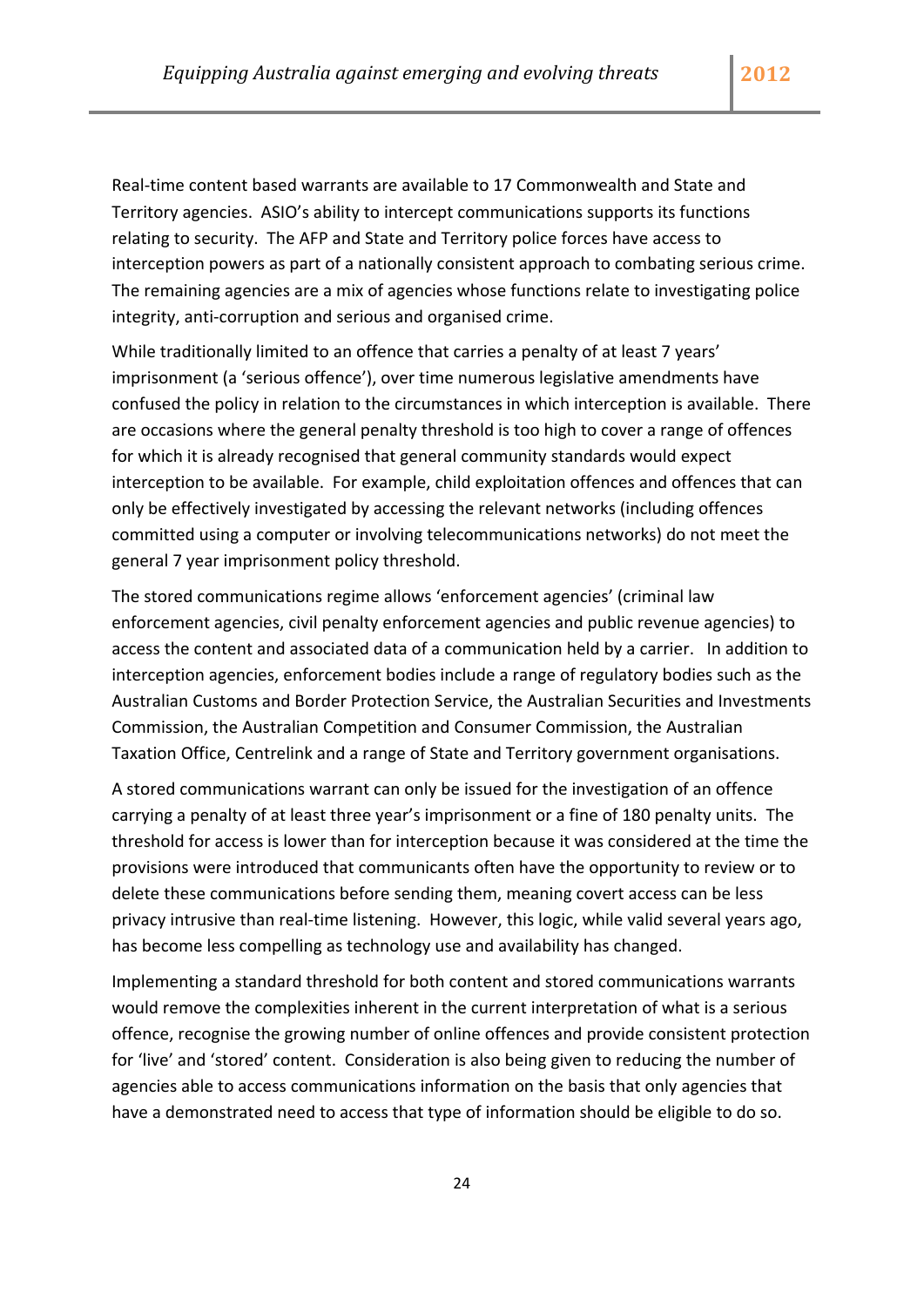Interception and stored communications warrants provide authority to receive the content of the communication and associated data. The concept of 'data' is not defined in the TIA Act but is generally understood to refer to information about a communication that is not the content or substance of a communication. Data is increasingly understood as falling into two categories: subscriber data, which provides information about a party to a communication such as name or billing address; and traffic data, which relates to how a communication passes across a network, such as the location from which the communication was made.

How and for what purposes an interception agency can intercept a communication depends on limited characteristics or features of the communication relating to the type of service or device used or the name of a person. Defining attributes by communicant, carrier‐provided service or technology made sense in an era where carriers, device types and users were limited but is more complex in the current environment where the carrier or means of conveyance is not always readily apparent. This is both time‐consuming and costly for agencies in terms of analysing unnecessary information and potentially invasive from a privacy perspective as the communications of innocent parties may be unduly affected. One way to address these concerns would be to introduce a simplified warrant regime that focuses on better targeting the characteristics of a communication that enable it to be isolated from communications that are not of interest.

#### *Streamlining and reducing complexity in the law*

The use and disclosure of information obtained from exercising powers under the TIA Act is strictly regulated.

The Act prohibits the use and communication of information obtained under a warrant except for the purposes explicitly set out in the legislation. Information obtained under the TIA Act is subject to more rigorous legislative protections than other forms of information in an agency's possession. The provisions are detailed and complex in relation to record keeping, retention and destruction and can present a barrier to effective information sharing both within an agency and between agencies. This was not an issue when the Act was enacted and applied only to ASIO and the AFP, but with more agencies now defined as interception agencies and the national and transnational nature of many contemporary security and law enforcement investigations, effective co-operation within and between agencies is critical.

Simplifying the current information sharing provisions would support co-operative arrangements between agencies and consideration could be given to the ways in which information sharing amongst agencies could be facilitated.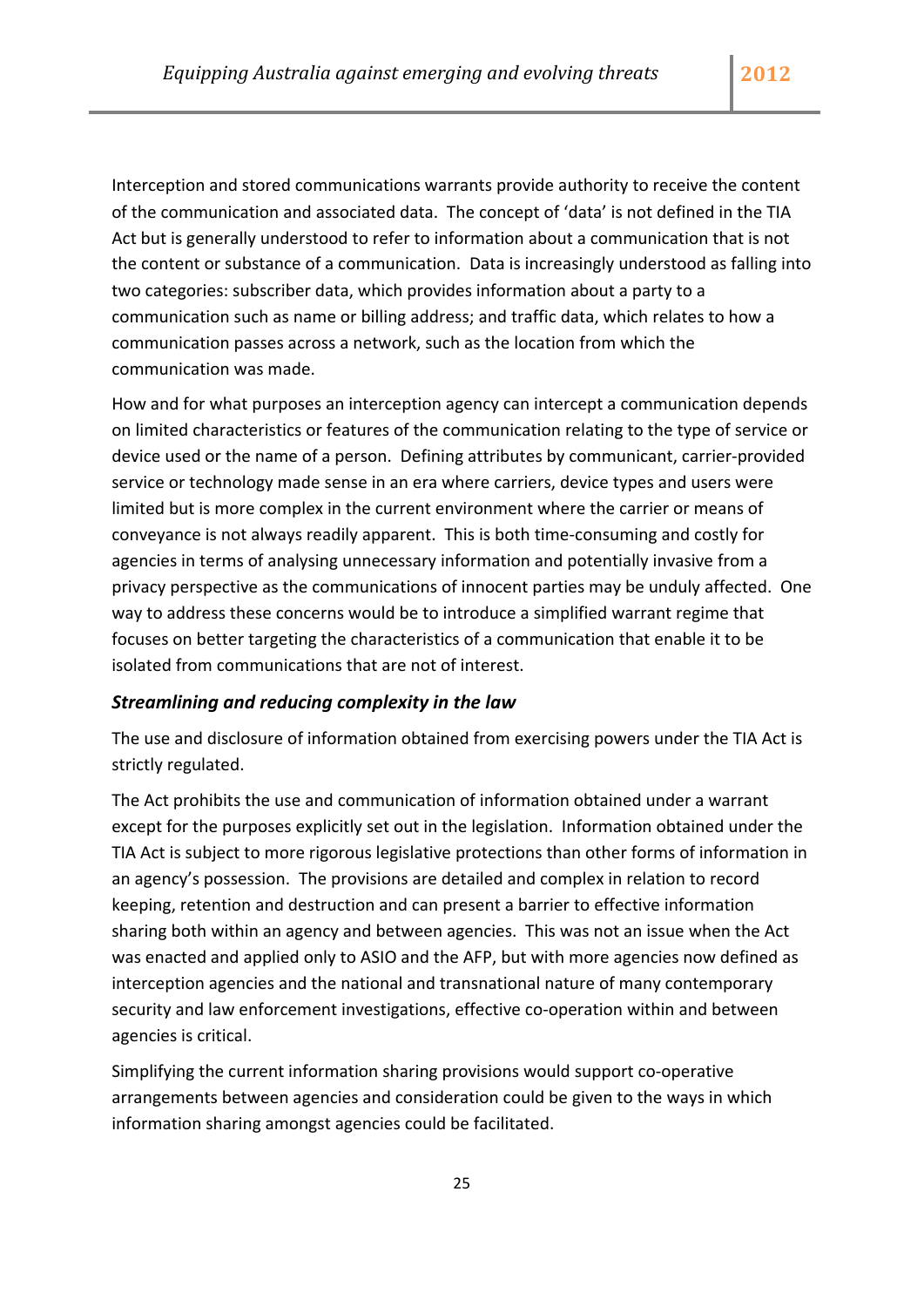Record keeping and accountability obligations require law enforcement agencies<sup>[27](#page-26-0)</sup> to keep records relating to documents associated with the warrants issued and particulars relating to warrant applications (such as whether an application was granted or refused) and each time lawfully intercepted information is used, disclosed, communicated, entered into evidence or destroyed. Agency heads must also report to the Attorney‐General on the use and communication of intercepted information within three months of a warrant ceasing to be in effect. The Attorney‐General's Department must prepare an annual statistical report about the use of powers under the TIA Act, which the Attorney‐General tables in Parliament.

Different record keeping requirements apply to stored communications.

Oversight of law enforcement agencies' use of powers is split between the Commonwealth Ombudsman and equivalent State bodies in relation to interception activities. The Commonwealth Ombudsman inspects the records of both Commonwealth and State agencies in relation to stored communications. This split in responsibility contrasts with the *Surveillance Devices Act 2004*, where the Commonwealth Ombudsman inspects all agencies.

The requirements are aimed at ensuring that agencies keep appropriate records necessary to demonstrate that agencies are using their powers lawfully. However, many of the requirements reflect historical concerns about corruption and the misuse of covert powers and do not reflect the current governance and accountability frameworks within which agencies operate.

The current regime is focused on administrative content rather than recording the information needed to ensure that a particular agency's use of intrusive powers is proportional to the outcomes sought. The existing provisions take a one size fits all approach, resulting in a lack of flexibility for each agency to determine the best way to record and report on information having regard to individual practices, procedures and use of technology.

The same provisions also impede the Ombudsman's ability to report on possible contraventions and compliance issues by prescribing detailed and time limited procedures that need to be checked for administrative compliance, rather than giving the Ombudsman scope to determine better ways of assisting agencies to meet their requirements.

Consideration should be given to introducing new reporting requirements that are less process oriented and more attuned to providing the information needed to evaluate whether intrusion to privacy under the regime is proportionate to public outcomes.

<span id="page-26-0"></span> $27$  The focus of the discussion about record keeping and accountability is on law enforcement agencies..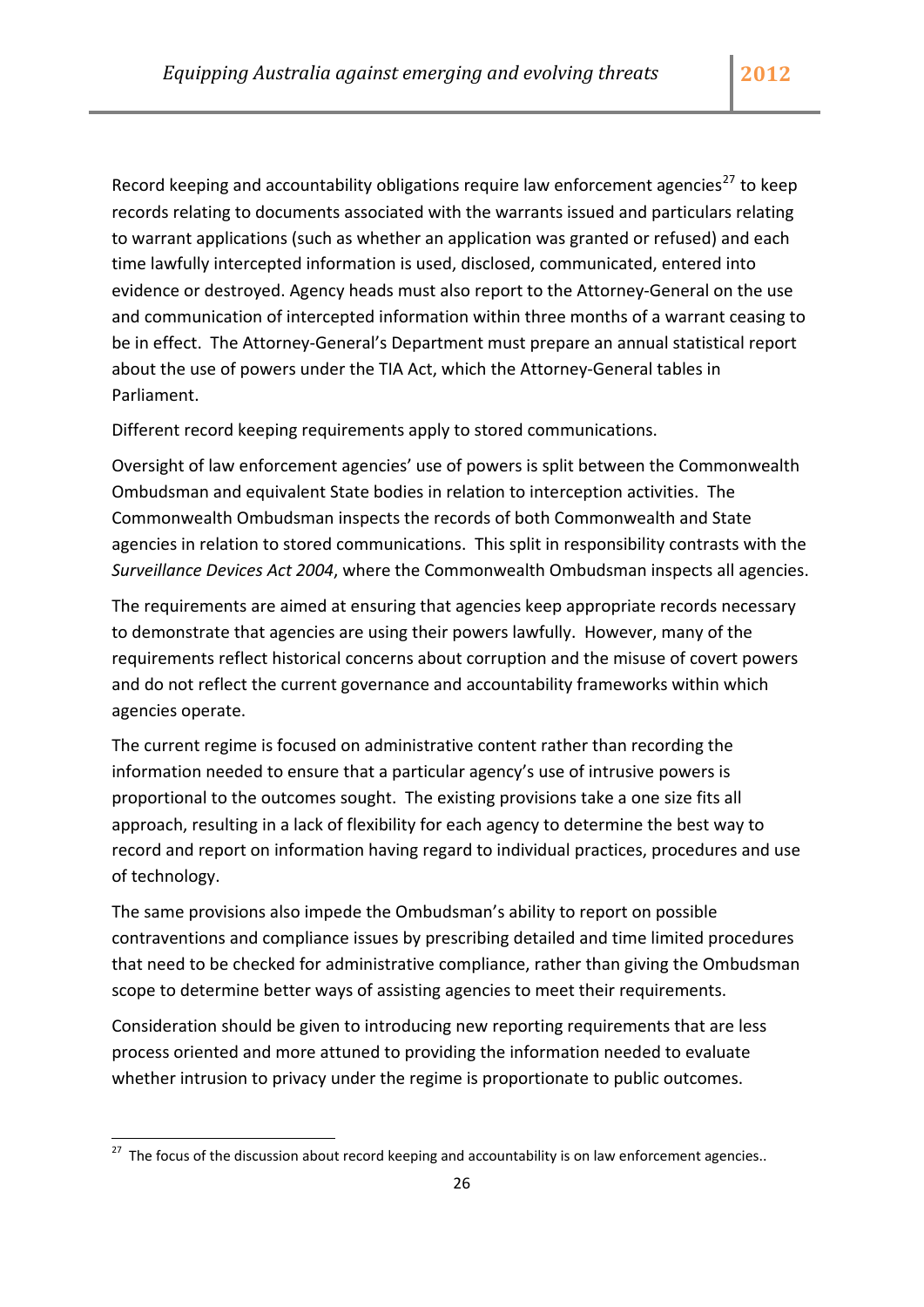#### *Modernising the cost sharing framework*

Carriage and carriage service providers (C/CSPs), which are telecommunications industry participants subject to regulatory obligations under the TIA Act and the *Telecommunications Act 1997*, play an irreplaceable role in enabling agencies to access communications. Under the Telecommunications Act, C/CSPs have an obligation to provide such help to agencies as is 'reasonably necessary' for enforcing the criminal law and laws imposing pecuniary penalties, protecting the public revenue and safeguarding national security.

The TIA Act places an obligation on each C/CSP to have the capability to intercept communications and requires carriers and nominated carriage service providers to submit an annual interception capability plan outlining their strategy for complying with their obligation to intercept and to deliver communications to interception agencies. The obligation extends to maintaining the capability to intercept communications that are carried by a service that they provide and to deliver those communications to the requesting agency consistent with a warrant.

However, as networks have become more complicated and the types of services available have expanded, often beyond the C/CSPs' own networks, challenges have evolved in applying a general obligation. Consideration should be given towards introducing measures that implement more specific technical requirements to cater for a diverse and sophisticated telecommunications environment. This includes developing requirements around administrative needs such as the timeliness of cost sharing to agencies and the security measures to be applied to the handling of sensitive information relating to interception operations.

The capital cost of interception is shared between both industry and agencies. The cost of developing, installing and maintaining interception capability is borne by the C/CSP. The cost of developing, installing and maintaining delivery capability is borne by agencies. Costs have been split on that basis because industry is best placed to find efficiencies and to minimise costs. C/CSPs can recover the costs of providing day‐to‐day assistance to agencies on a no profit, no loss basis.

The TIA Act only covers C/CSPs, rather than the broad range of current telecommunications industry participants, consistent with the Act's focus on traditional services such as landline telephones. However, the exclusion of providers such as social networking providers and cloud computing providers creates potential vulnerabilities in the interception regime that are capable of being manipulated by criminals. Consideration should be given to extending the interception regime to such providers to remove uncertainty about the application of industry obligations in relation to agency requests and to better position Australia to meet domestic and international demands.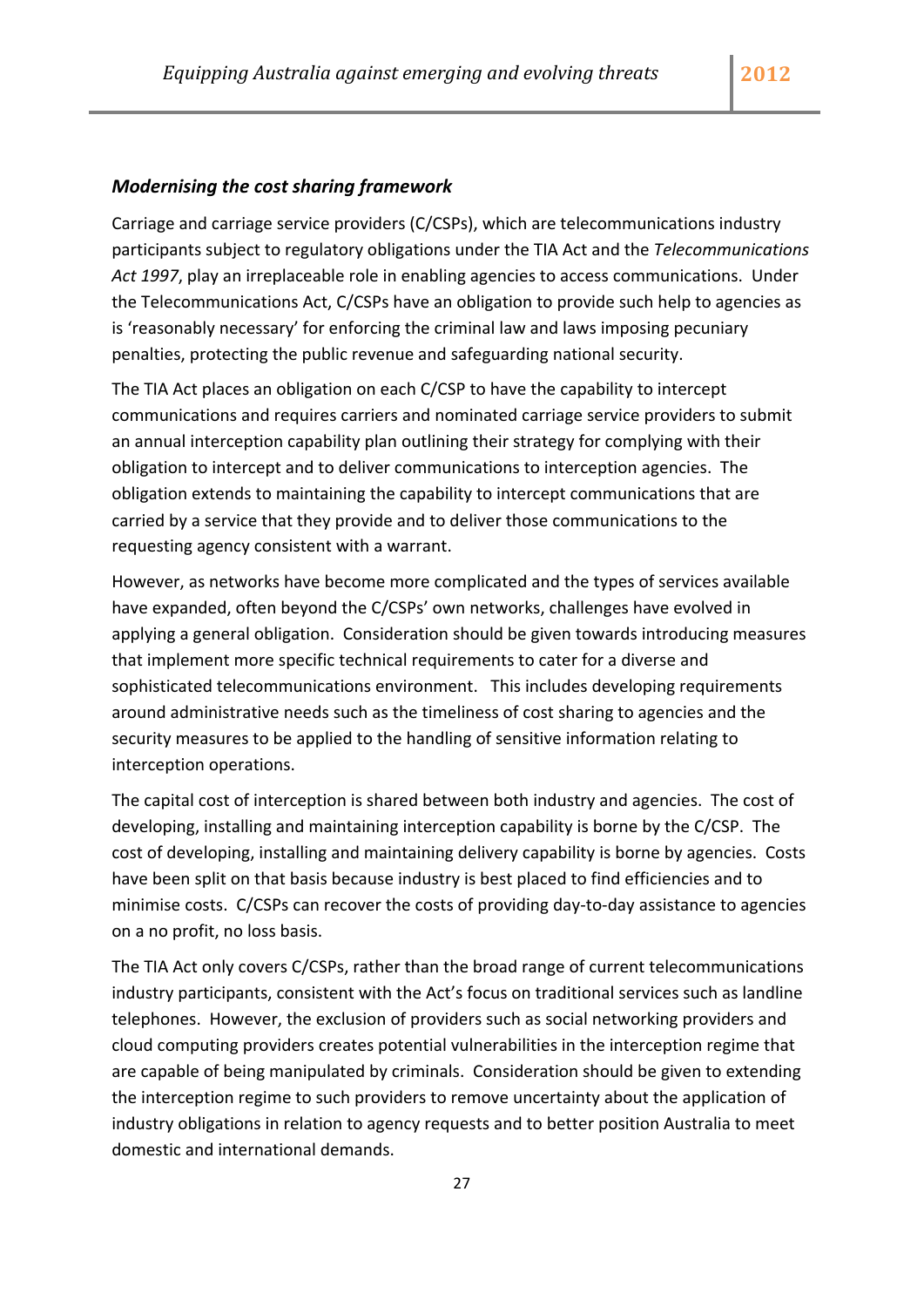<span id="page-28-0"></span>In reforming cost sharing, consideration must also be given to the current make‐up of the telecommunications industry. The current requirements are predicated on the existence of one or few industry players and assume that all are resourced on a similar basis and have a similar customer base. This does not reflect industry practice which better suits a tiered model that supports comprehensive interception and delivery capability on the part of larger providers, a minimum interception and delivery capability on the part of medium providers and only reasonably necessary assistance for interception on the part of smaller providers.

A tiered model would also recognise that smaller providers generally have fewer customers and therefore have less potential to be required to execute an interception warrant and less capacity to store and retain information about communications and customers. Requirements on industry to retain current information and to assist agencies to decrypt information would greatly enhance agencies' abilities to detect and disrupt criminal and other behaviours that threaten national wellbeing but should be implemented in a way that does not compromise business viability.

The merits of introducing a tiered model should be considered, including the role such an approach could play in defining industry obligations in relation to activities such as retaining data. A future framework for industry obligations would take into account not only regulatory best practice, but do so in a manner that minimises compliance costs for industry and maintains competitive neutrality. The Committee should also consider whether there are any broader competition impacts arising from the framework and its effect on prices.

Consideration should also be given to clarifying the role of the Australian Communications and Media Authority (ACMA) in regulating industry obligations under the interception regime. The ACMA has rarely used its powers to enforce compliance with the TIA Act because the only effective power available to it under the Act is court action. Court action is usually inappropriate or excessive in the circumstances and unhelpful from an agency perspective because it may publicly disclose that a particular C/CSP is not complying with its TIA Act obligations. The ACMA's role could be reinforced by expanding the range of regulatory options available and clarifying the standards with which industry must comply.

## **3. Next Steps**

Access to communications content and data plays an important role in protecting the community against threats to security and serious criminal activity. It is vital that the legislation regulating the use of this investigative tool be kept up to date with developments in technology and the contemporary communications environment. Comprehensive reform of the current legislation is necessary, focusing particularly on the issues referred to the Committee by the Government and discussed in detail above.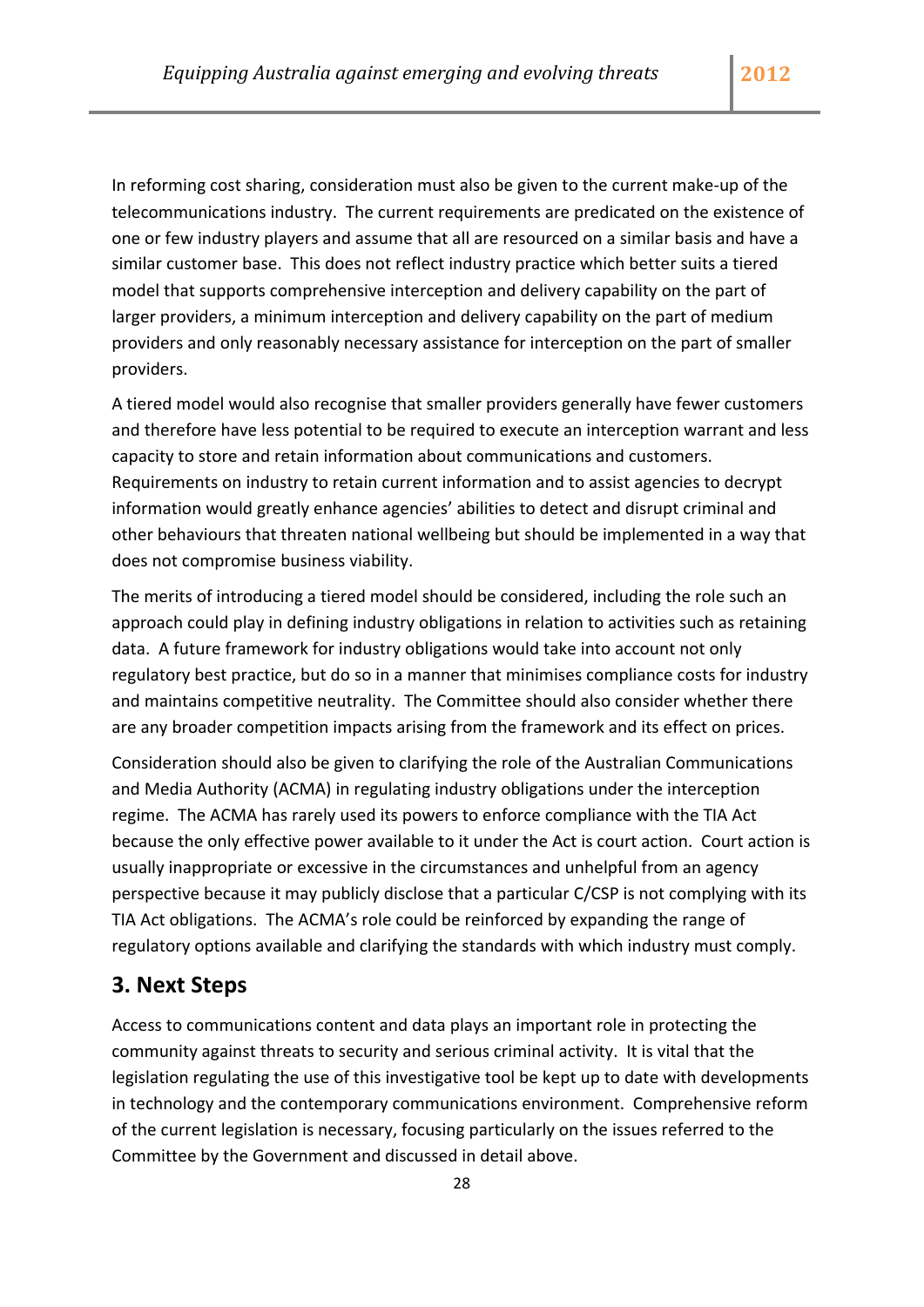## <span id="page-29-0"></span>**CHAPTER THREE**

## **TELECOMMUNICATIONS SECURITY SECTOR REFORM**

## **1. Introduction**

Australia's national security, economic prosperity and social wellbeing is increasingly reliant on the Internet and other information and communications technologies (ICT). Underpinning our use of these technologies is our telecommunications infrastructure. However, there are very real challenges to ensuring its security in the face of criminal and strategic threats. Risks to the availability, confidentiality and integrity of our national telecommunications infrastructure can come from hardware vulnerabilities, accidental mis‐ configuration, external hacking and even trusted insiders.

Australian citizens, businesses and public entities rely on telecommunication carriers and carriage service providers (C/CSPs) to handle information and data on their networks, including customer information, securely. Telecommunications users, including businesses and consumers, reasonably expect that the information they store on, and transmit across, telecommunications networks is adequately protected from national security threats. Failure to effectively manage national security risks therefore has implications beyond individual C/CSPs; it is a negative externality affecting government, business and individual Australians.

The Australian Government is considering whether telecommunications legislation, such as the *Telecommunications Act (1997)* (Telecommunications Act) and other relevant legislation should be amended to establish a risk based regulatory framework to better manage national security challenges to Australia's telecommunications infrastructure.

The desired outcomes of the proposed framework are that:

- government and industry have a productive partnership for managing national security risks to Australia's telecommunications infrastructure,
- security risks relating to Australia's telecommunications infrastructure are identified early, allowing normal business operations to proceed where there are no security concerns and facilitating expedient resolution of security concerns,
- security outcomes are achieved that give government, business and the public confidence in their use of telecommunications infrastructure for both routine and sensitive activities,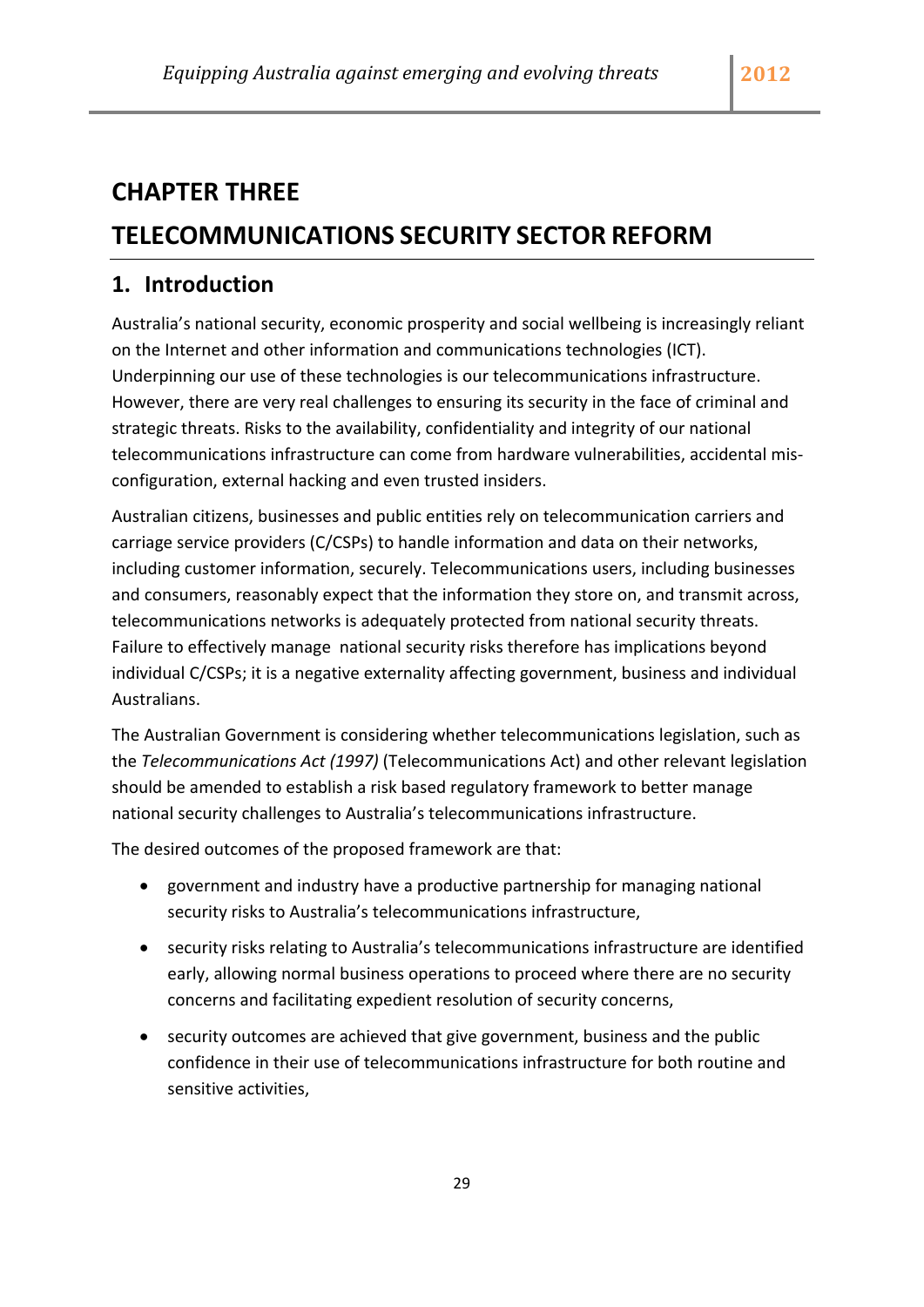- the protection of information, including customer information and information about customers, contained on or transmitted across telecommunications networks
- compliance costs for industry are minimised.

## **2. The context**

is better assured, and

While advances in technology and communications have resulted in unquestionable benefits to society and the economy, they have also introduced significant vulnerabilities, including the ability to disrupt, destroy, degrade or alter the functioning of our critical telecommunications infrastructure and the information held on it. A clear understanding of the current telecommunications environment is essential to identifying network vulnerabilities and managing them effectively. This includes the composition and operation of the telecommunications industry, national security risks, and the current regulatory environment.

## **2.1 Australia's telecommunications industry**

Australia's telecommunications industry consists of a wide range of services and participants — an increasing number of which are based outside Australia. The telecommunications industry is a highly dynamic one, and C/CSPs usually operate network environments that have been significantly expanded and modified from their original specifications. In a broad sense, global telecommunications network architecture has evolved over the past 30 years from a 'siloed' services model to one of 'layered' convergence (figure 1). In Australia today, our telecommunications industry has evolved to reflect this shift, while the standardisation and mass‐production of network equipment has also cut costs and opened up the range of suppliers with new entrants to the market gaining a stronger presence.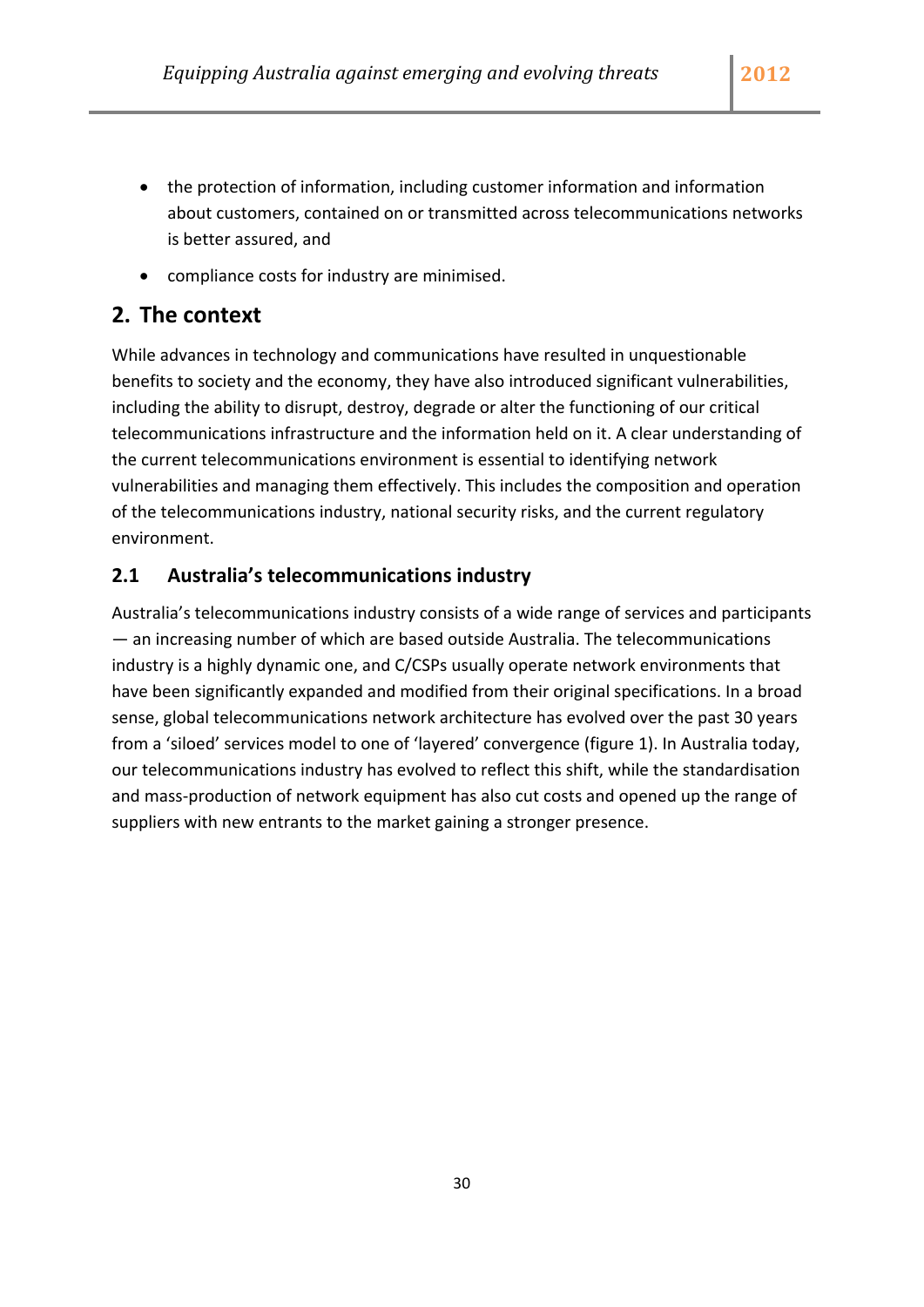

## **Figure 1: Convergence in network and service layers[28](#page-31-0)**

The National Broadband Network (NBN) rollout will further transform Australian telecommunications infrastructure, with changes to the telecommunications market's structure and functionality creating new opportunities for market participation. As such, Australia's telecommunications industry is increasingly diverse, with a range of overlapping and interconnected platforms and networks. The Australian Government recognises that C/CSPs operate in an increasingly competitive, commercial environment and that security is only one factor in procurement and investment decision‐making. Although there are market incentives and customer expectations for network providers to ensure their infrastructure and services are secure, C/CSPs are working with incomplete information about the national security environment. There will always be information available to Government which is beyond industry's reach.

### **2.2 National security risks**

The *ASIO Report to Parliament 2010‐2011* states that espionage by foreign intelligence services is an enduring security threat to Australia, both conventional and new forms, such

<span id="page-31-0"></span><sup>&</sup>lt;sup>28</sup> Australian Communications and Media Authority, 2011, Broken Concepts: The Australian Communications legislative landscape, p6 http://engage.acma.gov.au/wp-[content/uploads/2011/08/ACMA\\_Broken](http://engage.acma.gov.au/wp-content/uploads/2011/08/ACMA_Broken-Concepts_Final_29Aug1.pdf)-[Concepts\\_Final\\_29Aug1.pdf](http://engage.acma.gov.au/wp-content/uploads/2011/08/ACMA_Broken-Concepts_Final_29Aug1.pdf)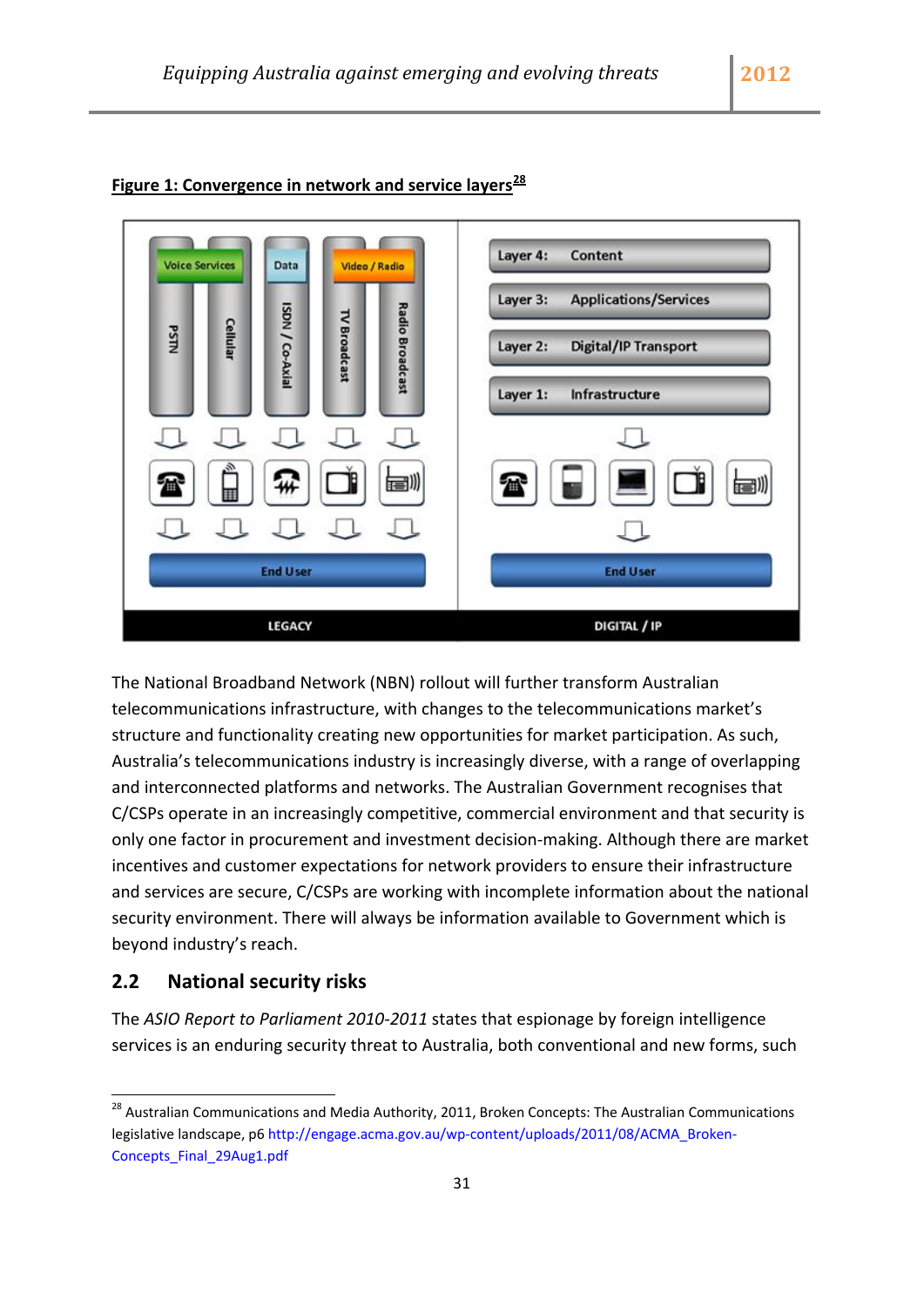as cyber espionage. Our increasing reliance on communications technology to conduct the business of Government, commerce and our daily lives makes Australians more vulnerable to malicious attack. As such cyber security has emerged as a serious and widespread concern. [29](#page-32-0) States, as well as disaffected individuals or groups, are able to use computer networks to view or siphon sensitive, private, or classified information for the purpose of, political, diplomatic or commercial advantage.

Individual records or files stored or transmitted on telecommunications networks may not be classified or particularly sensitive in and of themselves but, in aggregate, they can give foreign states and other malicious actors a range of intelligence insights not otherwise readily available. This threat extends to information vital to the effective day‐to‐day operation of critical national industries and infrastructure, including intellectual property and commercial intelligence.<sup>[30](#page-32-1)</sup>

## **2.3 Current telecommunications regulatory environment**

For the purposes of security, Australia's telecommunication industry is regulated primarily under two pieces of legislation — the *Telecommunications Act (1997)* administered by the Minister for Broadband, Communications and the Digital Economy and the *Telecommunications (Interception and Access) Act (1979)* (TIA Act) administered by the Attorney‐General.

Section 581 of the Telecommunications Act provides the Attorney‐General (in consultation with the Prime Minister and the Minister for Broadband, Communications and the Digital Economy) the power to give written direction to C/CSPs to cease supply of a carriage service if the use of that service is or would be prejudicial to security. It is recognised that such action, would impact on both businesses and consumers. Section 581 is non‐specific, is not triggered by a specific set of circumstances and does not allow a practical graduated response to security risks. This sanction is a blunt instrument, and is not effective in encouraging C/CSPs to consider national security risks when making business decisions about the design of their networks.

Under section 202B of the TIA Act, C/CSPs are obliged to notify Government of planned changes to a telecommunications service or system where these changes may affect their capacity to comply with their obligations under the TIA Act. The TIA Act does not specifically address supply chain risks, hardware and software vulnerabilities or security risks to the confidentiality, integrity and availability of telecommunications infrastructure.

<span id="page-32-0"></span> $29$  ASIO, Director-General's speech at the Security in Government Conference, 7 July 2011

<span id="page-32-1"></span><sup>&</sup>lt;sup>30</sup> ASIO, Director-General's speech at the Security in Government Conference, 7 July 2011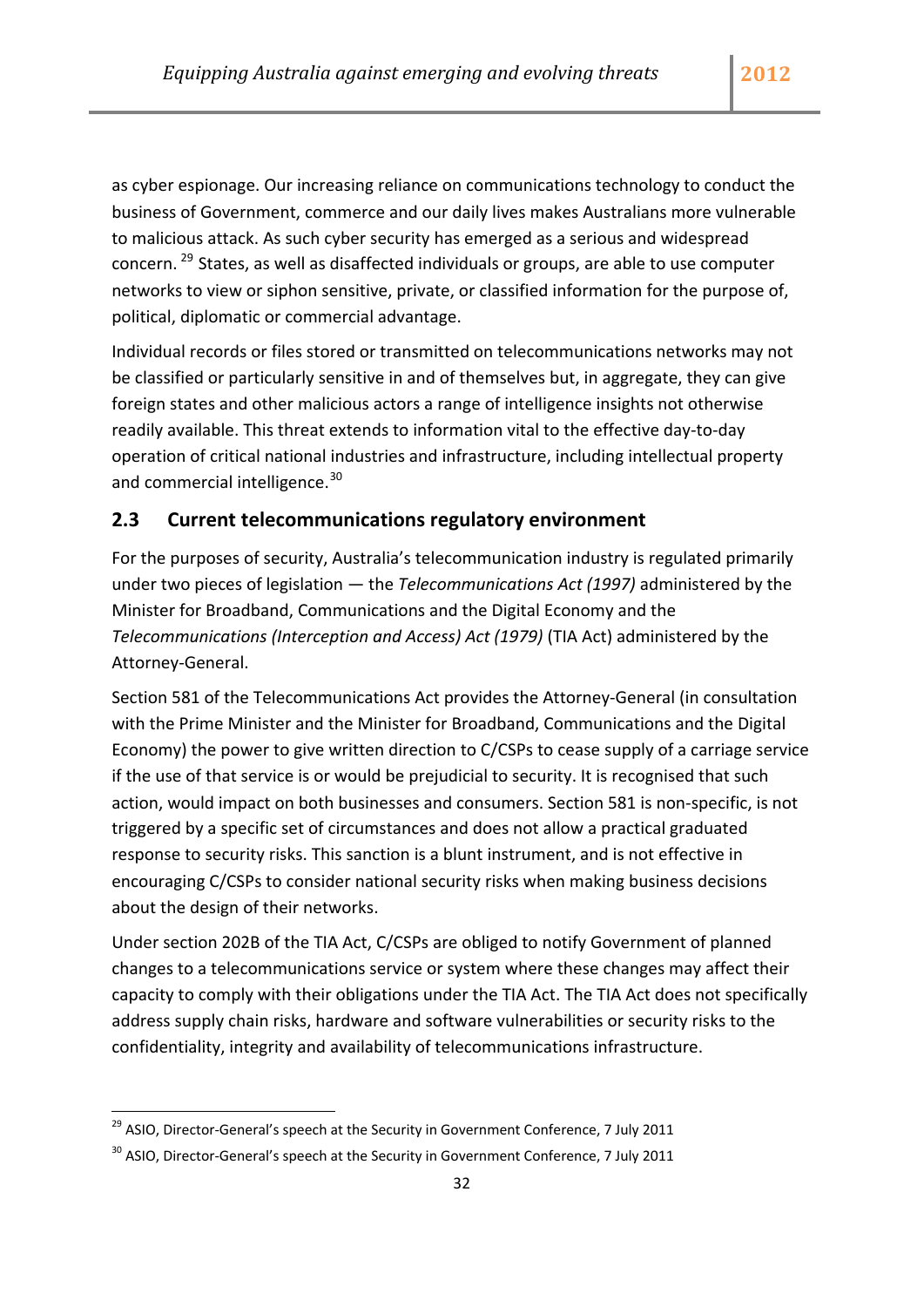### **2.4 Analysis**

Engagement between Government and the telecommunications industry about national security risks currently occurs on an informal basis, relying on co-operation between security agencies and C/CSPs in cases where security agencies become aware of potential risks. In most cases engagement between security agencies and C/CSPs has been constructive. However there is a lack of awareness of national security risks in business decisions by many C/CSPs, which means engagement often occurs late in the decision making process. A more defined framework for government's engagement with industry would minimise disruption and resource impacts for industry and government. It would also provide greater clarity for industry during a time of considerable structural change in the telecommunications industry.

Government is concerned that the telecommunications industry is not fully informed about national security risks and is therefore not equipped to respond adequately to these risks. As both businesses and consumers are also exposed to the consequences of potential security risks, there is a compelling case to act now. Australia is at a critical stage of telecommunications infrastructure development driven by the NBN's construction. Delaying action to make C/CSPs aware of managing national security risks will complicate long term management decisions made on the design and procurement of major telecommunications infrastructure, with potential negative impacts on national security.

Accordingly, Government has a responsibility to intervene in the market to educate and assist C/CSPs to maintain a minimum level of security for the purpose of protecting the data on their networks and, ultimately to ensure mechanisms are in place to support the integrity and security of Australia's national telecommunications infrastructure.

## **3. Proposed approach**

One approach to address national security risks relating to telecommunications infrastructure may be achieved using a regulatory framework. Such an approach was developed earlier in 2012 for consultation with industry.

A regulatory approach could be achieved by making amendments to telecommunications legislation, such as the Telecommunications Act and other relevant legislation, such that C/CSPs protect their networks from unauthorised interference with the following elements:

1. an industry-wide obligation on all C/CSPs to protect their infrastructure and the information held on it or passing across it from unauthorised interference to support the confidentiality, integrity and availability of Australia's national telecommunications infrastructure;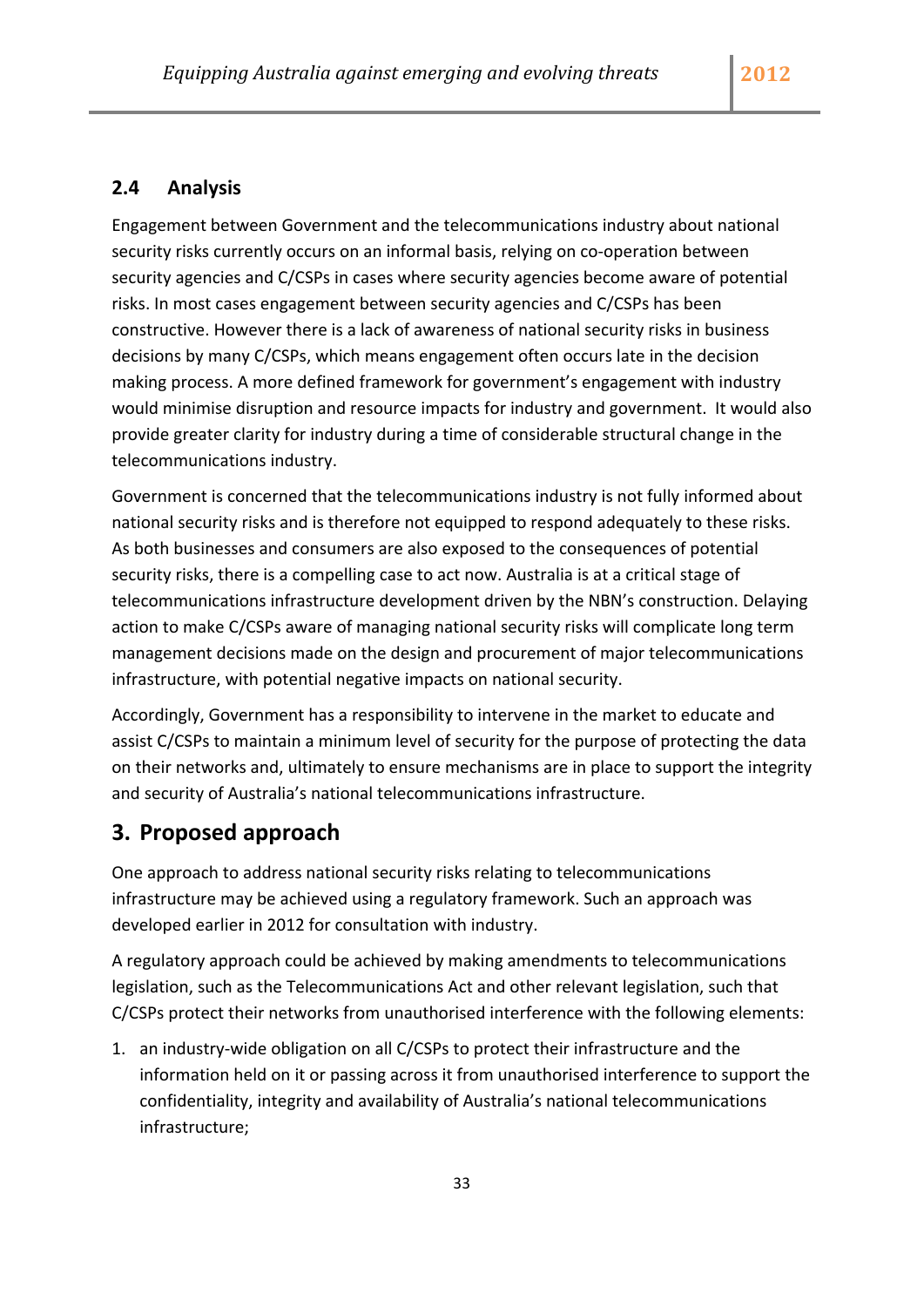- 2. a requirement for C/CSPs to provide Government, when requested, with information to assist in the assessment of national security risks to telecommunications infrastructure; and
- 3. powers of direction and a penalty regime to encourage compliance.

In designing a regulatory framework, the following principles are considered important elements of an effective regulatory system:

- be adaptable to a changing environment;
- be clear to industry;
- provide incentives for compliance;
- be reasonably equitable and competitively neutral; and
- not be resource‐intensive for industry to comply or for government to administer.

The advantages of such a framework include that it could:

- focus on security outcomes rather than absolute technical requirements, making it adaptable to changes in technology and the telecommunications market,
- provide greater clarity, control and certainty for industry by focusing on self‐governance and demonstration of compliance,
- can be applied equitably across the telecommunications sector, and
- provide a more effective incentive for industry to place greater emphasis on national security considerations in its business decisions.

The Government is aware that such a framework may have significant impacts for industry and agencies and welcomes input as it explores how such an approach could work in practice and what these impacts may be. Government would also welcome input on any broader competition impacts that the proposal may have on the telecommunications market and consumers more generally.

It should be noted that some classified national security information will only be able to be shared with companies that have entered into security agreements with Government, which have been negotiated on the basis of risk to the national interest.

#### **3.1 Industry consultation**

Preliminary targeted consultation with industry occurred in early 2012, during which C/CSPs demonstrated an understanding of the importance of protecting the confidentiality, integrity and availability of their networks.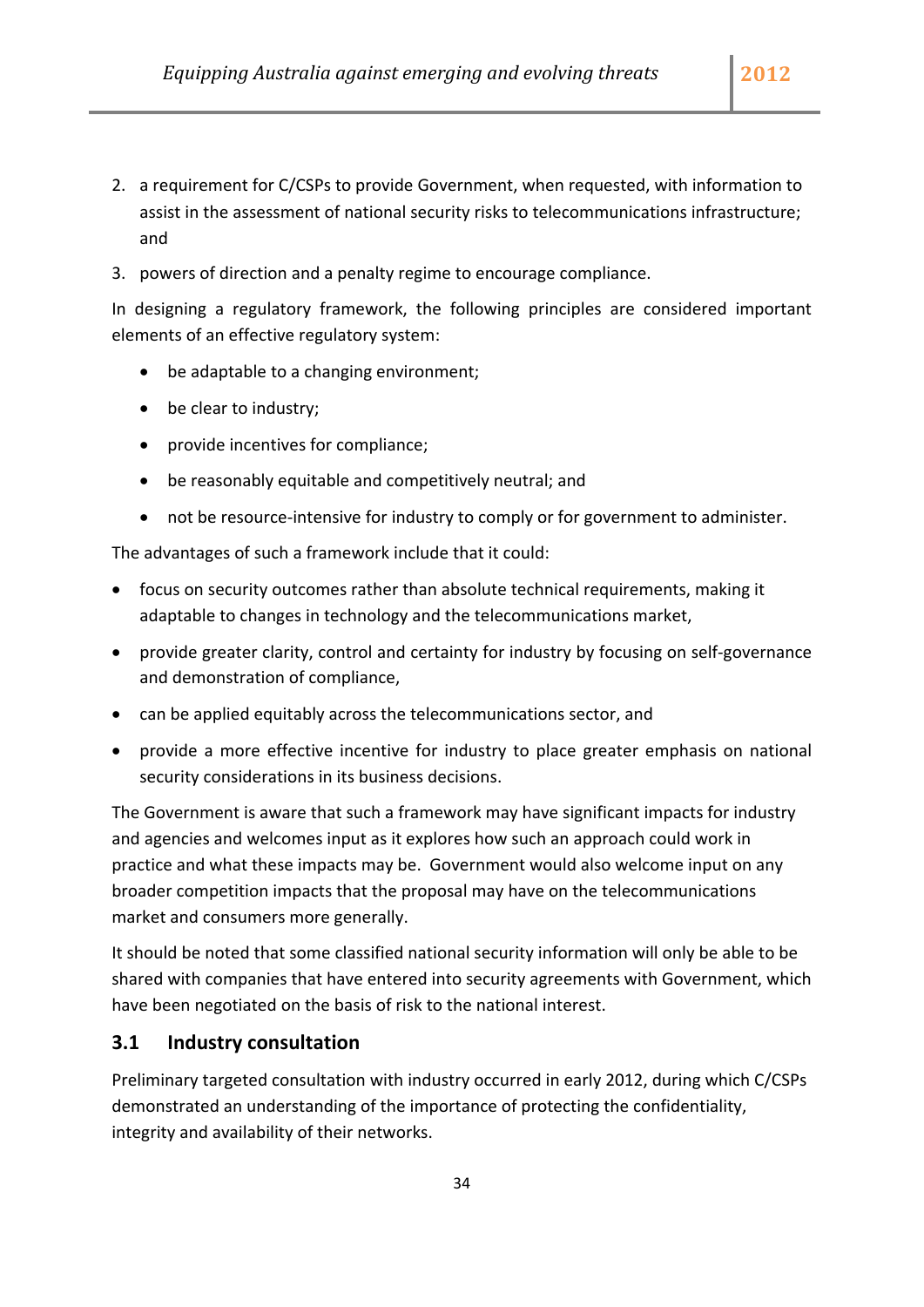Other points raised by industry included:

- the desire for a level playing field across the industry,
- a desire for clear guidance about Government's expectations and requirements for industry compliance,
- the need for certainty to enable C/CSPs to undertake business decisions with confidence, and
- flexibility for industry to explore and experiment with efficient and effective solutions for managing security risks.

During the consultation about a possible regulatory framework that originally included a notification obligation in place of the requirement to provide information to Government on request, industry expressed a preference for an approach that avoids the need for government approval of network architecture at a technical or engineering level and instead focuses on the security outcome, leaving industry to choose the most effective way to achieve it. As a consequence an alternative regulatory framework designed with less focus on administrative processes and technical requirements, but greater emphasis on outcomes, has been developed for consideration.

#### **3.2 Compliance framework**

C/CSPs are obliged to protect the privacy of their customers' information; however there are many different ways that a C/CSP may be organised which will affect its ability to be able to confirm the security of its network and the information held on it. Where a C/CSP relies heavily on sub‐contracted, outsourced or off‐shored maintenance or services it will be more complicated to oversee the maintenance of security than a C/CSP that manages its network and information held on it in‐house.

The industry consultation has led to consideration of whether a compliance framework, based on requiring C/CSPs to be able to demonstrate competent supervision and effective controls over their networks, may be a more effective approach. Such an approach would focus on the ability of a C/CSP to manage the security of its infrastructure and the information held on it. Information about a possible 'compliance framework' is provided below.

**Competent supervision** refers to the ability of a C/CSP to maintain technically proficient oversight (either in‐house or through a trusted third party) of the operations of their network, and the location of data; awareness of, and authority over, parties with access to network infrastructure ;and a reasonable ability to detect security breaches or compromises.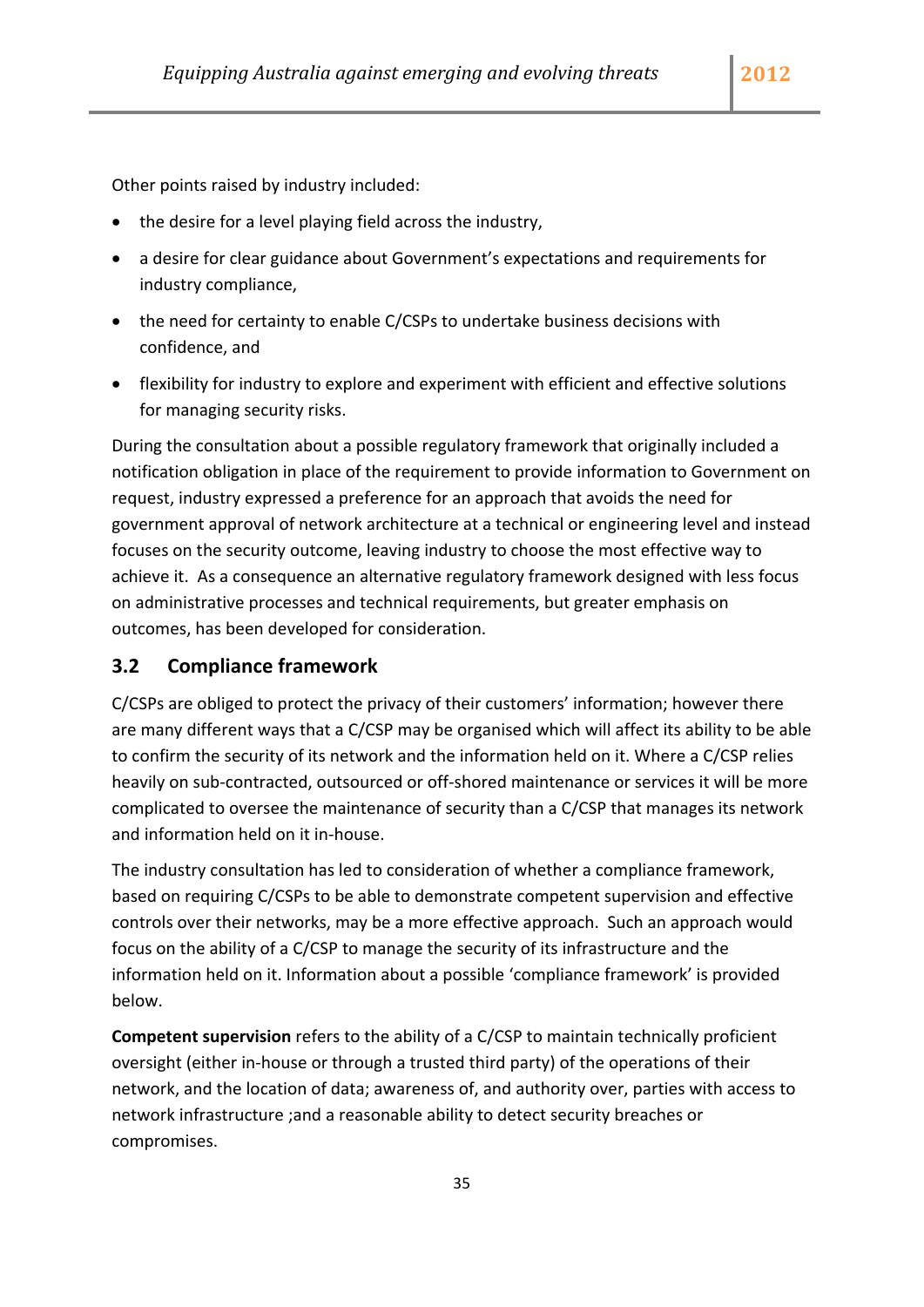**Effective control** refers to the ability of a C/CSP to maintain direct authority and / or contractual arrangements which ensure that its infrastructure and the information held on itis protected from unauthorised interference (which refers to network access). This might include arrangements to:

- cease contracts where there has been a security breach,
- direct contractors to carry out mitigation or remedial actions,
- oblige contractors to monitor and report breaches to the C/CSP, and
- repatriate information and network systems where unauthorised interference to a network has occurred.

Under such a compliance framework, Government would provide guidance to assist industry to understand and meet its obligation, and to inform C/CSPs how they can maintain competent supervision and effective control over their networks. Guidance would be tailored to C/CSP service types (for example internet service providers (ISP), backhaul service providers, and mobile virtual network operators) and distributed to C/CSPs prior to commencement of a framework.

The aim of such a regulatory framework would be to promote risk informed management of security in the telecommunications sector. This could be achieved by educating C/CSPs on national security risks and encouraging ongoing awareness and responsibility for network security, reducing the need for government intervention. Provision of general security advice, briefings and the development of guidance would be intended to be an ongoing, iterative process conducted in cooperation with industry, which would reflect evolving technologies and markets.

Under a regulatory framework Government would also disseminate information on specific security threats to affected C/CSPs on an as needs basis, including:

- targeted briefings (specific threat and risk information), and
- provision of specific mitigation information.

In order to monitor compliance with the obligations under a framework C/CSPs would be required upon request, to demonstrate compliance to Government. This could be done by compliance assessments and audits, based on a risk assessment to inform the level of engagement required. The level of engagement would be informed by factors such as:

- market share;
- customer base; and
- service offerings.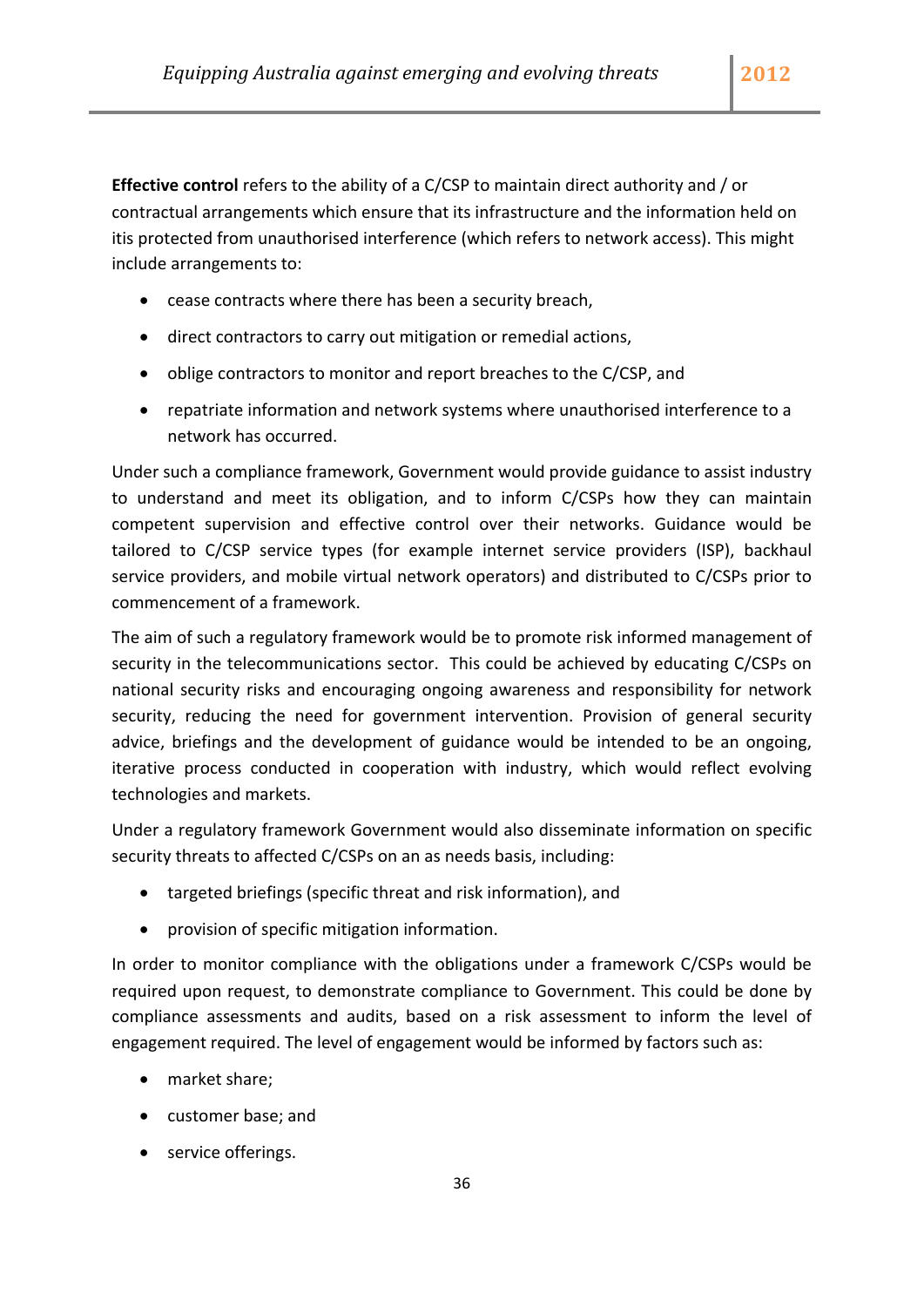Government is giving consideration to the means by which it could be assured that industry had taken reasonable mitigations steps to address security risks. It would benefit from the Committee's advice on appropriate assurances mechanisms. These might include accreditation of industry for self‐assessment purposes or a role for third parties in providing audit and assurance services. For example, in‐depth compliance assessment and audits could focus on C/CSPs that security agencies consider are at greater risk of national security threats. Less intensive compliance assessment and audits would apply to selected C/CSPs from the broader pool of lower risk entities. This approach would monitor and evaluate industry-wide governance arrangements to ensure C/CSPs maintain competent supervision and effective control over their networks and facilities.

### **3.3 Directions and penalties**

Government would seek to use advice and guidance to encourage risk informed management of security concerns. Where potential issues of concern are identified, the preferred approach would be to engage with the relevant C/CSPs to establish whether national security concerns can be co-operatively addressed. Where this is not possible, one way to proportionately address various levels and forms of non‐compliance could be to provide a graduated suite of enforcement measures (including the power of direction). The availability of enforcement measures would provide industry with greater incentive to engage co‐operatively with Government.

Under such an approach, in cases where engagement with C/CSPs proves to be ineffective, or a blatant disregard of security information jeopardises the Government's confidence in the security and integrity of Australia's telecommunications infrastructure, powers of direction could provide a proportionate means to achieve compliance. To safeguard such a power, it could require the Secretary of the Attorney General's Department, to seek the concurrence of the Director General of Security and the Secretary of the Department of Broadband, Communications and the Digital Economy, before directing a C/CSP to alter its business practices or undertake other actions considered necessary to protect national security interests. This would generally follow a period of more direct and intensive engagement with the C/CSP concerned.

Directions could involve targeted mitigation or remediation of security risks, including modifications to infrastructure, audit, and ongoing monitoring, with costs to be borne by the relevant C/CSP. Grounds for directing mitigation or alternative actions would ultimately be determined by security agencies, based on an assessment of risk following their engagement with a C/CSP. The powers of direction would serve as a means to support the existing powers in the Telecommunications Act relating to national interest matters.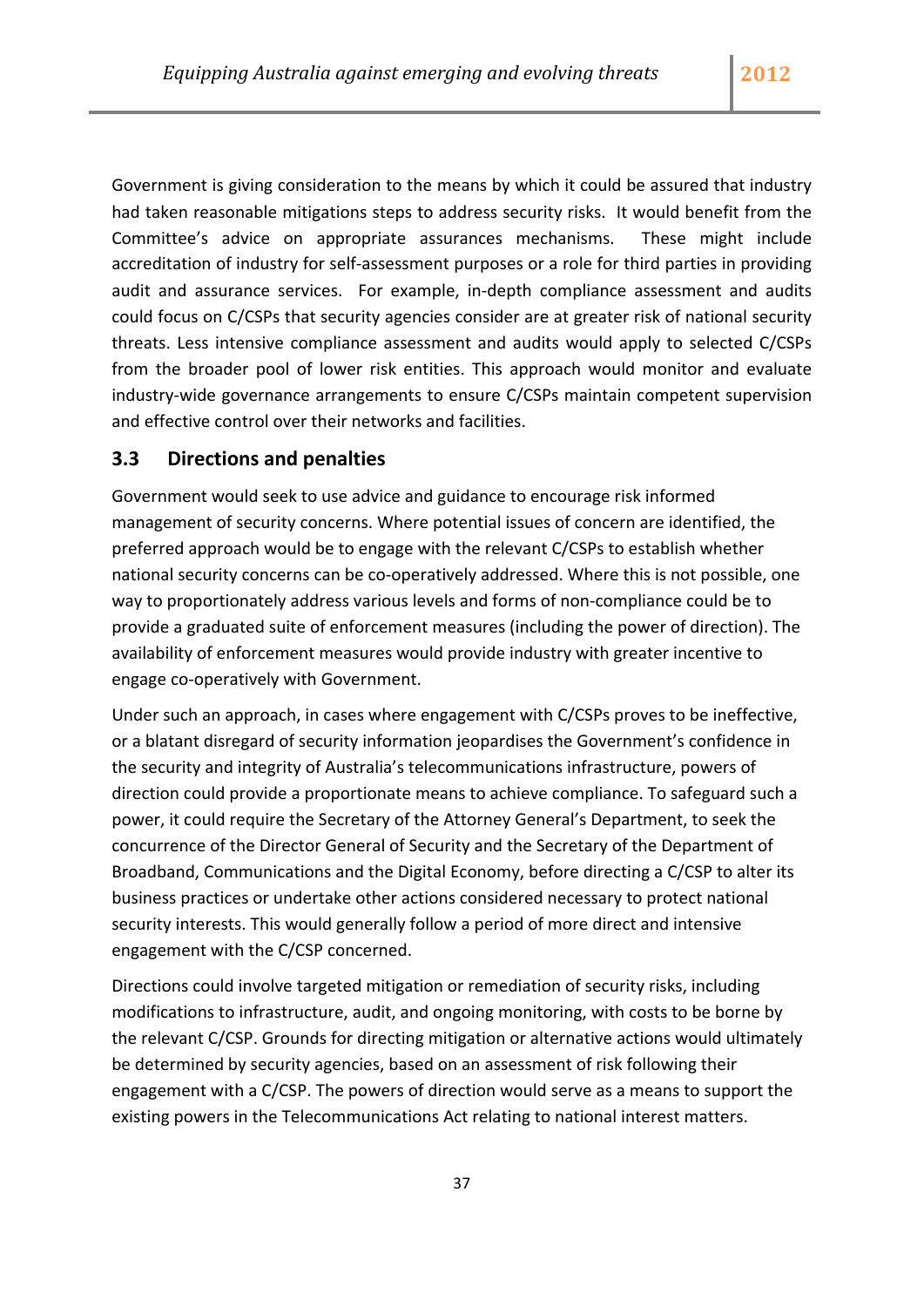To encourage C/CSPs' recognition and compliance with their security obligations under this regulatory framework, financial penalties are proposed. Financial penalties could be used in situations where, for example, a C/CSP fails to take reasonable action to protect its infrastructure and the information held on it. These penalties could be modelled on existing civil penalties contained in the Telecommunications Act.

As described earlier, the current provision under subsection 581(3) of the Telecommunications Act would remain available for the most serious security breaches. This enables the Attorney‐General, in consultation with the Prime Minister and Minister for Broadband, Communications and the Digital Economy, to direct C/CSPs to not use or supply, or cease using or supplying, particular services where such use or supply would be prejudicial to security. As this direction only applies to a service as a whole, however; it cannot be used to restrict service use or supply to a particular organisation, group or person. As such, subsection 581(3) is considered an option of last resort, applicable in very limited circumstances.

Should a graduated suite of enforcement measures be made available under a regulatory framework, the following circumstances provide an illustration of where the Government may consider taking enforcement action:

- **where a breach has occurred**, for example a CSP's data is accessed and published, demonstrating a failure to protect its infrastructure and the information held on it from unauthorised interference;
- **where a C/CSP fails to provide reasonable assistance to Government to demonstrate compliance when requested;**
- **where there is failure by a C/CSP** to undertake mitigation activities that Government has determined are necessary to protect its infrastructure and the information held on it from unauthorised interference; or
- **where there is failure by a C/CSP to otherwise satisfactorily demonstrate it has competent supervision or effective control over its networks.**

The framework is intended to maximise cooperative engagement between C/CSPs and Government on matters of national security. Where such a relationship works effectively, there may be no need to invoke more formal directive powers. Administrative penalties or directions to C/CSPs would only be imposed where a risk has been assessed as significant and prior engagement has proved ineffective.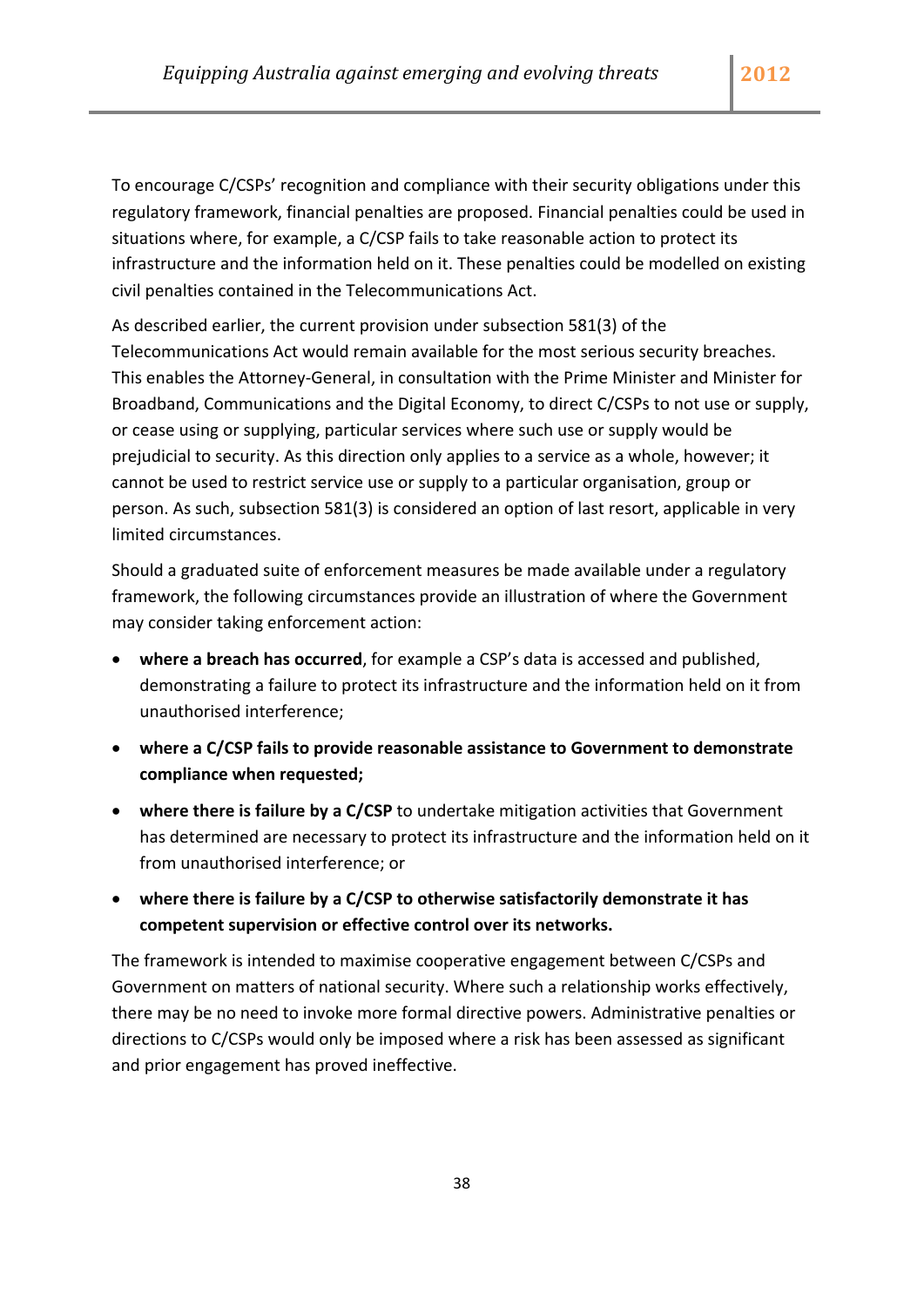## **3.4 Transition arrangements**

Should any legislative changes be agreed, this would require all C/CSPs to comply with the security obligations. In some instances this will require the application of mitigation measures to existing infrastructure. The security obligations would apply to existing and new infrastructure. Government recognises that it would need to work closely with industry to ensure that there is a reasonable transition period.

## **4. Next Steps**

Government recognises that a regulatory framework would include a cost to industry, which may increase prices for consumers and it is working to understand these costs through targeted consultation. This work will be complemented by the Parliamentary Joint Committee on Intelligence and Security's consideration.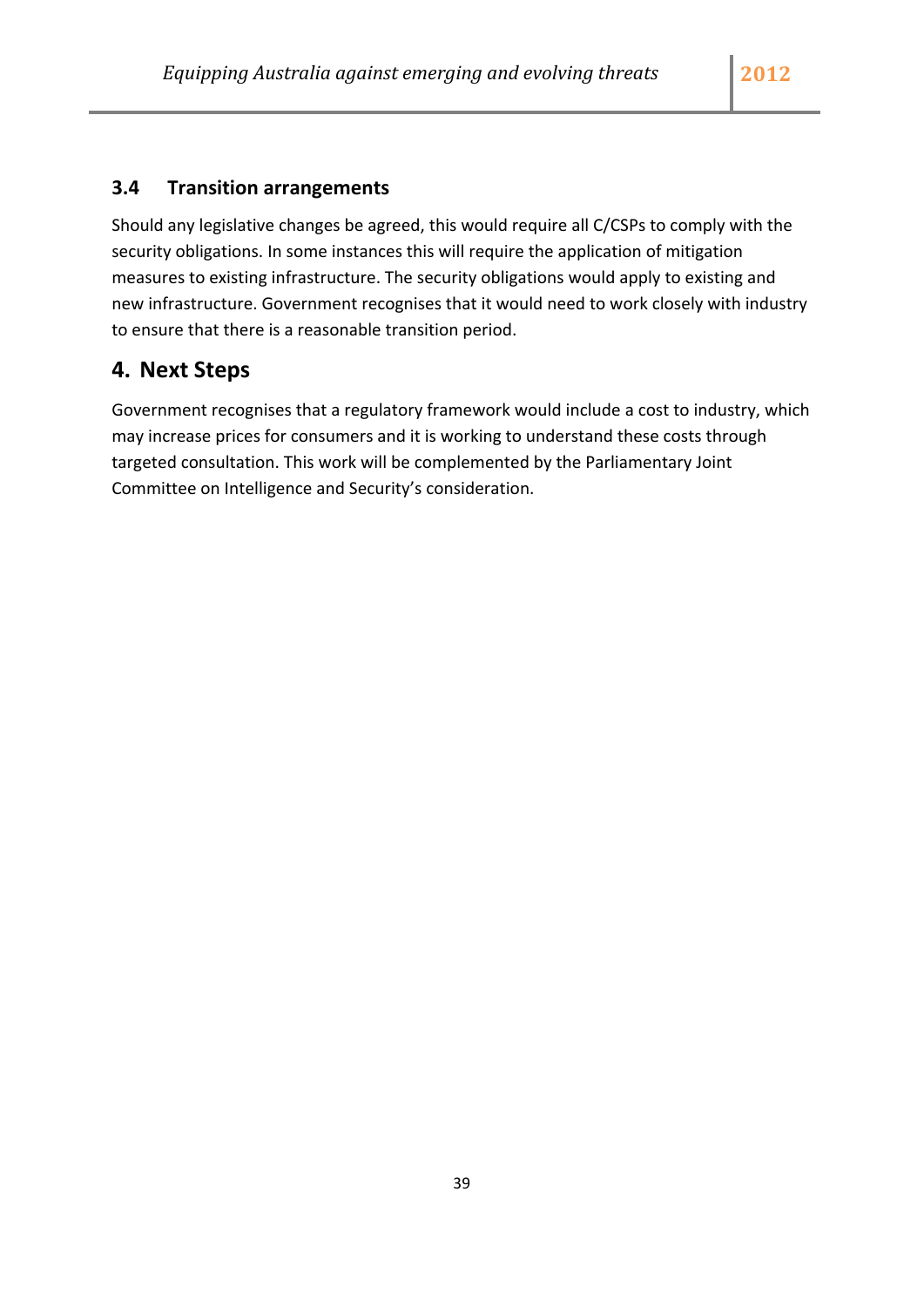## **CHAPTER FOUR**

## **AUSTRALIAN INTELLIGENCE COMMUNITY LEGISLATION REFORM**

## **1. Introduction**

It is the responsibility of Government to protect society against threats to our national security. The Government must be vigilant and take appropriate action to ensure that any threats to our national security do not materialise. Australian intelligence agencies have made a significant contribution to our safety by constant and careful assessment of possible threats.

However, the security environment is continually evolving and becoming increasingly diversified. Security legislation, and the ability of intelligence agencies to protect the security and safety of Australians and our democratic institutions, must also adapt and keep pace with these changes. To enable Australia's intelligence agencies to continue to protect national security, it is imperative that these agencies are appropriately equipped with the necessary statutory powers to uphold Australia's vital national security interests.

The Attorney‐General's Department and Australian Intelligence Community agencies including the Australian Security Intelligence Organisation (ASIO), the Australian Secret Intelligence Service (ASIS), the Defence Signals Directorate (DSD), and the Defence Imagery and Geospatial Organisation (DIGO)—have identified a number of practical difficulties with the legislation governing the operation of these agencies, specifically the *Australian Security Intelligence Organisation Act 1979* (ASIO Act) and the *Intelligence Services Act 2001* (IS Act).

Addressing the problems outlined in this chapter of the Discussion Paper is necessary to maintain the intelligence gathering capabilities of the Australian intelligence agencies, ensuring they remain able to adeptly respond to emerging and enduring threats to security. Proposed reforms seek to continue the recent modernisation of security legislation to ensure the intelligence community can continue to meet the demands of government in the most effective manner.

At the same time, it is important that legislation governing intelligence agencies continues to include appropriate checks and balances on the exercise of their powers. Ensuring these agencies remain accountable for their actions helps to maintain public confidence in and support for the crucial work of intelligence agencies. The proposed reforms seek to maintain a strong and accountable legislative regime under which intelligence agencies can respond effectively when threats to our community emerge.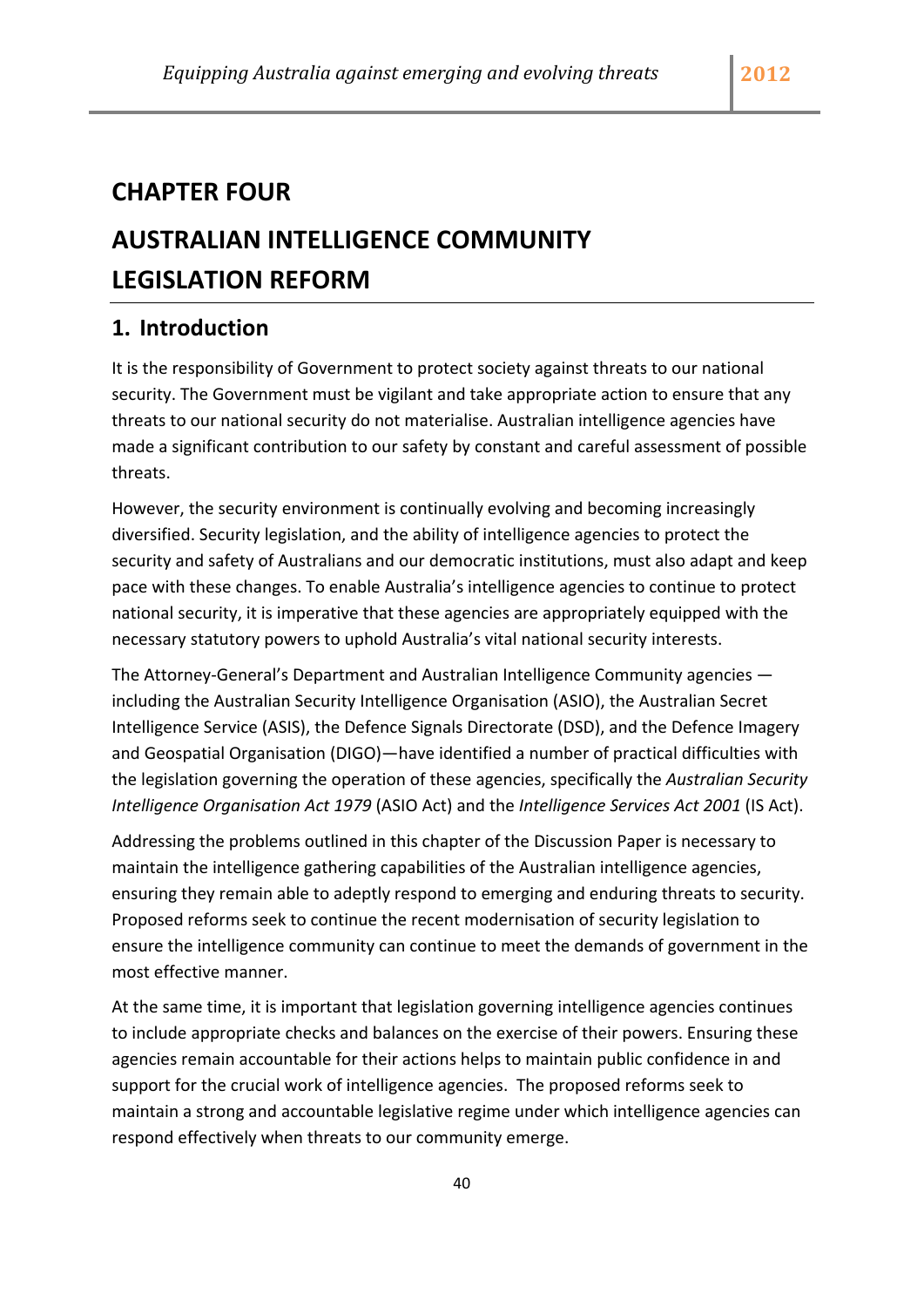This chapter of the Discussion Paper outlines the problems identified in the operation of both the ASIO and IS Acts and contains three sections relating to matters the Government wishes to progress, matters the Government is considering, and matters on which the Government expressly seeks the views of the Parliamentary Joint Committee on Intelligence and Security (PJCIS).

## **2. Matters the Government wishes to progress**

### **2.1 Modernise and streamline ASIO's warrant provisions**

Division 2 of Part III of the ASIO Act contains a range of powers that ASIO can use under warrant in carrying out its statutory functions. The powers include search warrants, computer access warrants, listening and tracking device warrants, and the power to inspect postal or delivery service articles. Although there have been several amendments to each of these powers in the past, the amendments have been piecemeal and have not kept pace with technological advancements. To maintain effective intelligence gathering techniques and capabilities, these powers require modernising to provide a statutory framework which facilitates intelligence collection by the most technologically effective and efficient means.

### *References to 'computer' in section 25A*

Computer access warrants under section 25A of the ASIO Act are limited to data stored on '*a computer*' ('computer' is defined to mean a computer, a computer system or part of a computer system). Therefore, if an individual has more than one computer which is not part of the same computer system, or data is stored on a computer network, more than one warrant may be necessary. For example, if there are multiple computers on a premises, and it is only discovered upon entering the premises for the purpose of executing a warrant that a particular computer is not connected to the computer system specified in the warrant, it would be necessary to seek another warrant (and enter the premises a second time) to access the data on that particular computer. This is inefficient and does not increase the level of accountability around the issue of warrants.

A possible solution to this issue could be to amend the ASIO Act so that a computer access warrant may be issued in relation to a computer, computers on a particular premises, computers connected to a particular person or a computer network.

#### *Variation of a warrant*

Currently, the ASIO Act does not specifically provide for a warrant to be varied if the circumstances justify such a variation. A new warrant is required in every instance where there is a significant change in circumstances. A variation provision may be appropriate to ensure sufficient operational flexibility while maintaining appropriate accountability.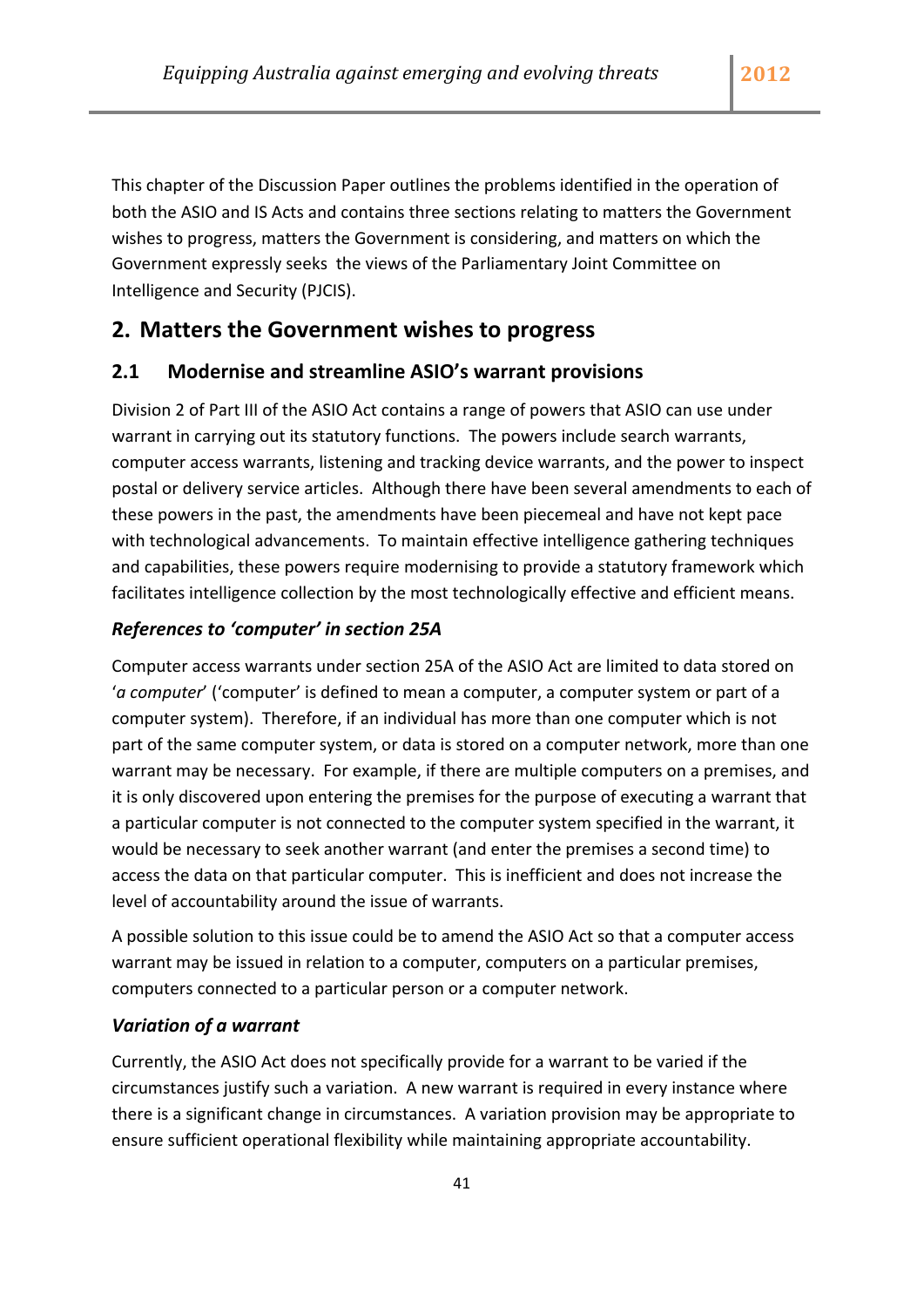### *Duration of warrants*

All warrants under the ASIO Act currently last for a maximum of six months, except for a search warrant which must be executed within 90 days. A warrant enabling a search to take place within a six month period would provide operational benefits as the exact timing of the search may depend on a range of unknown and fluid operational factors. Indeed, there have been instances where ASIO was unable to execute a search warrant within the 90 day limit for reasons beyond its control, and a new warrant would be required. .

To address this, the maximum duration of a search warrant could be increased from 90 days to six months, making it consistent with the other warrant powers in the ASIO Act.

#### *Renewal of warrants*

Certain threats to security can endure for many years, requiring a significant proportion of warrants issued under the ASIO Act to continue beyond the initial authorisation period. However, the current provisions in the ASIO Act do not enable a warrant to be extended.

In such circumstances, ASIO must apply for a new warrant which necessitates restating the intelligence case and completely reassessing the legislative threshold in instances where there has not been a significant change to either, and where the assessment of the intelligence case remains unchanged. A renewal process would provide appropriate oversight and accountability without requiring excessive administrative resources.

#### **2.2 Modernise the ASIO Act employment provisions**

Part V of the ASIO Act provides for the employment of ASIO officers and employees. These provisions do not align with the Australian Public Service (APS) framework as they were largely drafted over 30 years ago. Specific examples are discussed below.

#### *Requirement to hold an "office"*

Section 85 of the ASIO Act provides that the Director‐General may determine the designation of officers in ASIO. Under subsection 85(1) of the ASIO Act, an officer must hold an 'office' that has been designated by the Director‐General. With the exception of the Director‐General, ASIO employees are no longer employed under the concept of the designation of 'office'. In practice, ASIO employees are employed under a concept of level. As it is no longer relevant, this section could be considered for deletion from the ASIO Act.

#### *Descriptors of employment in the ASIO Act*

The ASIO Act uses several descriptors to denote a person as an 'employee' of ASIO. These descriptors include 'officer,' 'employee' and 'staff' and are not separately defined in the ASIO Act. The use of the separate terms reflects the various amendments made to the ASIO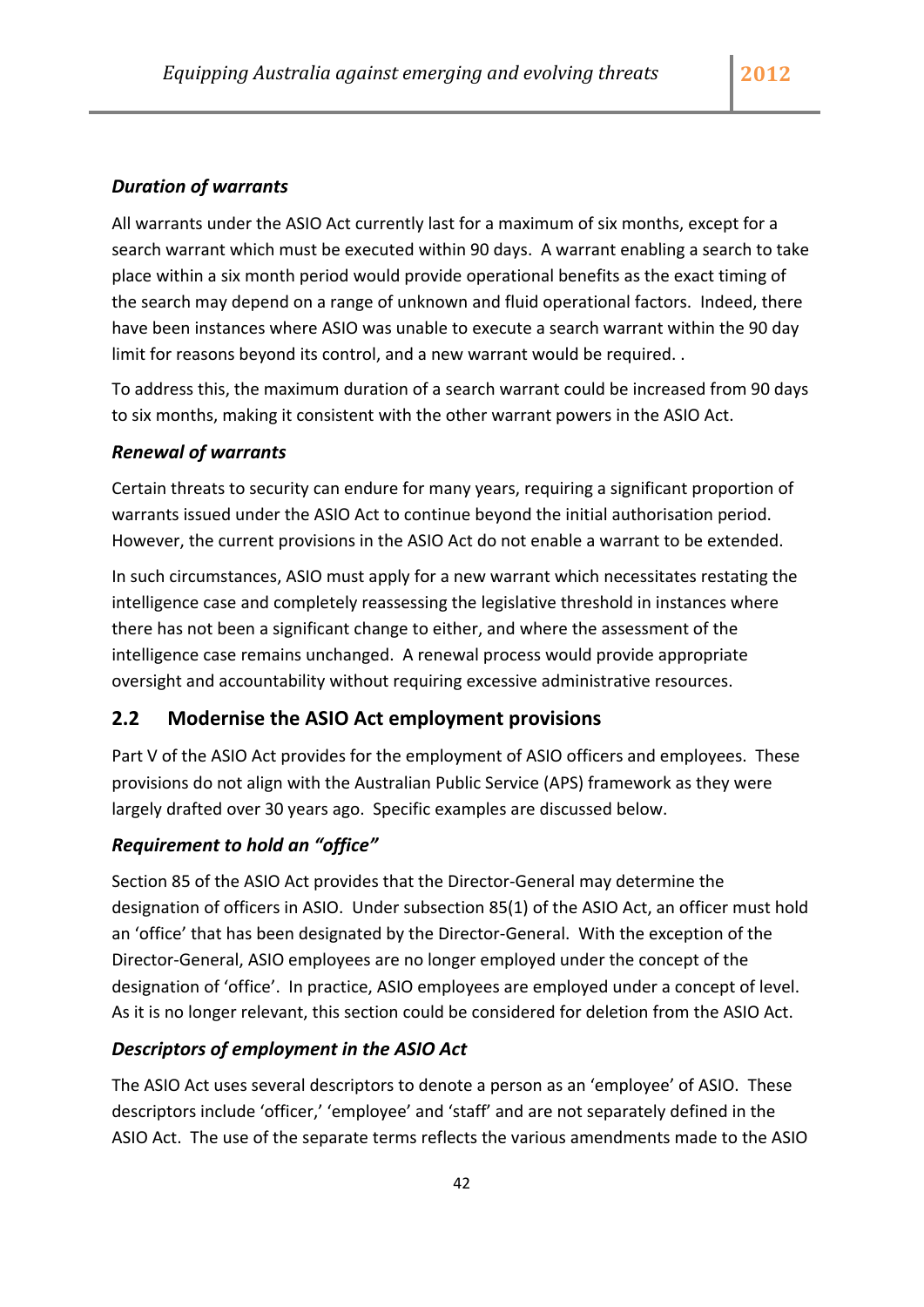Act since 1979 but causes confusion as to whether differences between the terms are intended.

The use of the single term 'employee' throughout the ASIO Act would clarify and ensure consistency in the Act.

### *Special provisions relating to ASIO employees*

Section 87 of the ASIO Act provides that the terms and conditions, under which ASIO employees were employed immediately before the date of commencement of the ASIO Act, continue to apply until they are varied by agreement. There are no longer any ASIO employees affected by section 87 and it could be considered for deletion from the Act.

## *Modernise the Director‐General's powers in relation to employment terms and conditions*

The Director‐General's powers and responsibilities could be modernised so they are similar to those given to the CEO of a Commonwealth department or agency under the Public Service Act. This would ensure that, subject to guidelines issued by the Attorney under paragraph 8A(1)(b) of the ASIO Act, the Director‐General has the power to engage employees on behalf of the Commonwealth, the rights, duties and powers of an employer and may determine terms and conditions of employment.

#### *Proposed secondment arrangements*

In order to access specialist skills and as part of arrangements whereby ASIO works closely with other agencies, ASIO often places staff of other agencies to work within ASIO, or agrees to its staff members working in other agencies. Legal complexities can arise in making such arrangements because of the specified scope of the functions and powers of ASIO and the other organisation involved.

If the ASIO Act were amended to expressly enable staff to be 'seconded' to and from ASIO and to clarify that, during the secondment, a seconded staff member carries out only the functions of the host organisation in accordance with any procedures or restrictions that apply under legislation to the host organisation, it would enhance ASIO's ability to engage with other agencies, and overcome administrative difficulties ASIO currently experiences in relation to existing secondment arrangements.

Such a secondment regime would operate independently from section 19A of the ASIO Act and section 13A of the IS Act. Section 19A enables ASIO to cooperate with and assist intelligence agencies, law enforcement agencies and prescribed Commonwealth and State authorities. An ASIO officer working in a multi agency task force operating under section 19A continues to carry out the functions of ASIO. Those functions would (as a consequence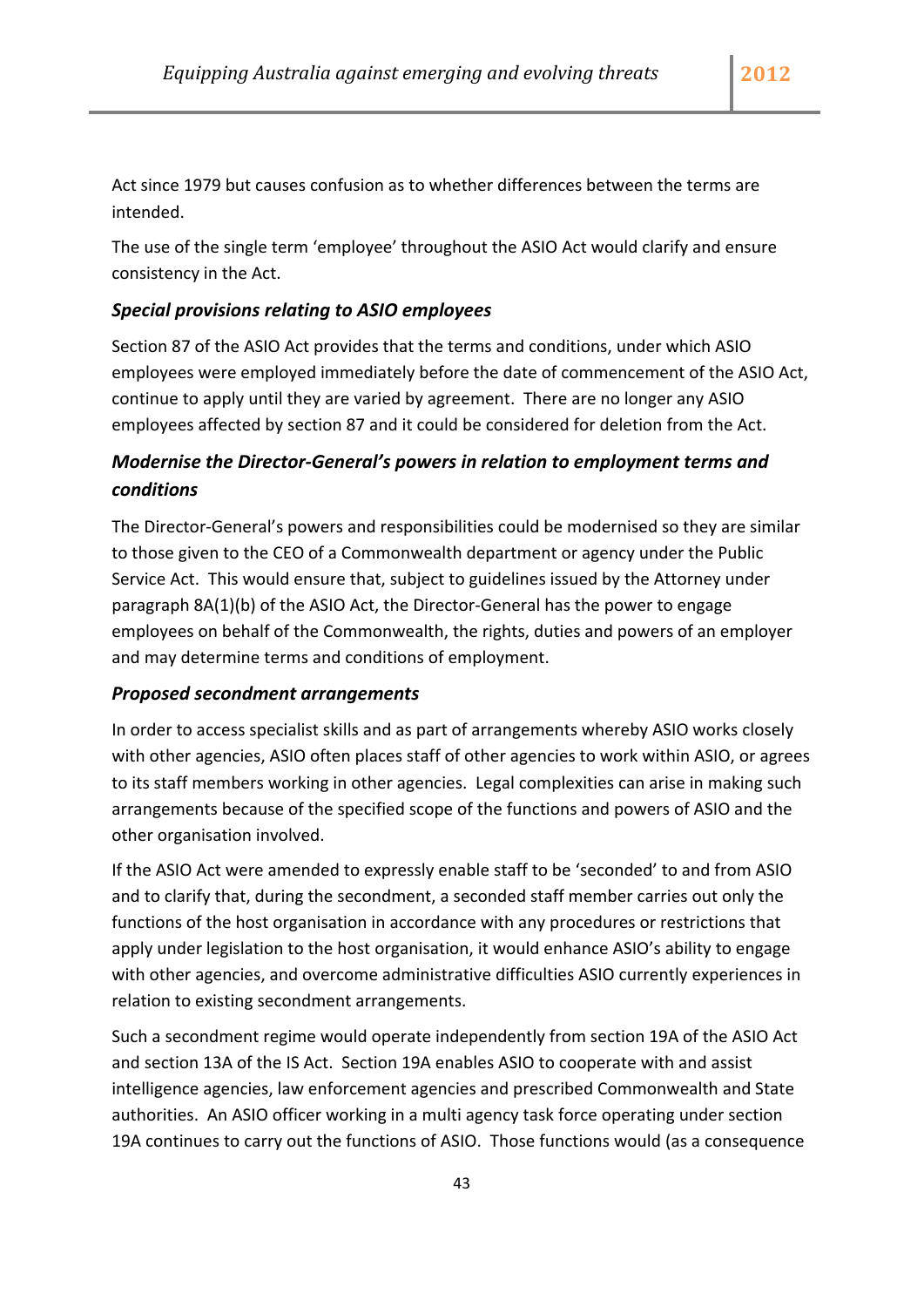of section 19A) include carrying out the functions of the other agencies involved in the task force. It is suggested that, unlike section 19A arrangements, these secondment arrangements would not be limited to intelligence, law enforcement and prescribed agencies.

## **2.3 Clarify the authority of the Defence Imagery and Geospatial Organisation**

Minor amendments to DIGO's function under section 6B(e) of the IS Act would make some minor clarifications to ensure that DIGO has clear legislative support to undertake its geospatial and imagery related functions.

At present the IS Act enables DIGO under its subsection 6B(e) function to:

- a. provide imagery and geospatial data to produce non‐intelligence products for use by Commonwealth, State and Territory authorities, as well as for certain non government bodies and foreign governments approved by the Minister (paragraph 6B(e)(i))
- b. provide technical assistance to the Australian Defence Force, Commonwealth, State and Territory agencies (as well as to certain approved non‐government bodies and foreign governments approved by the Minister) in relation to the production and use of imagery and geospatial products, not being 'intelligence information' obtained for the purposes of subsections 6B(a), (b) or (c) (para. 6B(e)(ii)), and
- c. provide assistance in relation to Commonwealth, State and Territory authorities (as well as for certain non‐government bodies and foreign governments approved by the Minister) in relation to the performance of these authorities or bodies of emergency response functions (as defined by the IS Act).

DIGO's work under this function may therefore involve collecting imagery and other data in relation to locations inside and outside Australia, but what distinguishes its subsection 6B(e) function from DIGO's 'intelligence functions' under subsections 6B(a) to (d), is that the work is not done for the purpose of providing information about a particular person or entity. This does not mean that intelligence sources or capability are not utilised for the function, but rather DIGO's intent, or the activities which are undertaken for the purposes of this function, do not fall within the scope of 'intelligence information' purposes (as defined by the IS Act.)

It is proposed that, amending paragraph 6B(e)(ii) of the IS Act would clarify the activities that are included in the scope of this function. These amendments would seek to: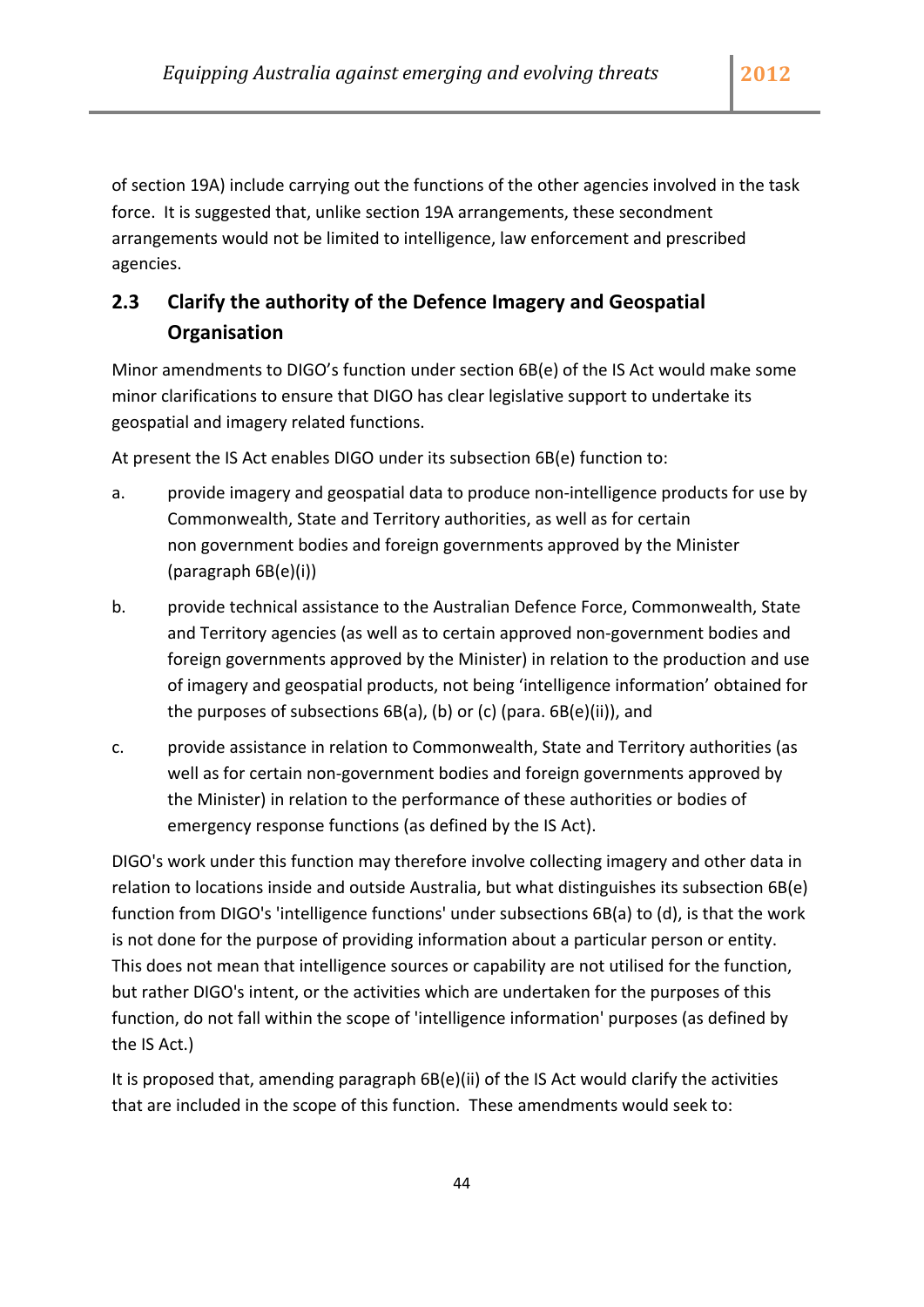a. Clarify the scope of application of paragraph 6B(e)(ii) ‐ The current wording of paragraph 6B(e)(ii) is; 'assistance in relation to the use of such imagery and products'. The inclusion of the word 'such' in this subsection has given rise to an unintended encumbrance, as it has the effect of linking this function to the preceding paragraph 6B(e)(i) function. The original intent of paragraph 6B(e)(ii) was to enable DIGO to provide expert technical assistance and advice on the production and use of all DIGO imagery and geospatial products, not only with respect to its 'non‐intelligence information' activities and products covered by paragraph 6B(e)(i).

Paragraph 6B(e)(ii) could be amended to remove the word 'such', so as to avoid any doubt that DIGO is enabled to provide Commonwealth and State authorities, and other approved bodies, assistance in relation to the production and use of both non intelligence and intelligence imagery and geospatial products.

b. Include an express reference to specialised imagery and geospatial technologies ‐ DIGO has an express function under paragraph 6B(e)(ii) to provide assistance in relation to the production and use of imagery and other geospatial products to Commonwealth, State and Territory authorities and bodies approved in writing by the Minister.

In line with this function (and implied under DIGO's 'communication' function in subsection 6B(d) for the purposes of subsections 6B(a) to (d)), DIGO assists Commonwealth, State and Territory authorities (as well certain non‐government bodies and foreign governments as approved by the Minister) with the use and application of specialised imagery and geospatial technologies, including geospatial web‐based services. However, this is not expressly provided for as a function of DIGO.

An express reference to this activity would avoid any doubt that DIGO is able to assist in this way and to ensure the prevention of any perceived gaps in DIGO's functions. These changes would further provide DIGO with the scope and flexibility to meet White Paper objectives, including the proposed acquisition of domestic satellite collection capability by Defence.

The proposed amendments do not change the original intended operation of section 6B of the IS Act. The existing safeguards in the IS Act would remain unaffected and in place. The suggested changes involve minor clarifications to provide more certainty and practical utility. By making the legislation clearer, it would be easier for the Inspector‐General of Intelligence and Security to effectively review whether DIGO is operating within its powers, and ensure accountability is maintained.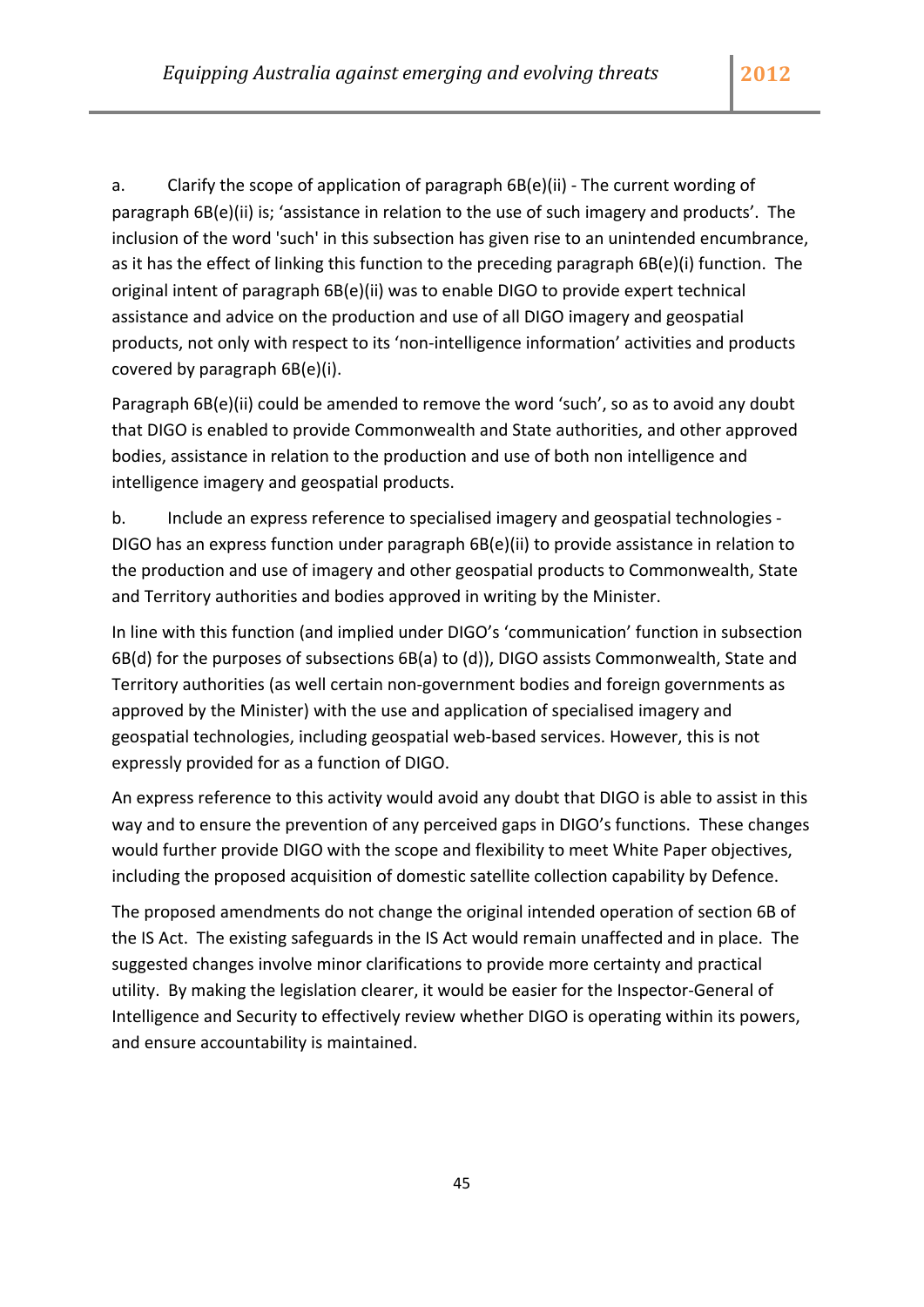## **3. Matters the Government is considering**

## **3.1 Amend the ASIO Act to create an authorised intelligence operations scheme**

ASIO's continued ability to collect useful and relevant intelligence on the most serious threats to the security of Australia and Australians, hinges on its capacity to covertly gain and maintain close access to highly sensitive information. This activity often involves engaging and associating closely with those who may be involved in criminal activity and therefore has the potential to expose an ASIO officer or human source to criminal or civil liability, in the course of their work.

With the enactment of broad overarching laws criminalising security related issues, many of those targets under investigation are involved in activities that breach the criminal law. Increasingly, those laws are capable of capturing the activities of persons who are associating covertly with targets, notwithstanding that their activities are for lawful intelligence collection purposes.

For example, under Part 5.3 of the Criminal Code, it is an offence to intentionally provide training to or receive training from a terrorist organisation where the person is reckless as to whether the organisation is a terrorist organisation. Therefore, if an ASIO officer or human source is tasked to collect covert intelligence in relation to a terrorist organisation, they may be open to criminal liability under the Criminal Code if, in the course of collecting the relevant intelligence, they receive training from that organisation.

An authorised intelligence operations scheme would significantly assist covert intelligence operations that require undercover ASIO officers or human sources to gain and maintain access to highly sensitive information concerning serious threats to Australia and its citizens. A scheme similar to the controlled operations scheme under the *Crimes Act 1914* could be developed to apply to ASIO officers and human sources operating under the ASIO Act, with appropriate modifications and safeguards that recognise the scheme would operate in the context of covert intelligence gathering investigations or operations.

Should an authorised intelligence operations regime be pursued, it will be critical that it achieves an appropriate balance between operational flexibility and appropriate oversight and accountability. Key features that may contribute to such could include:

• the Director-General of Security to issue authorised intelligence operation certificates which would provide protection from criminal and civil liability for specified conduct for a specified period (such as 12 months)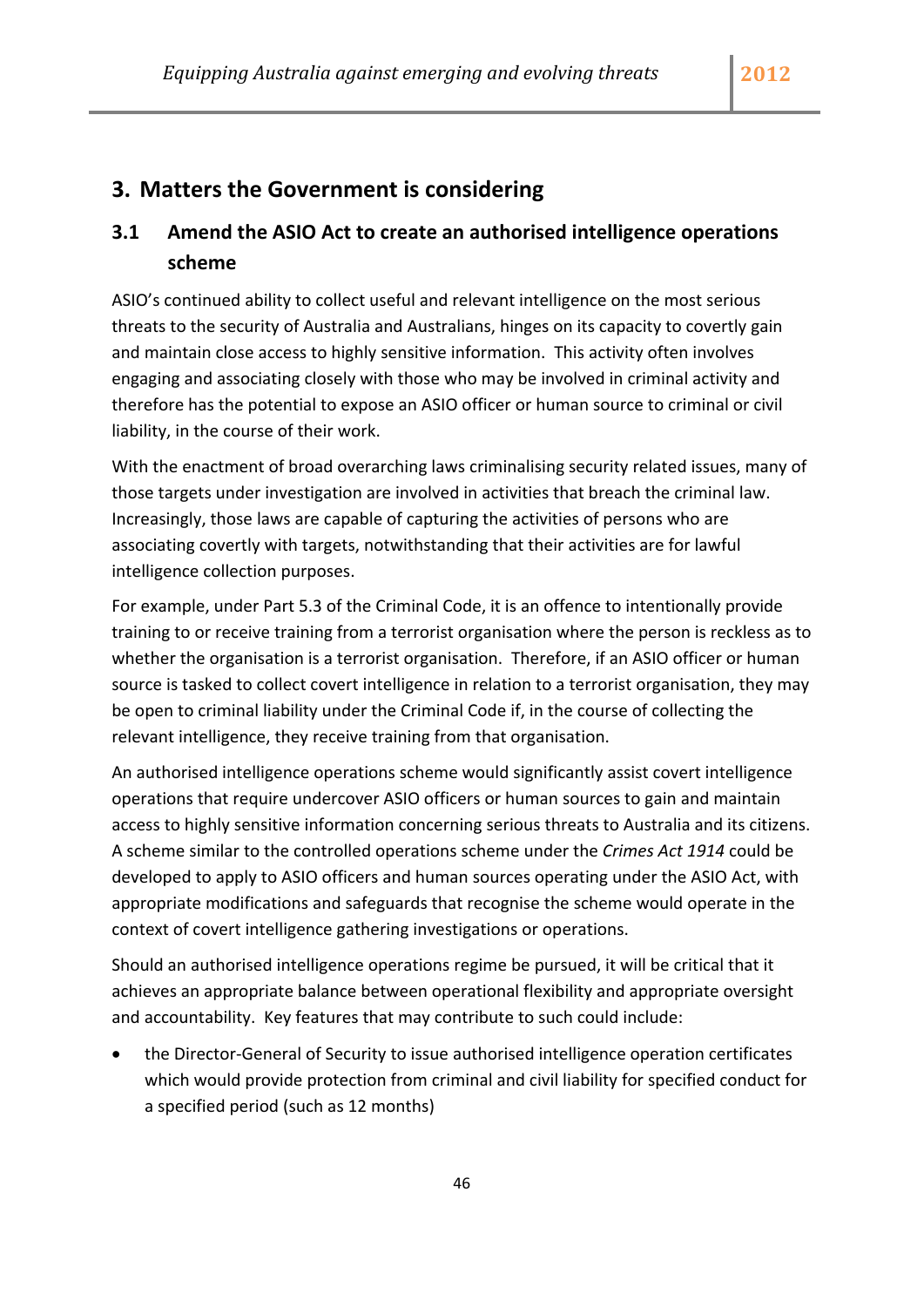- oversight and inspection by the Inspector‐General of Intelligence and Security (IGIS), including notifying the IGIS once an authorised intelligence operation has been approved by the Director‐General
- specifying conduct which cannot be authorised (eg, intentionally inducing a person to commit a criminal offence that the person would not otherwise have intended to commit and conduct that is likely to cause the death of or serious injury to a person or involves the commission of a sexual offence against any person), and
- independent review of the operation, effectiveness and implications of any such scheme, which could be conducted five years after the scheme's commencement.

### **3.2 Modernise and streamline ASIO's warrant provisions**

#### *Named person warrants*

In approximately one third of cases, more than one ASIO Act warrant type is sought against a particular target. Under the current provisions, this requires the preparation of multiple applications, each re‐casting the available intelligence case to emphasise the relevant facts and grounds to satisfy the different legislative requirements of the various warrant types, which is administratively burdensome.

The same outcome could be achieved with greater efficiency and with the same accountability by enabling ASIO to apply for a single warrant covering all ASIO Act warrant powers where the relevant legislative thresholds are satisfied.

#### *Surveillance Devices – use of optical devices*

Legislation governing ASIO's capabilities with respect to electronic surveillance has not been updated to align with legislation governing the use of electronic surveillance by law enforcement. ASIO's ability to use optical surveillance devices is tied to its ability to use listening devices. This is a relic of the time in which the ASIO Act was first drafted. Additionally, the administrative and procedural provisions governing the use of listening and tracking devices in the ASIO Act are not aligned with provisions governing the use of surveillance devices by law enforcement.

In practice, this acts as an impediment to effective cooperation and collaboration with law enforcement partner agencies. For example, the differences in scope and terminology between the ASIO Act and the Surveillance Devices Act limit actions which can be taken by each agency in working with partner agencies. Aligning the surveillance device provisions in the ASIO Act with the more modern Surveillance Devices Act could assist in overcoming these impediments to cooperation.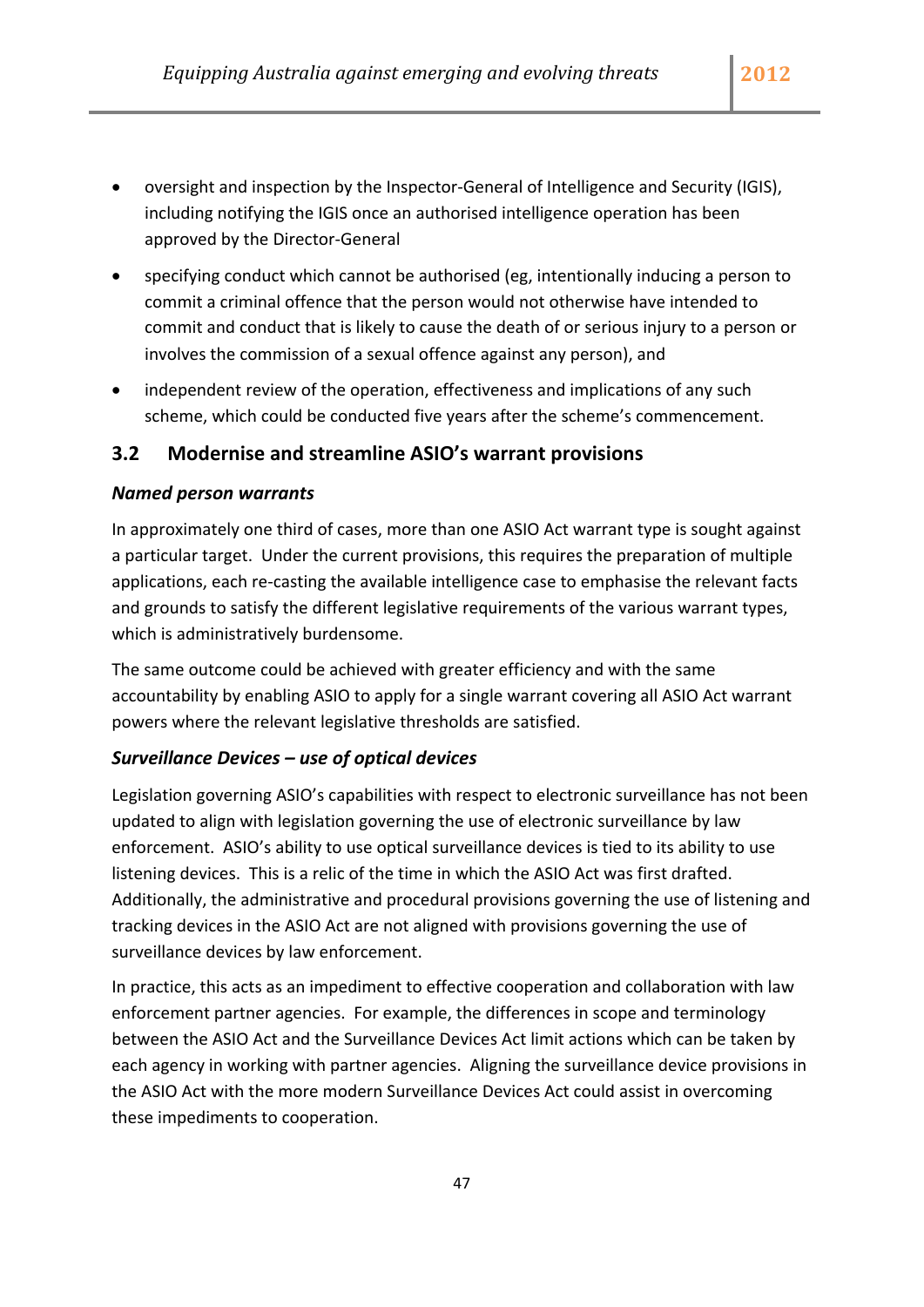#### *Authority for acts necessary to execute a computer access warrant*

The increasingly complex nature of the global information technology environment and the use by some targets of sophisticated computer protection mechanisms can adversely impact ASIO's ability to execute a computer access warrant for the purpose of obtaining access to data relevant to security.

Subsection 25A(5) currently restricts ASIO from doing anything under a computer access warrant that adds, deletes or alters data or interferes with, interrupts, or obstructs the lawful use of the target computer by other persons. This prohibition operates regardless of how minor or inconsequential the interference, interruption or obstruction may be.

To address this, section 25A could be amended so that the prohibition does not apply to activity proportionate to what is necessary to execute the warrant.

#### *Person searches*

The ASIO Act currently contains the power to search a premises (section 25). Contained within this is the power to search a person who is *at or near* the premises where there are reasonable grounds to believe that the person has, on his or her person, records or other things relevant to the security matter (subsection 25(4A)).

Where ASIO assess that a particular person may be carrying items of relevance to security, a search warrant relating to a particular premises must be sought. It is only on or near the premises specified in the warrant that a person may be searched. However, it is not always feasible to execute a search warrant on a person of interest while they are *'at or near'* the premises specified in the warrant.

For example, some persons of interest employ counter‐surveillance techniques such that predicting the likely timing and location at which a search would yield the desired intelligence dividend is not always possible. The existing limitation could be addressed by enabling ASIO to request a warrant to search a specified person rather than premises (subject to existing safeguards in subsections 25(4B) and 25AA) so that there would be sufficient operational flexibility while maintaining appropriate accountability via the warrant process.

#### *Authorisation lists for warrants*

Section 24 of the ASIO Act provides that the Director‐General (or senior officer authorised in writing by the Director‐General for the purposes of this section) may approve certain officers and employees to execute warrants issued under Division 2 of Part III of the ASIO Act.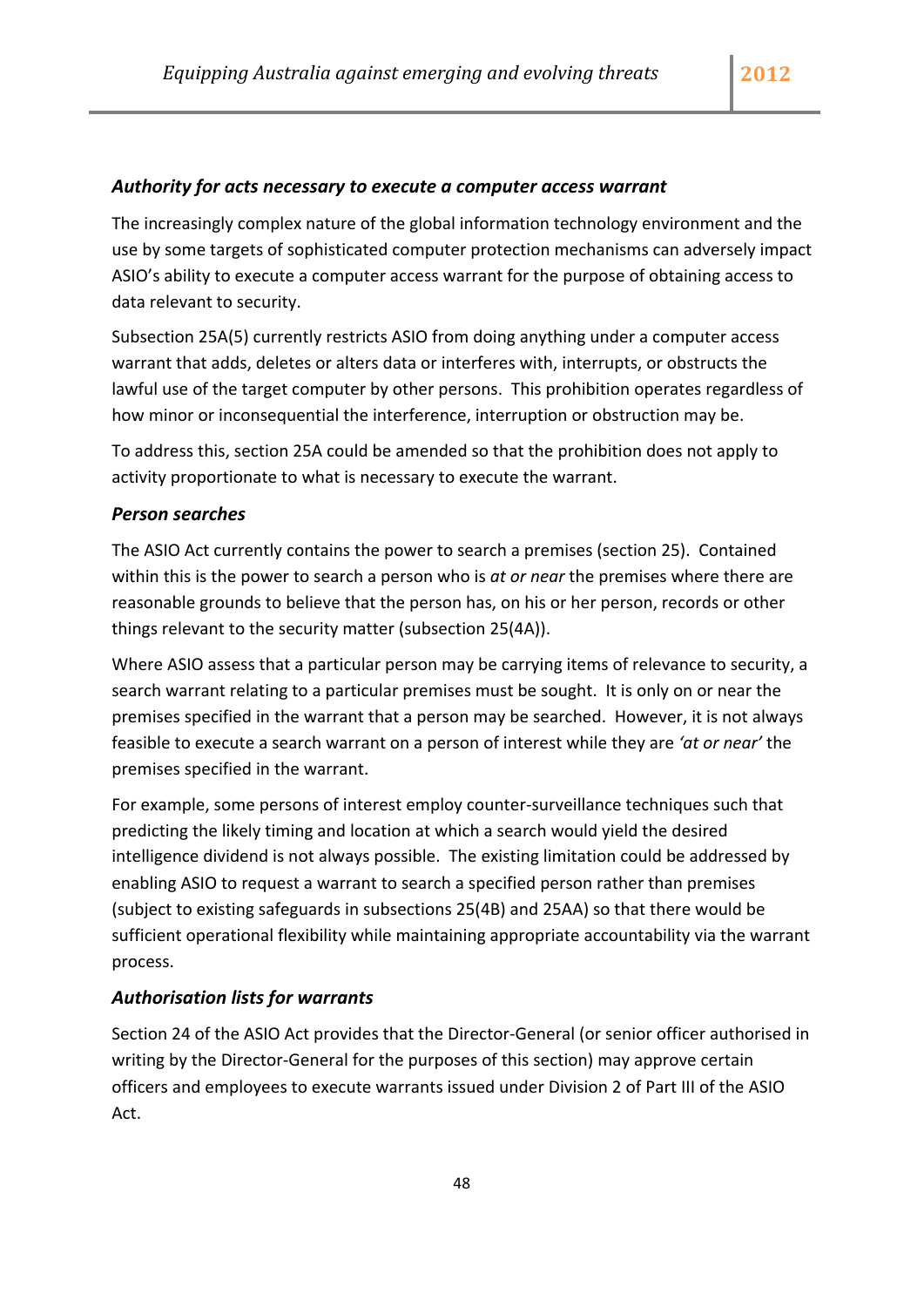The requirement to maintain a list of the individual names of each officer who may be involved in executing a warrant can create operational inefficiencies for ASIO. For example, sometimes the execution of a warrant takes place in unpredictable and volatile environments and ASIO needs to be able to quickly expand the list of authorised persons.

The problem could be overcome in large part if the Director‐General could approve classes of people to execute a warrant. For example, the Director‐General could authorise officers of a certain level within a particular Division of ASIO. Such persons at any one time would be readily ascertainable ensuring the level of accountability is not diminished, while improving operational efficiency.

## **3.3 Clarify ASIO's ability to cooperate with the private sector**

Subsection 19(1) of the ASIO Act enables ASIO to cooperate with authorities of the Commonwealth, as well as Departments, police forces and authorities of the States, where it is necessary or conducive to the functions of ASIO. It is unclear whether section 19 could be read to imply that ASIO should not cooperate with organisations outside of government.

This concerns ASIO given the important role the private sector plays in Australia's national security, including by owning and operating a significant proportion of Australia's critical infrastructure. Furthermore, it is conducive to ASIO's functions to cooperate with the private sector. For example, ASIO's Business Liaison Unit (BLU), provides an interface between Australian business and the Australian Intelligence Community. The BLU provides intelligence backed reporting that can be used for risk management decision making. Such reports include reporting on the current security environment and threats to particular industry sectors.

It may be desirable to amend subsection 19(1) to avoid any doubt about ASIO's ability to cooperate with the private sector.

## **3.4 Amend the ASIO Act to enable ASIO to refer breaches of section 92 of the ASIO Act**

Section 18 of the ASIO Act limits the circumstances in which a person can communicate information or intelligence acquired through their association with ASIO. In particular, information may only be passed to law enforcement agencies in relation to a 'serious crime' (defined as an offence punishable by imprisonment exceeding 12 months). Section 92, which makes it an offence for a person to publish the identity of an ASIO officer, is punishable by 12 months imprisonment. By virtue of section 18, ASIO is precluded from passing information about the possible commission of this offence to law enforcement agencies.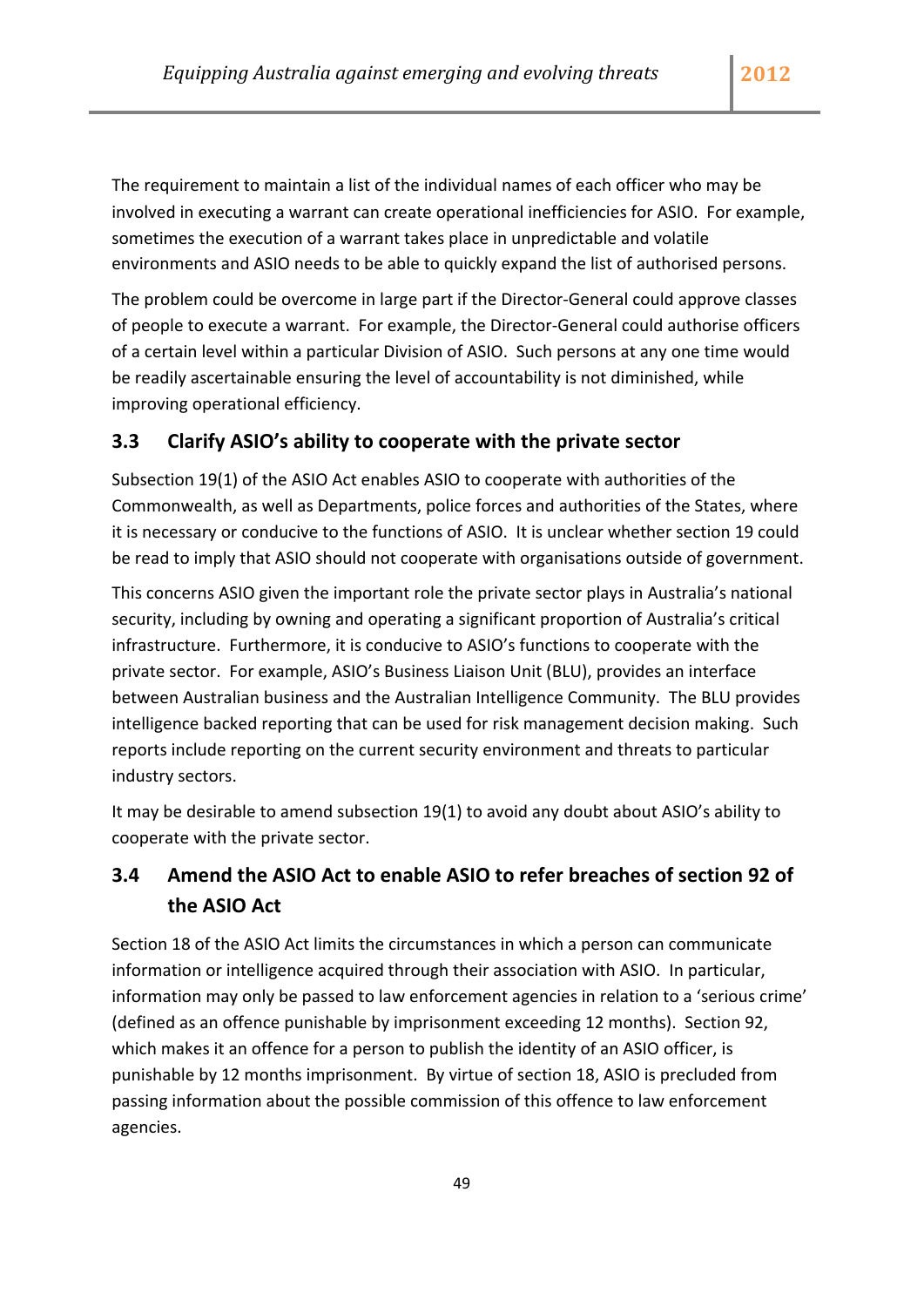## **4. Matters on which the Government expressly seeks the views of the PJCIS**

## **4.1 Modernise and streamline ASIO's warrant provisions**

### *Use of third party computers and communications in transit*

The ASIO Act recognises the importance of ensuring ASIO is able to access computers where necessary for the performance of its statutory functions and where approved by the Attorney‐General.

However, advancements in technology have made it increasingly difficult for ASIO to execute its computer access warrants. Where a target is security conscious, innovative methods of achieving access to the target computer have to be employed. In the same way that access to a third party premises may be necessary to execute a search warrant, it may be necessary to use a communication that is in transit or use a third party computer for the purpose of executing a computer access warrant.

To overcome this problem, it may be appropriate to amend the ASIO Act to enable a third party computer or communication in transit to be used by ASIO to lawfully access a target computer. Noting that using a communication in transit or a third party computer may have privacy implications, appropriate safeguards and accountability mechanisms would need to be incorporated into such a scheme.

### *Incidental Entry*

Sections 25 and 25A of the ASIO Act currently enable an officer, in the execution of a search or computer warrant, to do any thing that is reasonably incidental to the exercise of powers under that warrant. It is not clear whether this incidental power includes entry to a third party's premises for the purposes of executing the search or computer warrant. Additionally, it may be necessary to enter a third party premises for the purposes of installing a surveillance device. Clarification of the scope of the incidental power would assist ASIO in executing search and computer warrants.

#### *Use of force*

Subsections 25(7), 25A(5A), 26B(4) and 26C(4) relate to the use of force when exercising a power under a warrant and when entry into a premises is authorised under the warrant. The headings to each of those subsections suggest that the powers in those subsections are limited to entry to the target premises. The provisions relating to use of force are not limited in such a way. Technical amendments may therefore be necessary to correct this drafting anomaly.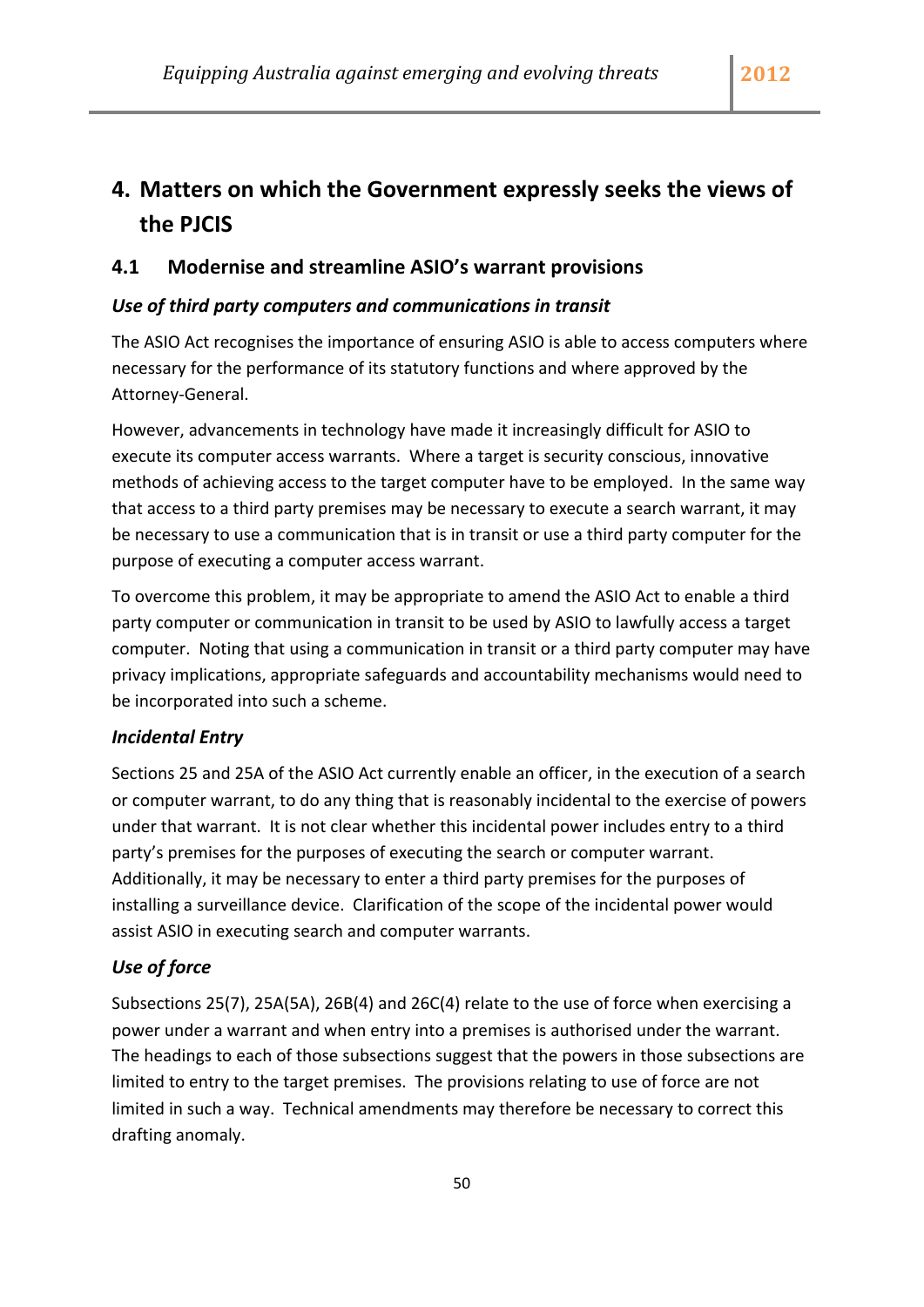### *Evidentiary Certificates*

Currently, protecting information that reveals sensitivities about the identity of ASIO officers and capabilities used in the course of exercising special warrant powers relies on successful public interest immunity claims or, where available, orders obtained under the *National Security Information (Criminal and Civil Proceedings) Act 2004*. Unlike the *Telecommunications (Interception and Access Act) 1979* (TIA Act) and the *Surveillance Devices Act 2004* (SD Act), there is no consistent regime to protect ASIO information, capabilities and officer identities under the ASIO Act.

An evidentiary certificate regime could be introduced in the ASIO Act, similar to those which exist under the TIA and SD Acts, to provide a legislative basis for assisting ASIO to protect the identity of officers and sensitive capabilities involvied in the execution of warrant powers.

### **4.2 Amend the Intelligence Services Act 2001**

Australia's foreign intelligence agencies, ASIS, DSD and DIGO, collect intelligence in accordance with requirements set by Government and operate under the IS Act. These agencies have identified problems arising out of the operation of the IS Act, which are considered below.

#### *Ministerial Authorisations*

The IS Act imposes strict controls on the ability of those agencies to produce intelligence on an Australian person. The Minister responsible for each Australian foreign intelligence agency is required to direct that the agency obtain authorisation from the Minister before undertaking an activity, or a series of activities, for the specific purpose, or for purposes which include the specific purpose, of producing intelligence on an Australian person.

Before giving an authorisation to produce intelligence on an Australian person, the responsible Minister must be satisfied under section 9(1) that:

- any activities which may be done in reliance on the authorisation will be necessary for the proper performance of a function of the agency concerned, and
- there are satisfactory arrangements in place to ensure that
	- nothing will be done in reliance on the authorisation beyond what is necessary for the proper performance of a function of the agency, and
	- the nature and consequences of acts done in reliance on the authorisation will be reasonable, having regard to the purposes for which they are carried out.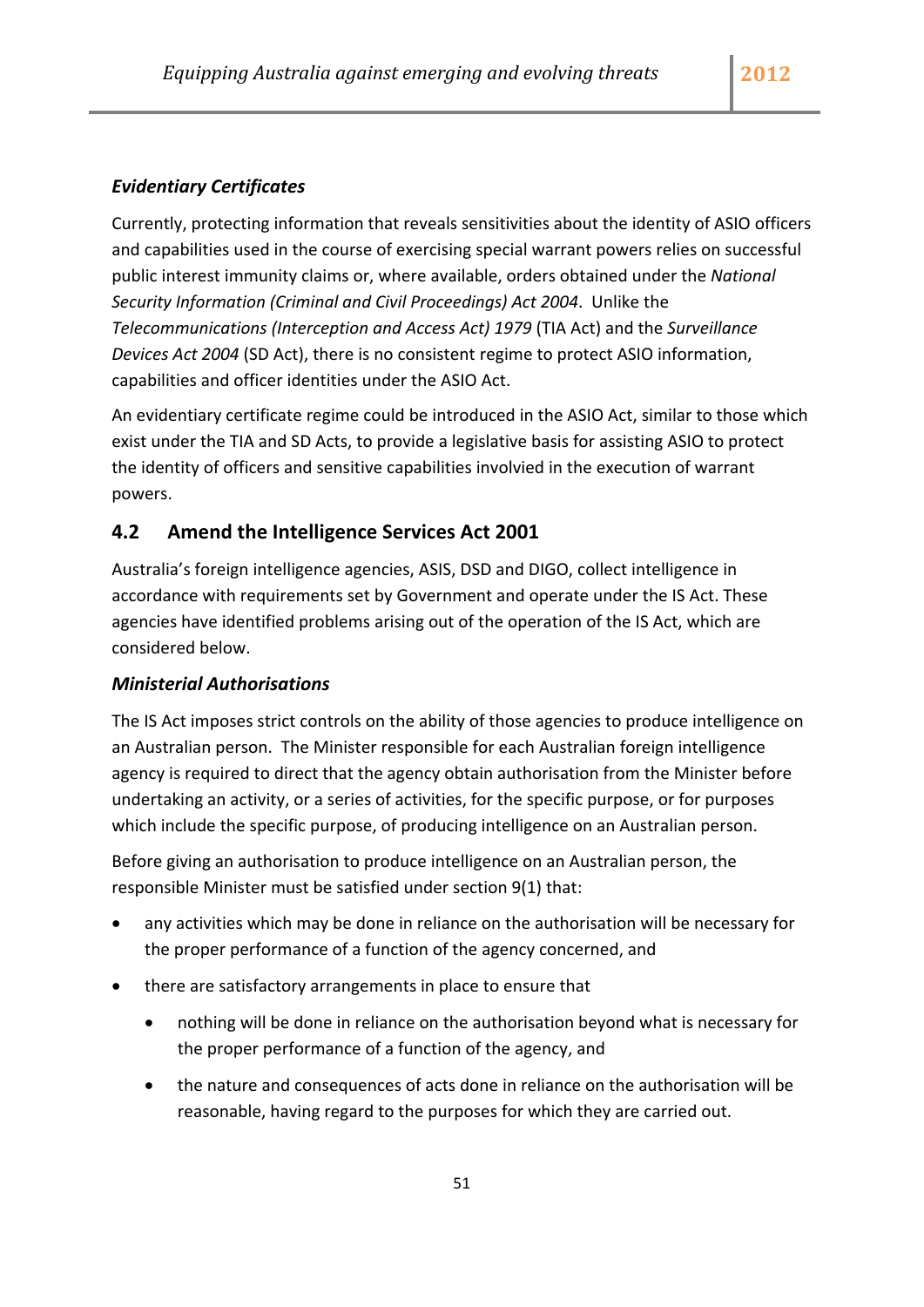According to section 9(1A)(a), before giving an authorisation to produce intelligence on an Australian person, the responsible Minister must be satisfied that the Australian person is, or is likely to be, involved in one or more of the following activities:

- activities that present a significant risk to a person's safety;
- acting for, or on behalf of, a foreign power;
- activities that are, or any likely to be, a threat to security (for this ground the Minister must also obtain the agreement of the Attorney‐General);
- activities related to the proliferation of weapons of mass destruction or the movement of goods listed from time to time in the Defence and Strategic Goods List (within the meaning of regulation 13E of the *Customs (Prohibited Exports) Regulations 1958*);
- committing a serious crime by moving money, goods or people;
- committing a serious crime by using or transferring intellectual property;
- committing a serious crime by transmitting data or signals by means of guided and/or unguided electromagnetic energy; and
- activities related to a contravention, or an alleged contravention, by a person of a UN sanction enforcement law.

These activities do not specifically cover the situation where a person is or is likely to be involved in intelligence or counter‐intelligence activities.

A new item could be added to the list in section 9(1A)(a) of the IS Act which would allow the Minister to give an authorisation if he or she is satisfied that the person is, or is likely to be, involved in intelligence or counter‐intelligence activities. This would allow the Minister to issue an authorisation where the current grounds, for example, 'activities that present a significant risk to a person's safety,' are not available because the risk is to ASIS operations or is not specific to a person's safety.

In particular, this would assist ASIS to perform its existing function of conducting counter-intelligence activities under section  $6(1)(c)$  of the IS Act and allow DSD and DIGO, at the request of ASIS and with approval from their Minister, to assist ASIS. In turn this would enable these agencies to protect their operations and those involved in them by allowing the agencies to produce intelligence on a person who the Minister is satisfied is, or is likely to be, involved in intelligence or counter‐intelligence activities. This activity may detect the interference of a foreign power, in which case ASIO would normally become involved in assessing any threat to security.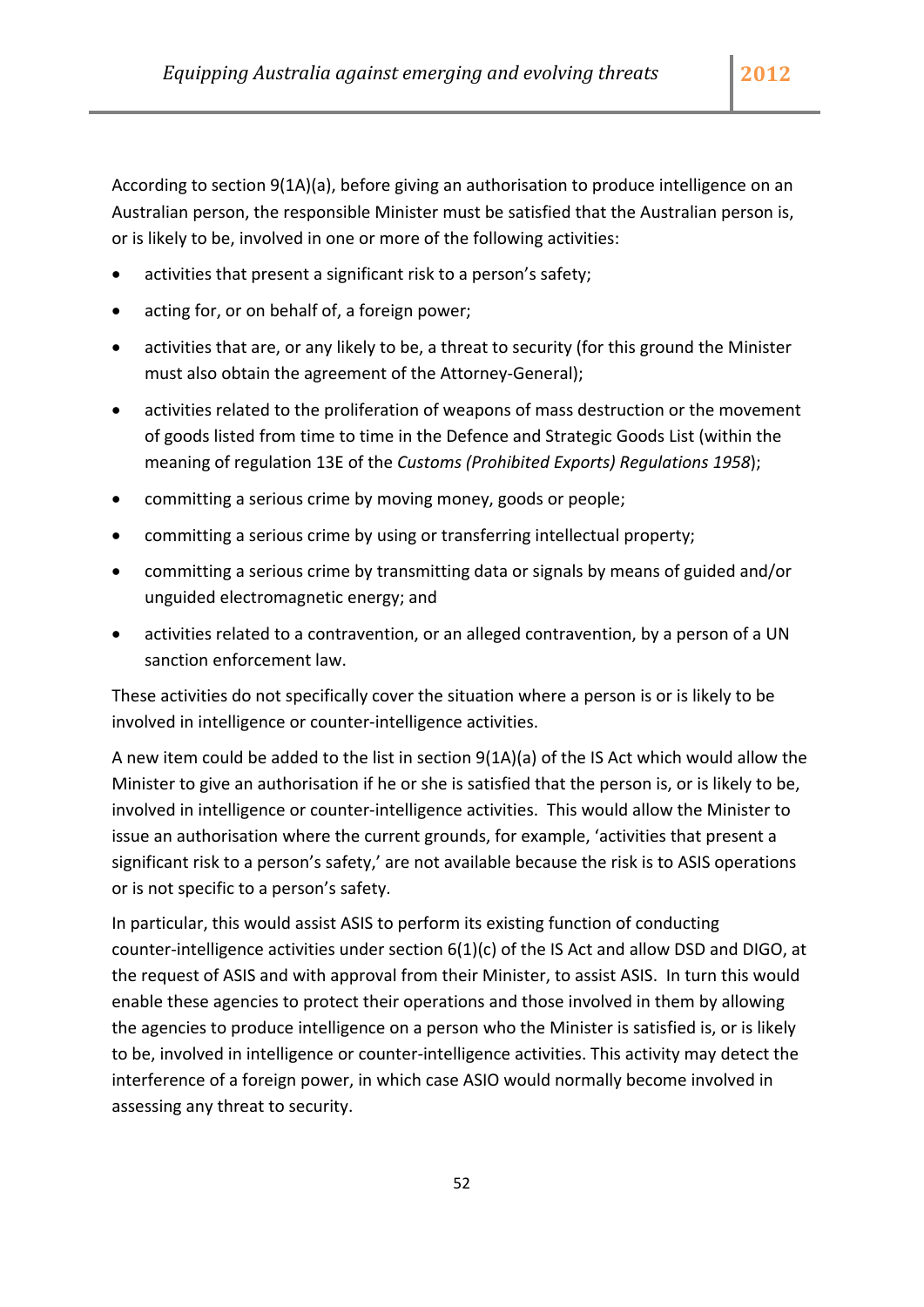It is imperative that Australia's intelligence agencies are appropriately equipped to protect Australia's vital national security interests. This includes the ability for Australia's foreign intelligence and security services to interact and work seamlessly together.

In March 2011, the *Telecommunications Interception and Intelligence Services Legislation Amendment Act 2011* made amendments to the ASIO Act and the IS Act to enable Australia's intelligence agencies to more closely cooperate and assist one another in the performance of each other's functions. Specifically, section 13A of the IS Act was introduced to facilitate greater cooperation in multi-agency teams, such as under the Counter Terrorism Control Centre, which is hosted by ASIO, and enable agencies to harness resources in support of key national security priorities.

However, there are differences in the legislative regimes which apply to ASIS, DSD and DIGO under the IS Act and to ASIO under the ASIO Act when they produce intelligence on Australian persons. In part these differences reflect the different nature and functions of the IS Act agencies and ASIO. When the agencies are cooperating and assisting ASIO in the performance of ASIO's functions, these differences have led to situations being identified where ASIO is able to undertake an activity for the purposes of its functions but an agency subject to the IS Act may not be able to fully cooperate with and assist it.

To better meet the intention of enabling Australia's intelligence agencies to cooperate and assist each other in the performance of each other's functions to protect Australia and Australians, section 13A of the IS Act could be amended. For example, section 13A could be amended to enable the Minister responsible for an IS Act agency to authorise specified activities where the agency is cooperating with ASIO in the performance of an ASIO function. A Ministerial Authorisation will not replace the need to obtain a warrant where one is currently required. This change would create greater consistency between the ministerial approval regime that applies to the IS Act agencies and the approval regime which applies to ASIO.

The proposal is principally intended for ASIS and ASIO cooperation relating to the capabilities, intentions and activities of people or organisations outside Australia. Given existing Defence agencies' functions and capabilities, and the nature of the activities to which the proposal is sought to address, it is unlikely that Defence would utilise the proposed change.

The existing safeguards in the IS Act could apply to the proposed section 13A authorisation. These include the requirement for all ministerial authorisations to be provided to the IGIS who oversees the legality and propriety of the operations of the intelligence agencies. Additionally, the communication and retention of intelligence collected under the ministerial authorisation would be subject to the Privacy Rules.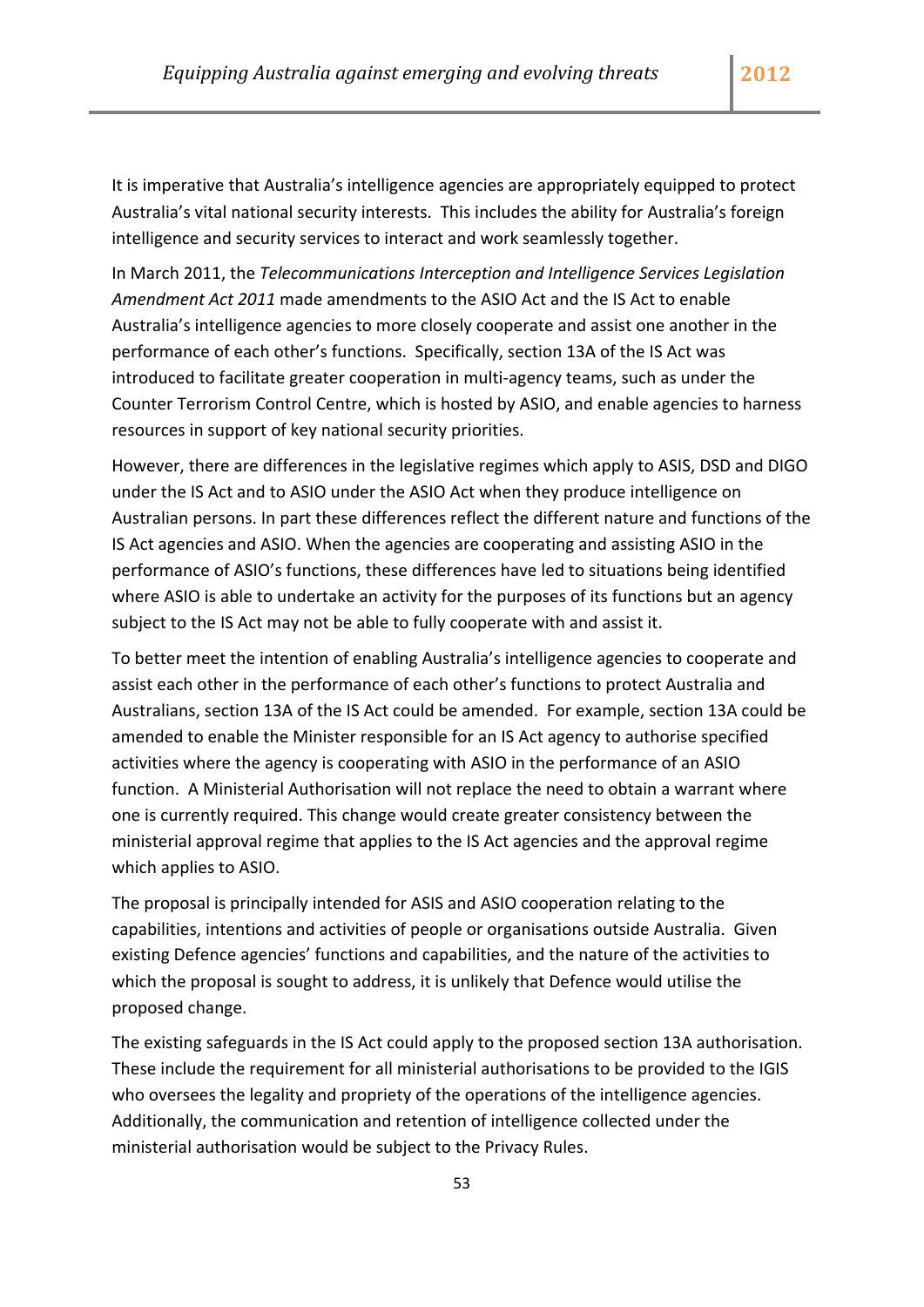The proposed changes to section 13A could also operate in a limited set of circumstances:

- A ministerial authorisation under the proposed changes to section 13A would usually only be issued for a discrete activity for a specified purpose where ASIS is cooperating with ASIO in connection with the performance of its functions. This category of ministerial authorisation will not be able to be issued to ASIS, DSD and DIGO to assist another IS Act agency, or a prescribed Commonwealth authority, or a State authority.
- A ministerial authorisation under section 13A will not replace the need to obtain a warrant where a warrant would currently be required under the ASIO Act or the TIA Act.
- Renewal could be sought, but where a ministerial authorisation under a section 9(1A) ground could be sought, further ministerial authorisation would need to be sought under sections 8 and 9 of the IS Act rather than as a renewal of the section 13A authorisation.

#### *ASIS co‐operation on self‐defence and weapons training*

ASIS operates in a number of very dangerous locations overseas. In recognition of this, the IS Act was amended in 2004 to enable ASIS staff members and agents to receive training in the use of weapons and self‐defence techniques, subject to a number of important safeguards (schedule 2).

However, under this regime, ASIS is only permitted to provide training in the use of weapons to ASIS staff members and agents. The IS Act does not currently enable ASIS staff members to participate in joint training in the use of weapons with persons cooperating with ASIS, even though ASIS staff members are authorized to use weapons to protect such persons. At a practical level, the current inconsistency restricts joint training activities because ASIS trainers cannot run training that includes individuals who are not ASIS staff members.

Such cooperation would not enable ASIO officers to carry weapons or receive training from ASIS in the use of weapons. Co‐operation on weapons training would be limited to Commonwealth, State and Territory bodies that have, under some other law, a right to carry weapons in the course of their duties. This will cover training with law enforcement and military personnel.

Such cooperation would enable ASIS to cooperate with a limited number of approved overseas authorities in the delivery of training in self defence and weapons. Such cooperation could be limited to authorities approved by the Foreign Minister under section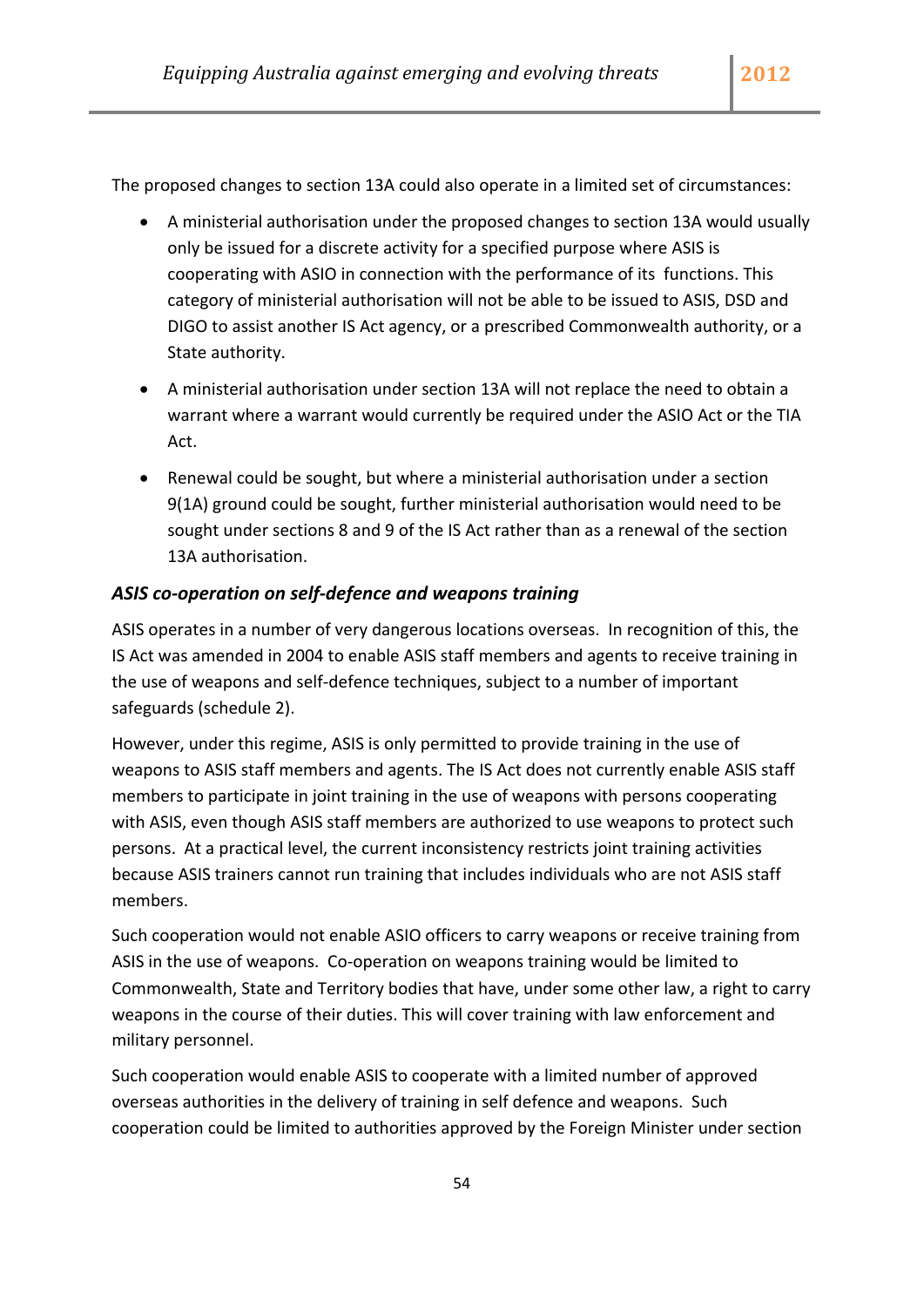13(1A) of the IS Act. Such an approval requires the Foreign Minister to first consult with the Prime Minister and Attorney‐General.

## **5. Next Steps**

This Chapter has discussed the Australian Intelligence Community legislative reform aspect of the package of reform proposals referred to the PJCIS for inquiry and consultation. The Government recognises that some of the reforms are controversial and may attract significant media interest. To avoid public misunderstanding as to the nature of these reforms, it is imperative that the PJCIS take into account a wide range of views on the proposals from public stakeholders and government agencies. This will ensure that any measures brought forward to enhance the intelligence gathering capabilities of our intelligence agencies continue to be subject to appropriate checks and balances on these powers.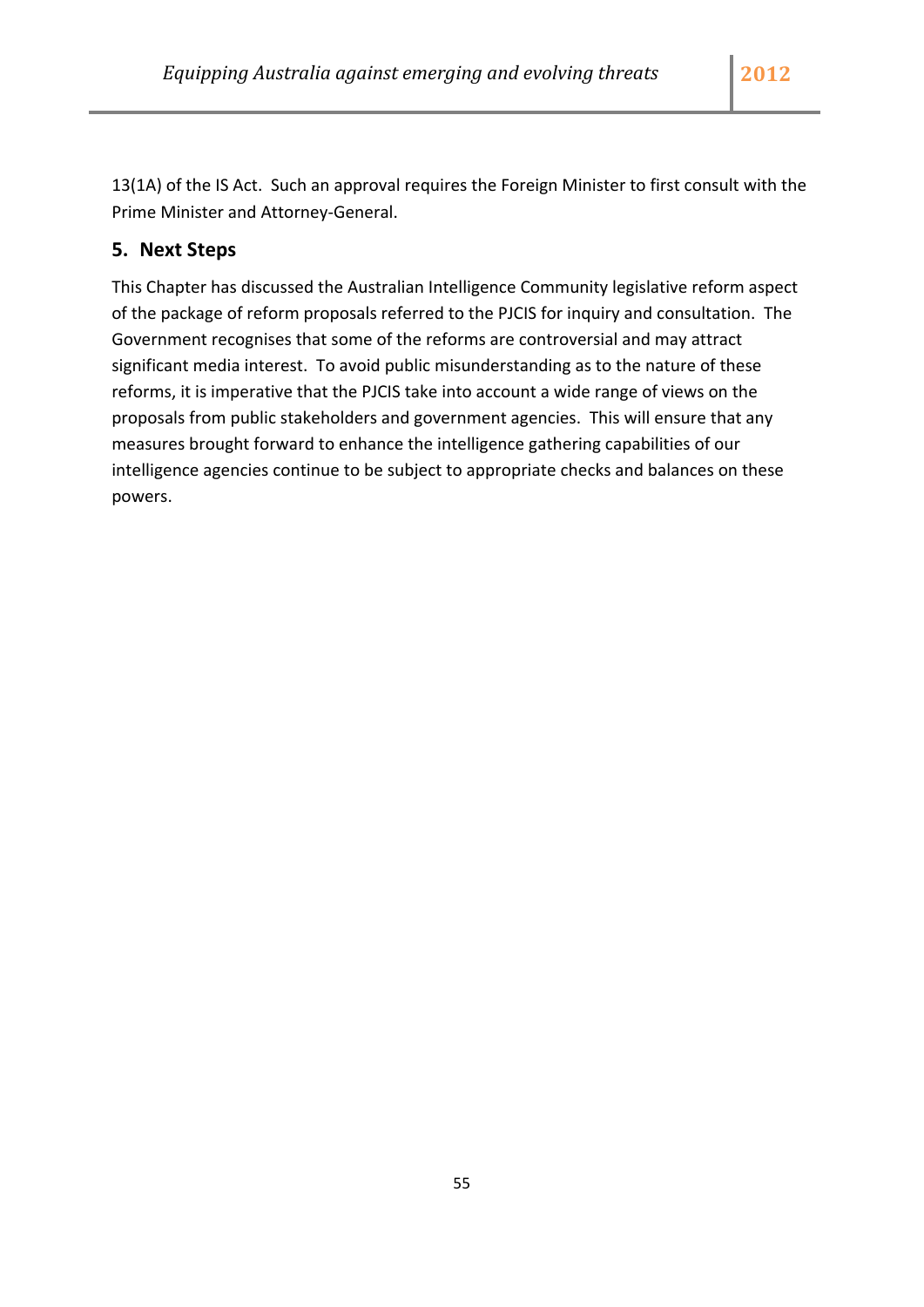## **CONCLUSION**

The preceding chapters of this Discussion Paper have elaborated on the complex international security environment in which our intelligence and law enforcement agencies operate. Ideas for telecommunications interception reform (Chapter 2), telecommunications sector security reform (Chapter 3) and Australian intelligence community reform (Chapter 4) seek to equip these agencies with the capability to meet today's emerging national security challenges.

In light of the issues discussed, the Government seeks the views of the PJCIS on the package of ideas. This Discussion Paper will prove useful as a basis for stakeholder consultation. A number of key industry representatives and Government agencies will seek to provide their views on the proposals to the PJCIS.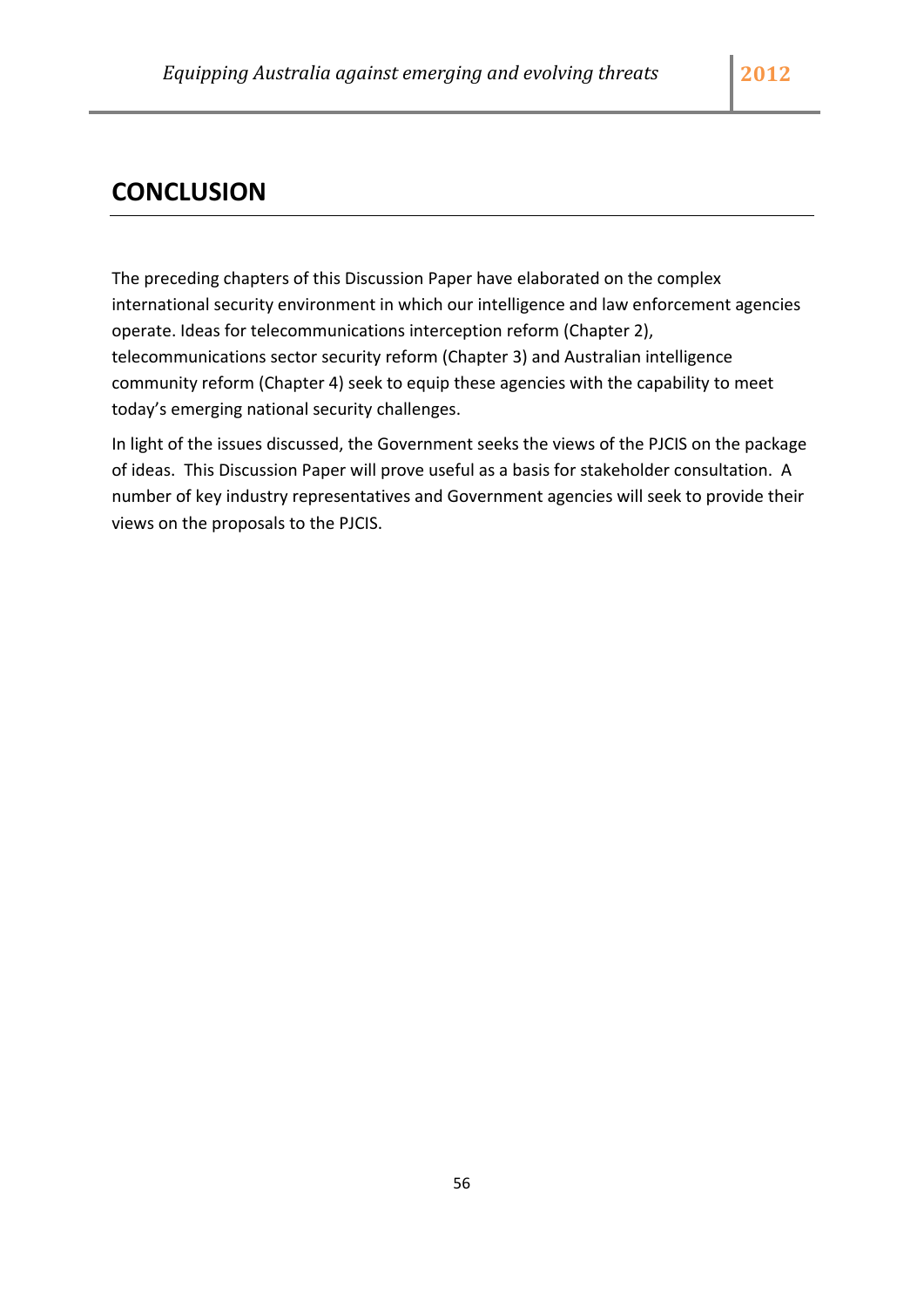## **GLOSSARY OF KEY TERMS**

#### **The ACMA – The Australian Communications and Media Authority**

#### **Ancillary service providers**

Telecommunications industry participants who are not carriers or carriage service providers.

#### **Anonymous pre‐paid services**

A mobile phone or other communications service where credit is purchased in advance of the service being used. In circumstances where the pre-paid service can be obtained without providing personal details, or by providing false details, the service is an 'anonymous' pre‐paid service.

#### **ASIO – Australian Security Intelligence Organisation**

#### **ASIS – Australian Secret Intelligence Service**

**ASIO Act –** *Australian Security Intelligence Organisation Act 1979*

#### **Calling cards**

Otherwise known as telephone cards, are pre‐paid cards which allow payment for telephone services. Calling cards are typically intended for use by travellers.

#### **Carriage service providers**

A CSP is an entity that supplies a carriage service to the public using a telecommunications network unit. CSPs can include organisations that resell time on a carrier network for phone calls, provide access to the internet (Internet Service Providers) or provide telephone services over the internet (VoIP service providers).

#### **Carrier**

A carrier is an owner of a telecommunications network unit that is used to supply carriage services to the public. Carrier licences are granted by the Australian Communications and Media Authority (ACMA) under section 56 of the Telecommunications Act.

#### **Ciphers**

A method of transforming text in order to conceal its meaning.

#### **Communications Packets**

A formatted unit of data which comprises a communication passing over a packet‐switched network.

#### **Content**

The substance of a communication, for example the subject line and body of an e-mail or what is said during a phone call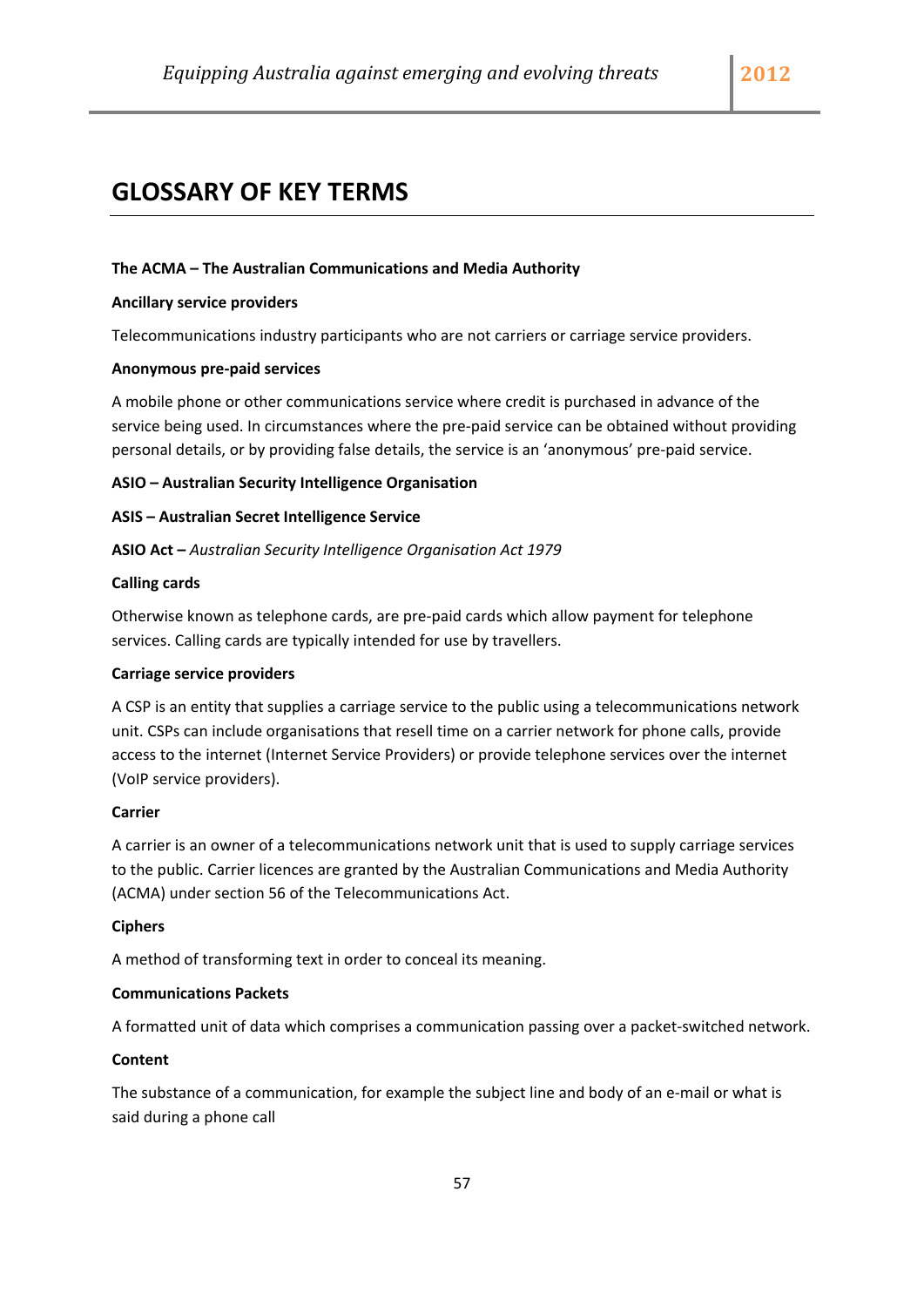#### **Data**

Information about a communication that is not the content or substance of a communication

#### **Data retention**

The storage of telecommunications data for prescribed periods of time.

#### **Data set**

The specific set of data that would be required to be retained under a data retention regime

#### **Decryption**

The act of decoding of encrypted information into a meaningful form.

#### **DIGO – Defence Imagery and Geospatial Organisation**

#### **DSD – Defence Services Directorate**

#### **Encryption**

The encoding of data so that it cannot be decoded without appropriate software or hardware, so as to prevent authorised access.

#### **e‐payment**

Payment for buying and selling goods or services offered through the Internet, or more broadly, any type of electronic funds transfer.

#### **Gigabytes**

For digital information or computer storage a gigabyte represents 1 billion bytes.

#### **GPS ‐ The Global Positioning System**

A space‐based satellite navigation system that provides location and time information anywhere on Earth

#### **ICT – Information and communications technology**

Any equipment or interconnected system or subsystem of equipment that is used in the automatic acquisition, storage, manipulation, management, movement, control, display, switching, interchange, transmission, or reception of data or information.

#### **Identifiers to communications**

Information such as a phone number or email address, linking the target of an interception warrant to the service or device to be intercepted.

#### **Industry Participant**

Any member of the telecommunications industry, including carriers, carriage service providers and ancillary service providers.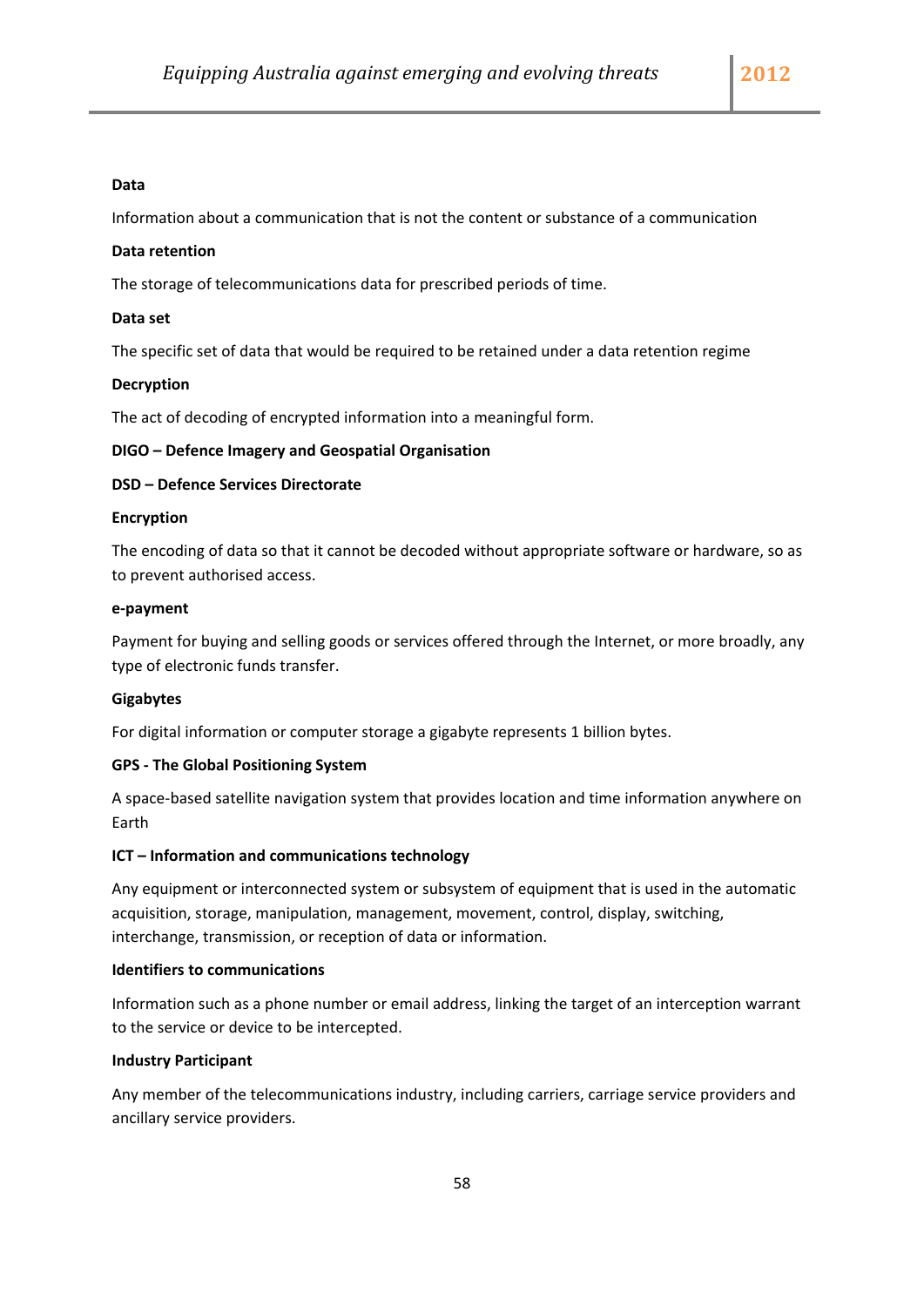#### **Inter‐carrier roaming agreements**

An agreement between carriers to ensure that wireless devices remain connected to the network despite changing locations.

**IS Act –** *Intelligence Services Act 2001*

#### **ISP – Internet Service Provider**

An ISP is any entity that provides access to the Internet.

#### **IP – Internet Protocol**

A standard protocol for transmission of data from source to destinations in packet switched communications networks and interconnected systems of such networks.

#### **Megabits**

For digital information or computer storage a megabit represents 1 million bits.

#### **NBN – National Broadband Network**

The National Broadband Network is a next‐generation broadband network. The network comprises three technologies – optic fibre, fixed wireless and next-generation satellite – and will provide more reliable, high‐speed broadband access to all Australians.

#### **Penalty Units**

An amount of money used to determine a pecuniary penalty – currently \$110.

#### **Propriety data formats**

A file or communication format that is the intellectual property of an individual or organisation.

#### **PSTN ‐ Public switched telephone network**

The network of the world's public circuit‐switched telephone networks. It consists of telephone lines, fibre optic cables, microwave transmission links, mobile networks, communications satellites, and undersea telephone cables, all inter‐connected by switching centres, allowing any telephone in the world to communicate with any other.

#### **Resold services**

A service which is provided by a wholesaler and resold to customers via another telecommunications industry participant.

#### **SD Act –** *Surveillance Devices Act 2004*

#### **Serious offence**

An offence that carries a penalty of at least 7 years' imprisonment or a range of offences for which it is already recognised that general community standards would expect interception to be available, such as child exploitation offences and offences that can only be effectively investigated by accessing the relevant networks